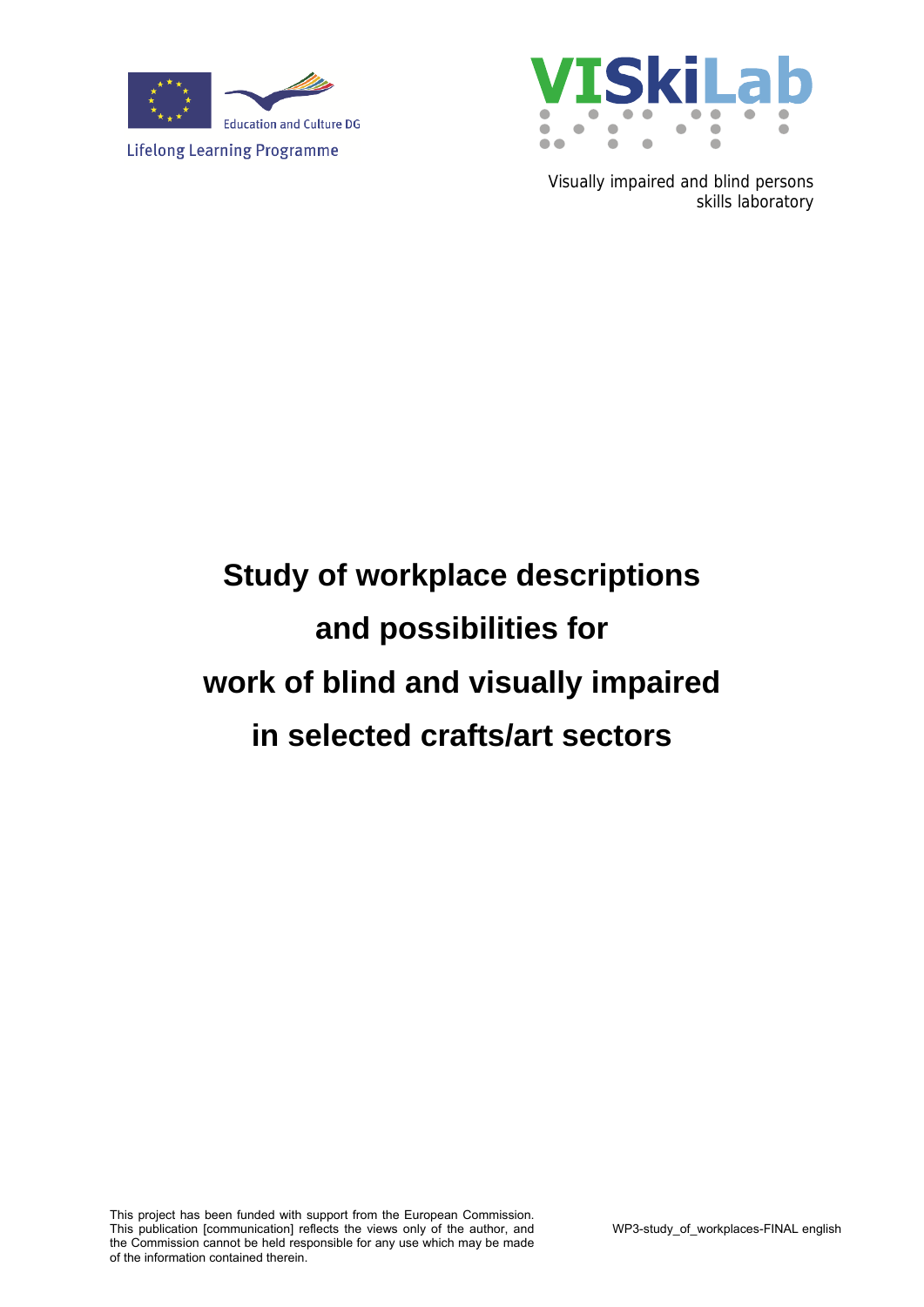



**Workpackage 3:** Study of workplace descriptions and possibilities for work of blind and visually impaired in selected crafts/art sectors

| 2 State of the art related to "laboratories" for blind persons and persons with visual |  |
|----------------------------------------------------------------------------------------|--|
|                                                                                        |  |
| 2.1 State of the art of "laboratories" in Austria (specific focus on Styria) 6         |  |
|                                                                                        |  |
|                                                                                        |  |
|                                                                                        |  |
|                                                                                        |  |
|                                                                                        |  |
|                                                                                        |  |
|                                                                                        |  |
|                                                                                        |  |
|                                                                                        |  |
|                                                                                        |  |
|                                                                                        |  |
|                                                                                        |  |
|                                                                                        |  |
|                                                                                        |  |
|                                                                                        |  |
|                                                                                        |  |
|                                                                                        |  |
|                                                                                        |  |
|                                                                                        |  |
| 5.1 Conceptual requirements of working places for blind and visual impaired            |  |
| persons                                                                                |  |
|                                                                                        |  |
|                                                                                        |  |
| 5.2 Structural requirements of working places for blind and visual impaired persons    |  |
|                                                                                        |  |
|                                                                                        |  |
|                                                                                        |  |
| 5.3 Formative (process-oriented) requirements of working places for blind and          |  |
|                                                                                        |  |
|                                                                                        |  |
|                                                                                        |  |
| 5.4 Result-oriented requirements of working places for blind and visual impaired       |  |
|                                                                                        |  |
|                                                                                        |  |
|                                                                                        |  |
|                                                                                        |  |
|                                                                                        |  |
|                                                                                        |  |
|                                                                                        |  |
|                                                                                        |  |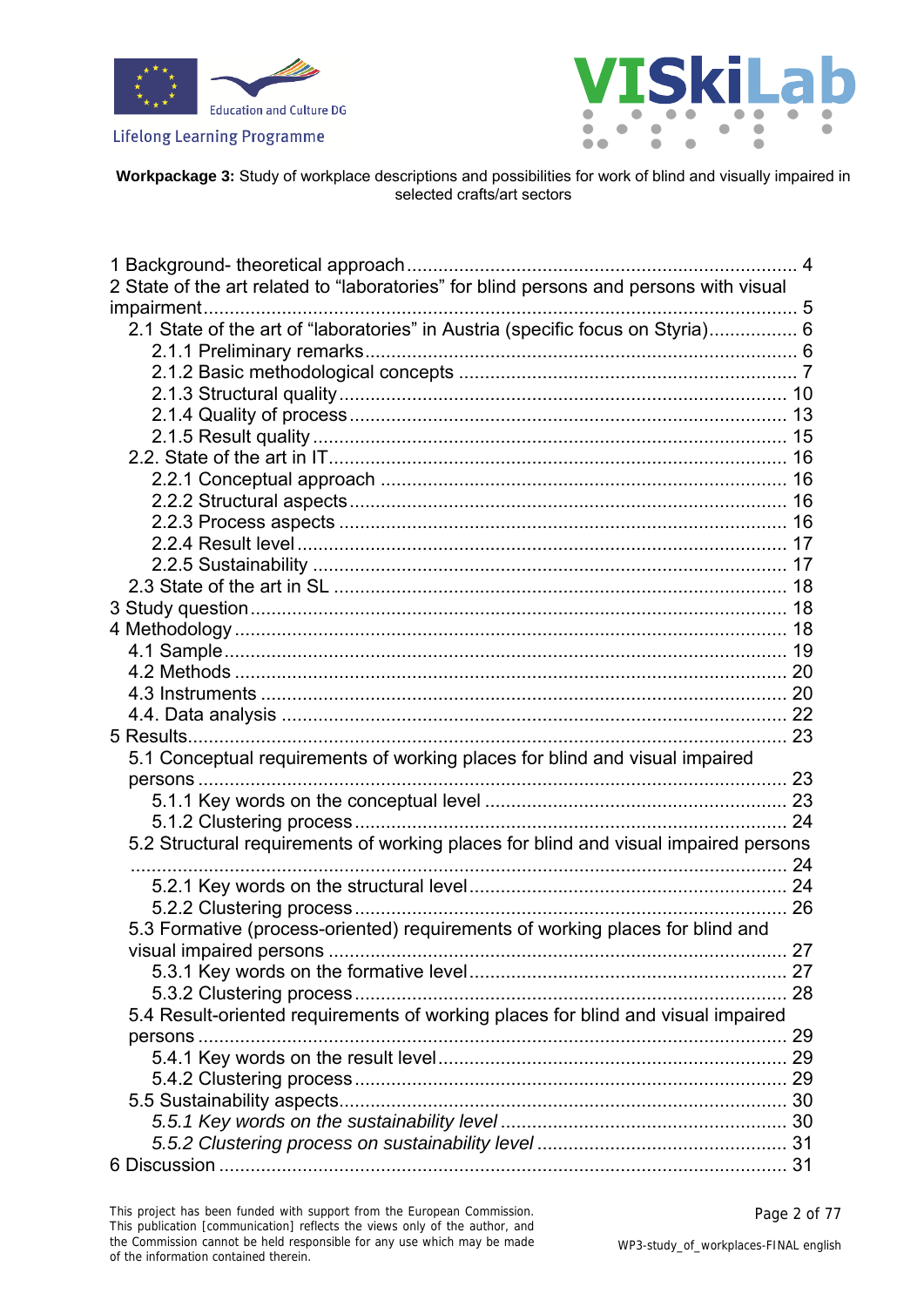





| 6.1 What do blind or visually impaired persons need related to their working places, |  |
|--------------------------------------------------------------------------------------|--|
| 6.2 How does the current practice in the 3 partner countries address these needs?    |  |
|                                                                                      |  |
|                                                                                      |  |
|                                                                                      |  |
|                                                                                      |  |
|                                                                                      |  |
|                                                                                      |  |
|                                                                                      |  |
| Interview 2 with Maximilan Pichler, an adolescent with very low vision  37           |  |
|                                                                                      |  |
|                                                                                      |  |
|                                                                                      |  |
|                                                                                      |  |
|                                                                                      |  |
|                                                                                      |  |
|                                                                                      |  |
|                                                                                      |  |
|                                                                                      |  |
|                                                                                      |  |
|                                                                                      |  |
|                                                                                      |  |
|                                                                                      |  |
|                                                                                      |  |
|                                                                                      |  |
|                                                                                      |  |
|                                                                                      |  |
|                                                                                      |  |
|                                                                                      |  |
|                                                                                      |  |
|                                                                                      |  |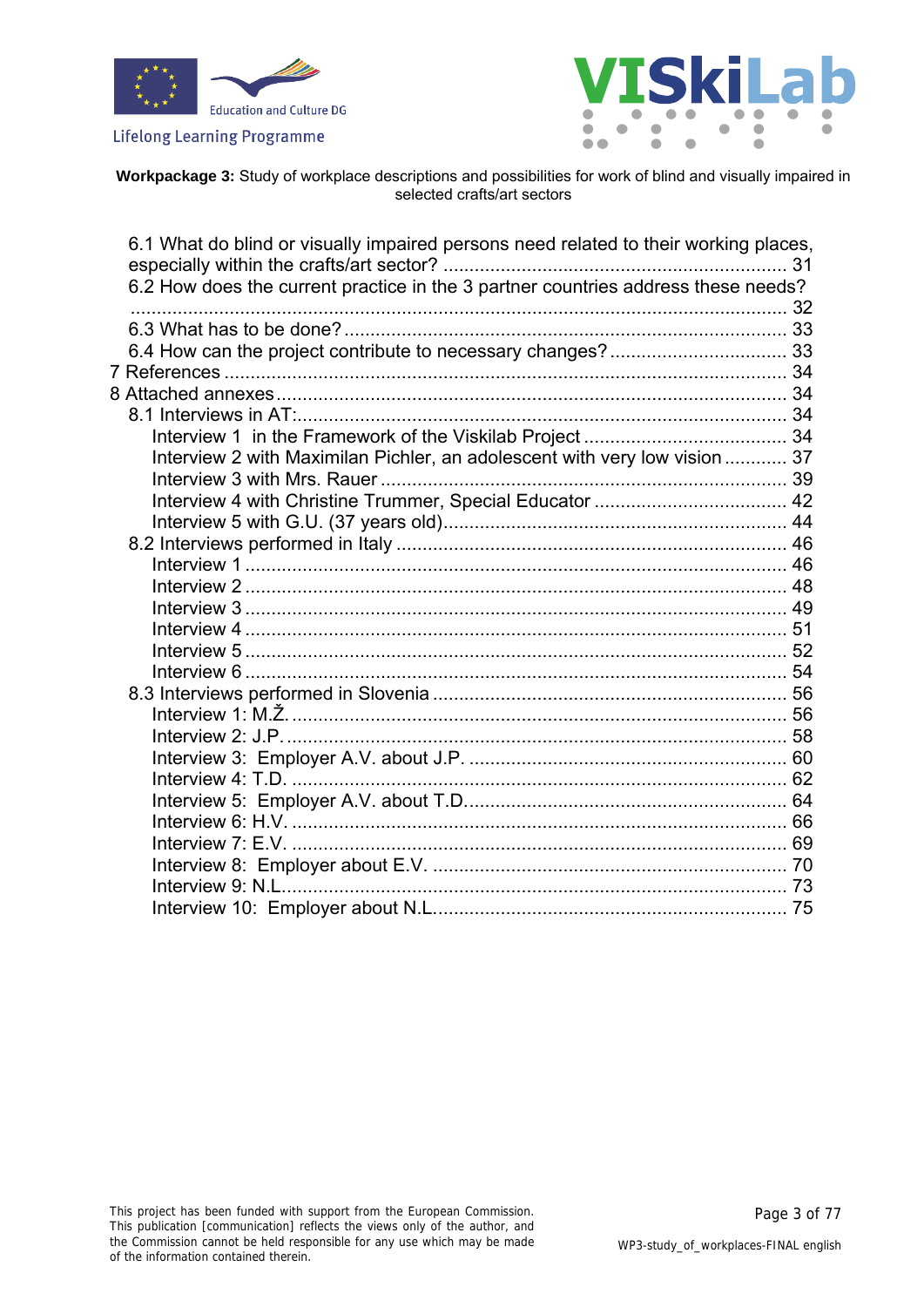



### <span id="page-3-0"></span>**1 Background- theoretical approach**

The study (in this specific context of working places of visually impaired persons) can be regarded as a process whether /or to which extend a certain framework (infrastructure/process of support for visual impaired people) is able to reach defined conceptual goals.

This study is seen as a process of "assessment", – that means it is primarily a communicative process - depending on applied criteria (e.g. prevention, well-being of the person, person-centredness of a process, quality/sustainability of a product).

This study in the sense of communicative partnership models – therefore – requires a process of communication about and definition of useful criteria.

Beside the possible application of "objective instruments" (e.g. photos) – also within this study we have to be aware, that any kind of study process also relies on interpersonal objectivity (in the sense that a group of people creates it`s "reality" within dialogic exchange processes. The reality of a working place for a person with visual impairment therefore does not exist per se, but always represents an transactional process between the person and his/her environment. Therefore the description of working places or preliminary prerequisites (preparation for work, prevention of disability…) might depend – to a high extend – on the needs and the personal perception of the interacting stakeholders.

As pointed out above, up till now studies of working places in the field of persons with disability were very much goal/product-oriented (result evaluation). Especially in the field of people with multiple disability it is important to highlight, that many processes and results also focus on issue of empowerment, participation, well being or quality of life. So this study will also focus on these conceptual issues.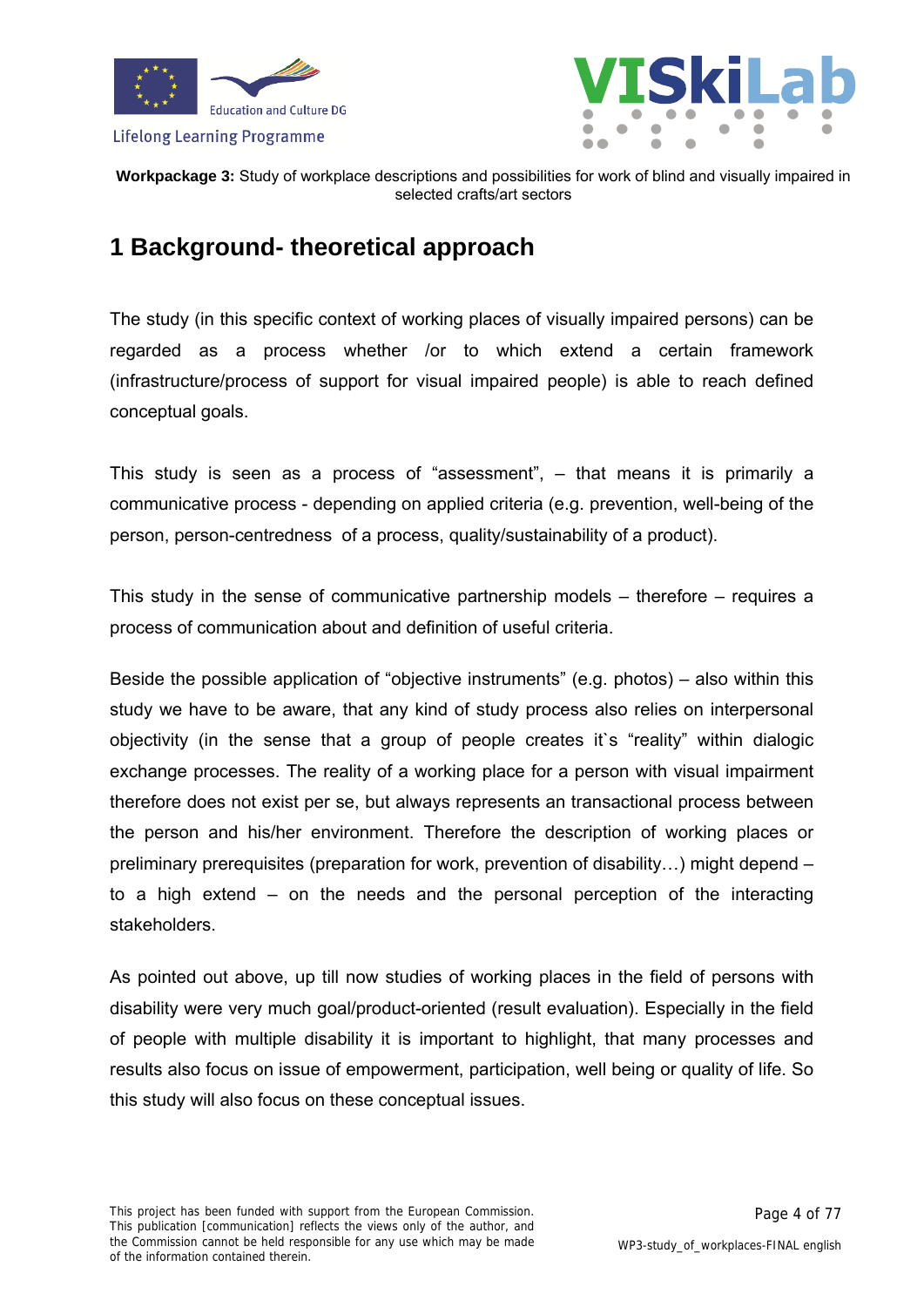



**Workpackage 3:** Study of workplace descriptions and possibilities for work of blind and visually impaired in selected crafts/art sectors

During the last years  $-$  especially in the social field  $-$  an increasing interest in more general parameters in the evaluation of working surroundings for persons with disability could be observed:

What are the concepts related to support processes?

Which structures do we need for visually impaired persons to follow these concepts?

Which concrete processes can be identified to reach conceptual goals based on existing structures?

How can we describe concrete outcomes of these processes and ensure sustainability.

Therefore this study will focus on 5 levels:

- a) Conceptual evaluation
- b) Structural evaluation
- c) Formative Evaluation
- d) Result-oriented evaluation
- e) Sustainability

Following the concept of Nüssle (2000), Peterander (1996/1997), Pretis (1997/2001) this study process includes

- **conceptual questions** (including goals, key concepts…)

- **infra-structural questions** (analysis of the available and required facilities, human resources, tools..))

- **process oriented questions** (analysis of the working steps..)
- **result questions** (description of material/immaterial products…)

- Questions of sustainability (how do we assure qualitative and sustainable effects for visually impaired people in the labour market and before entering labour market.

### <span id="page-4-0"></span>**2 State of the art related to "laboratories" for blind persons and persons with visual impairment**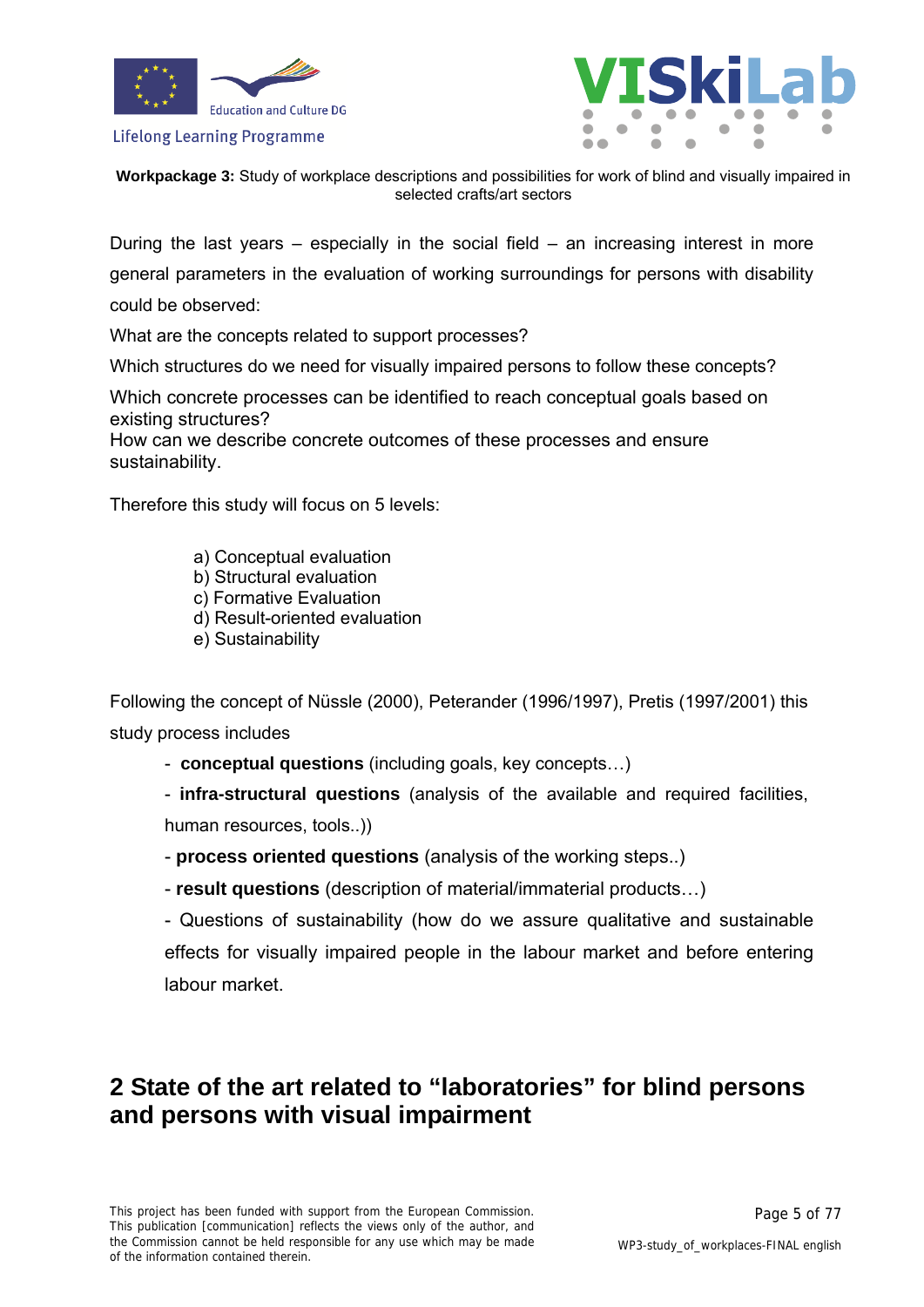



### <span id="page-5-0"></span>*2.1 State of the art of "laboratories" in Austria (specific focus on Styria)*

### <span id="page-5-1"></span>**2.1.1 Preliminary remarks**

The services within the legal frame of the Styrian Law on Disability do not differentiate between services related to specific disabilities. It means – related to the start of the art of craft-laboratories for visually impaired people – that the description of laboratories follows the general structure of these offers, with no specific focus on the needs of people with visual impairments.

Therefore laboratories for visually impaired people are designed as "creative/productive occupation". These services therefore will be described in the following chapters for Styria.

The service of creative and productive occupation has to be aimed at and adapted for adolescents (after compulsory education) and adults with mental, physical, multiple or sensorial disability.

### Individual or cumulative criteria for allocation

- Clients (including visually impaired people) who are able to do product and service orientated work, when provided with adequate work assistance and adjusted working framework.
- A vocational integration or participation within a qualification or education programme has to be impossible at the time of the official determination regarding the allowance for the service.
- Persons with mental illness, if the learning disability is predominant.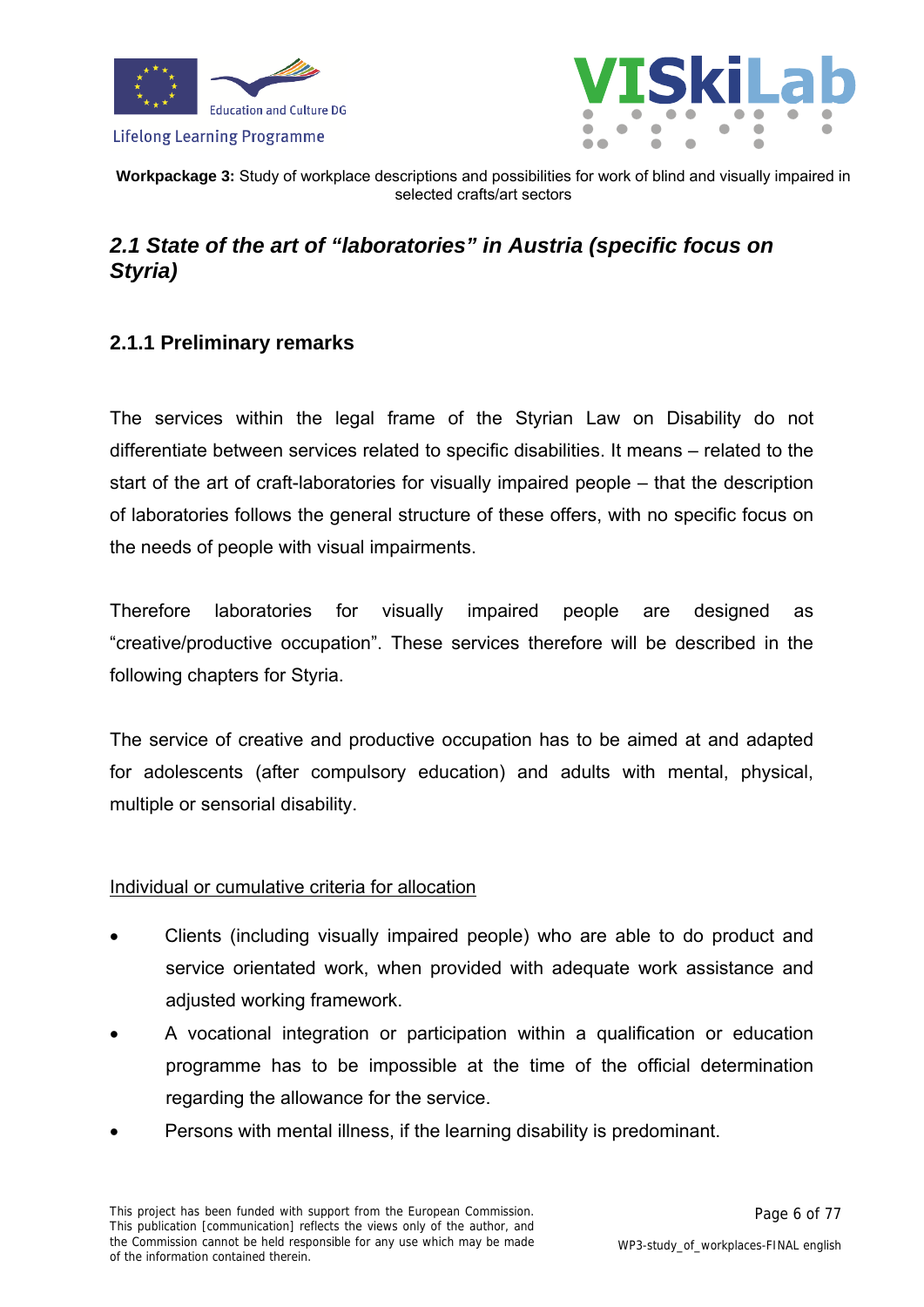



**Workpackage 3:** Study of workplace descriptions and possibilities for work of blind and visually impaired in selected crafts/art sectors

#### Reasons for exclusion

**Clients who are not able to take part within product and service orientated working processes.** 

### Service offered

The basis for the provision of service (also for visually impaired people) is an individual help and support plan which has to be based on the IHB-report (individual support assessment team). The service includes a broad spectrum of assistance and support in the area of living and aims at social integration.

### <span id="page-6-0"></span>**2.1.2 Basic methodological concepts**

Concepts constitute fundamental principles of integration as well as approaches of daily activities in the field of special education and the social psychiatric sector.

### **Principles and conventions of integration and participation (not specifically defined for visually impaired people)**

- **Normalisation:** Equal access to and participation in the life of persons without disability. The living conditions of persons with disability (also visual impairment) are to a large extent parallel to those of persons without disability.
- **Inclusion and participation:** Inclusion is the inseparable entity of social community and individually orientated upbringing, education and lifestyle of all its members. Persons with disability are provided with the necessary amount of support for an active participation within social life.
- **Indivisibility:** Basically every person with disability, regardless of the type, degree and severity of the disability, can be integrated. All persons who are involved in the concrete planning processes for help and support work on voluntary basis.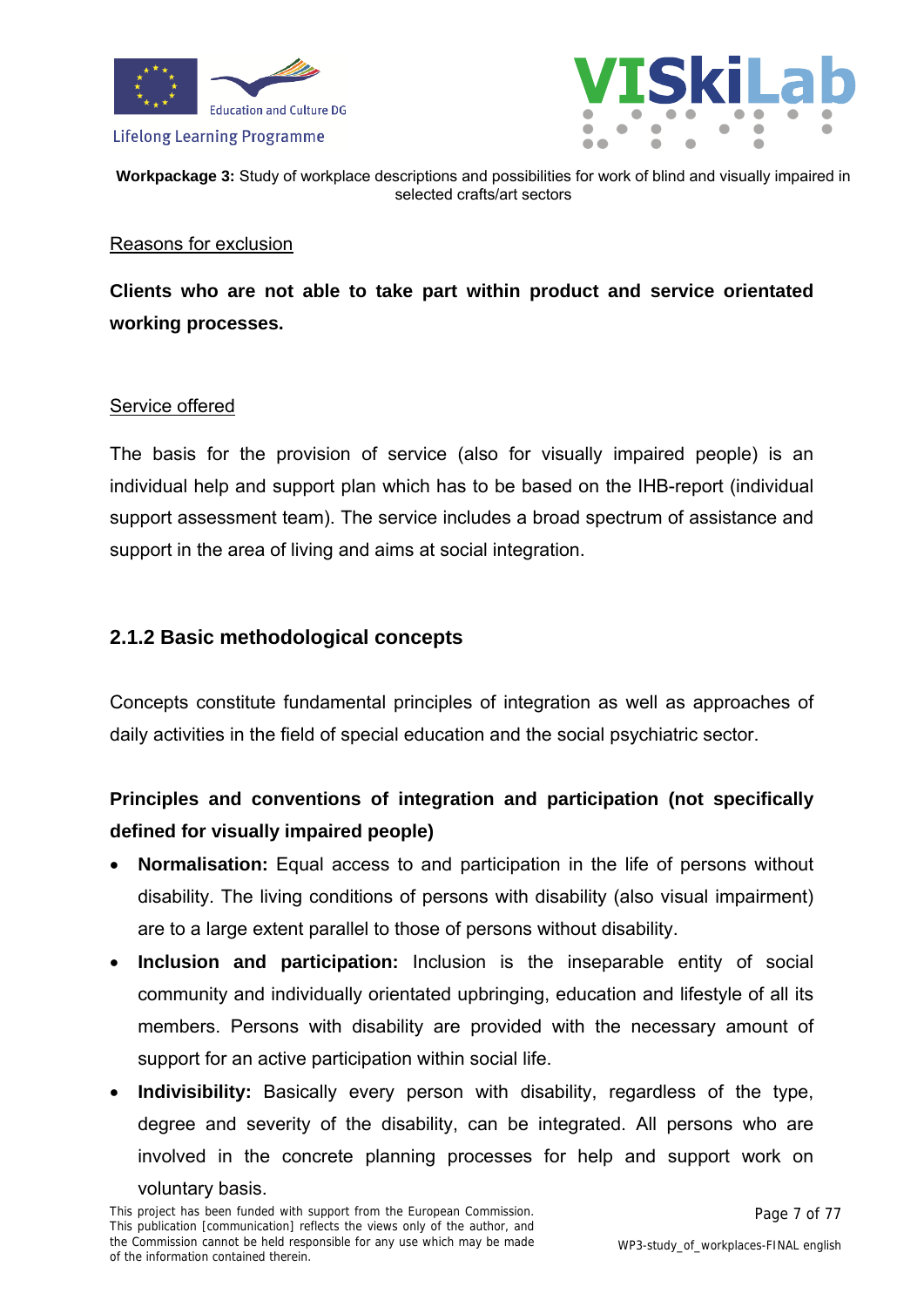

**Workpackage 3:** Study of workplace descriptions and possibilities for work of blind and visually impaired in selected crafts/art sectors

- **Holistic approach:** The particular social reality needs to be considered and has to be integrated in all services of support and life skills.
- **Individualisation:** All attempts to keep or improve life quality as well as all decision processes regarding life skills have to be adjusted to the individual personal needs of the clients. Personal wishes, needs and particularities have to be taken into consideration.
- **Decision rights and self-determination:** Integrative processes should be adequately planned, performed and reflected together.
- **Empowerment:** Persons with disability make their own decisions concerning themselves or are at least significantly involved in decision making processes. This autonomy helps to advance and strengthen personal freedom of action and individual responsibility which leads to equal opportunities with persons without disability.
- **Comprehensibility:** Agreements are to be worked out with the persons with disability. They have to be published in a comprehensible version.
- **Active participation in designing the service:** The service is actively codesigned by the users of the service and assessed in terms of its quality.

### Pedagogic support service

By means of care, guidance and assistance in the work context (it means within the service or occupation for visually impaired people) the pedagogic service should be a support within the following areas:

- Separation of the employment and work environment from the world of living and leisure (daily and weekly structures)
- Creation of need and interest oriented occupation and working fields
- Preparation for the entrance into a continuous occupational and working process
- Introduction to active participation and maintenance of creative-productive activities/ ensuring transparency

This project has been funded with support from the European Commission. This publication [communication] reflects the views only of the author, and the Commission cannot be held responsible for any use which may be made of the information contained therein.

Page 8 of 77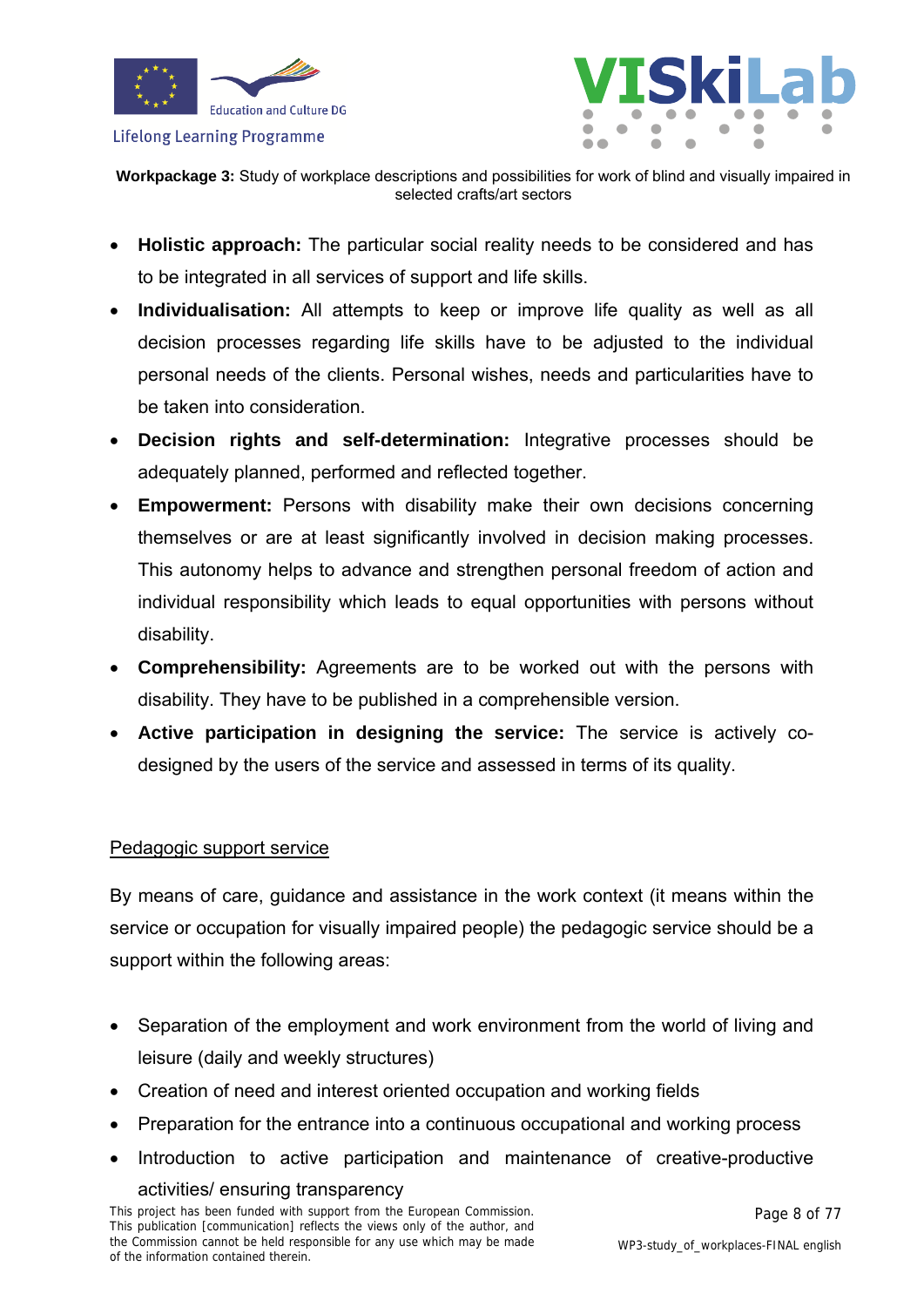



**Workpackage 3:** Study of workplace descriptions and possibilities for work of blind and visually impaired in selected crafts/art sectors

- Acquisition or maintenance of occupational skills and competences
- Planning, designing, implementation and evaluation of tasks and work assignments
- Joint target planning
- Guaranteed support service that is adjusted to the individual support needs
- Securing of a stable and reliable support structure
- Meaningful application of cultural techniques
- Conveying and maintaining life practical skills
- Promotion of social and communicative skills
- Therapeutic support possibilities as required.

#### Scope of services

The service is to be provided as follows:

Part residential: 248 days/year on average up to 8 hours a day up to 38 hours/week per client Monday to Friday on all workdays; depending on the field of activity the service can also be carried out on Saturdays/Sundays/Bank holidays (e.g. in the field of gastronomy)

Subsistance has to be provided during the day: Snack and Lunch. The person with disability is part of the decision process regarding the tailored demands.

### Quality managment

The term quality refers to the entity of characteristics and attributes of a service, which fulfil fixed or presupposed requirements. In order to relate those characteristics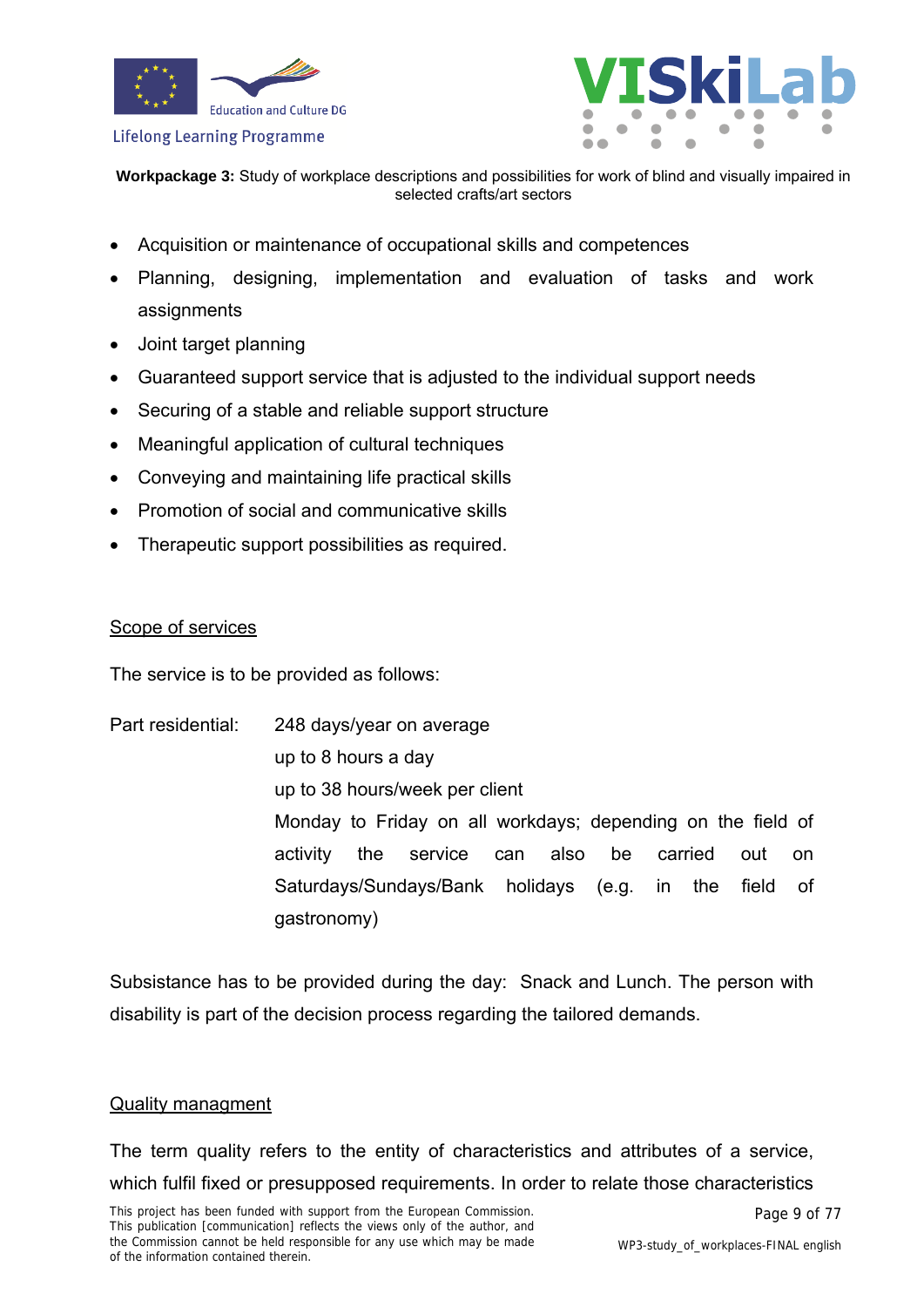



**Workpackage 3:** Study of workplace descriptions and possibilities for work of blind and visually impaired in selected crafts/art sectors

to each other, the starting points (What should be changed?), the goal definitions (What should be achieved and how?) and the goals themselves (Which methods were used and how were the goals reached?) need to coincide to a large extent.

### <span id="page-9-0"></span>**2.1.3 Structural quality**

### Size of the facility

**Size of facility:** up to 24 clients **Location and Surroundings:** 

The following minimal infrastructural requirements should be achieved:

- It has to be ensured that adequate infrastructure is available (shops, medical doctors, institutions etc.).
- A good connection to the public transport network should be assured.

### Spacial requirements

The necessary spatial resources depend on the demand that occurs with the respective working or occupational situation.

The institution should be built according to the following basic principles: (guide value: 26m² overall spatial need per person with disability)

- Group rooms
- Project rooms (studios, therapy and relax spaces)
- Kitchen
- Common rooms
- Sanitary facilities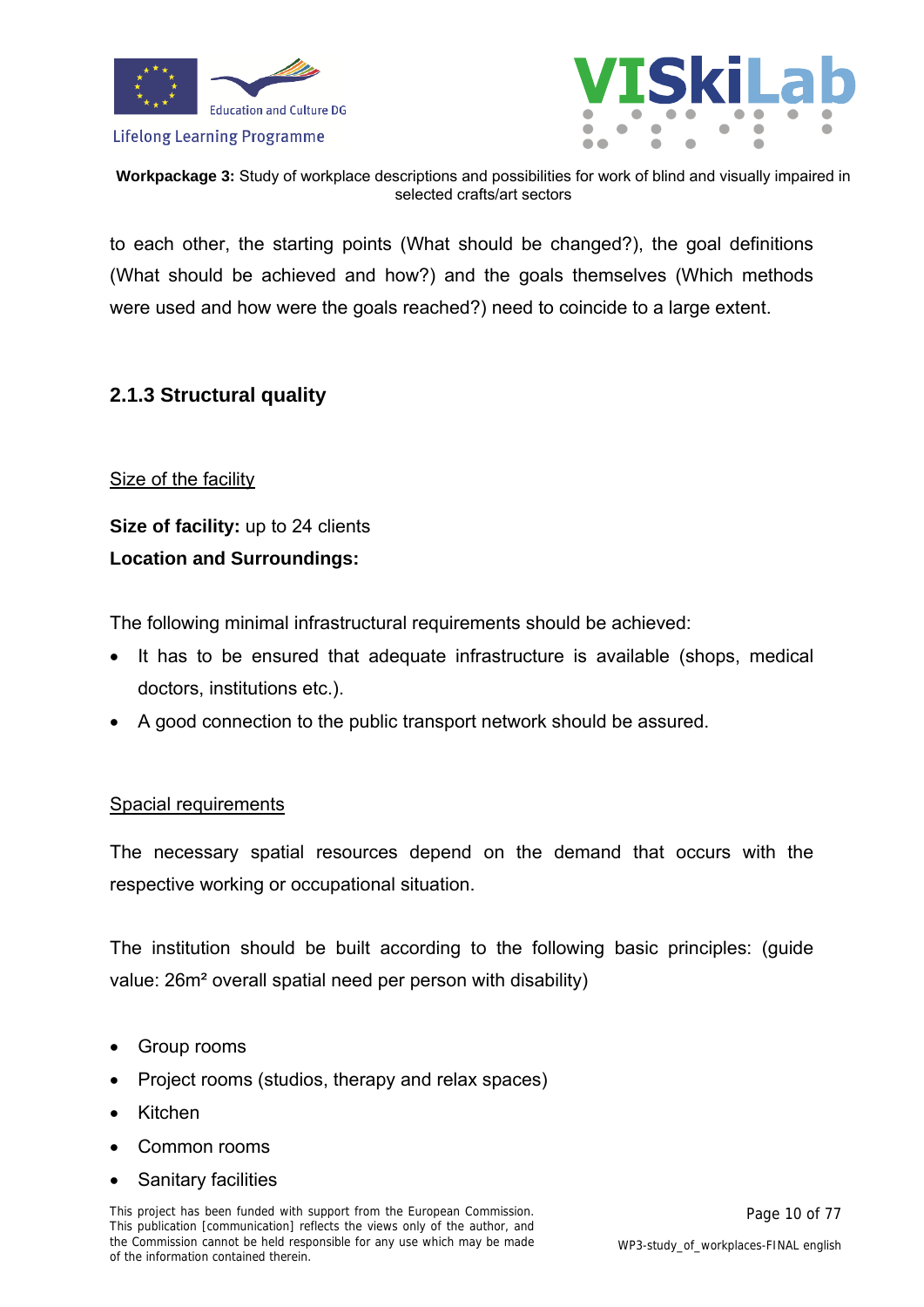



- Sanitary facilities / Toilets regarding the assistance of clients with a need for care adequate sanitary/care facilities need to be provided
- Secondary rooms such as a stock room, a storage room, a cloak room, a salesroom, extended relax and therapy space etc.
- 30 % of the occupational positions have to be suitable for wheelchair users.

The institution is to be built according to the respective state of the art of constructional and technical standards.

### Specialised Staff

### **Pedagogic direction:**

 The number of leading staff has to be matched to the number of assisting staff. Maximum value: 6,7 % leading positions per 100 % assisting personnel.

### **Total personnel needed:**

The amount of professional staff depends on the number of persons with disability and the degree of their disability.

A temporary shortfall of staff is only permitted if unforeseen situations occur (e.g. cancellation of a staff member on short notice, unforeseeable long-term sickness of an employee). This staff shortage needs to be within a pedagogically responsible framework and must not affect the proper support of the clients.

### **Degree of impairment:**

The correct, actual demand of professionally qualified staff is defined by the degree of impairment of visually impaired people (defined within a separate expertise process by the individual support assessment team) and the respective operational organisation within the institution.

#### **Staff requirements:**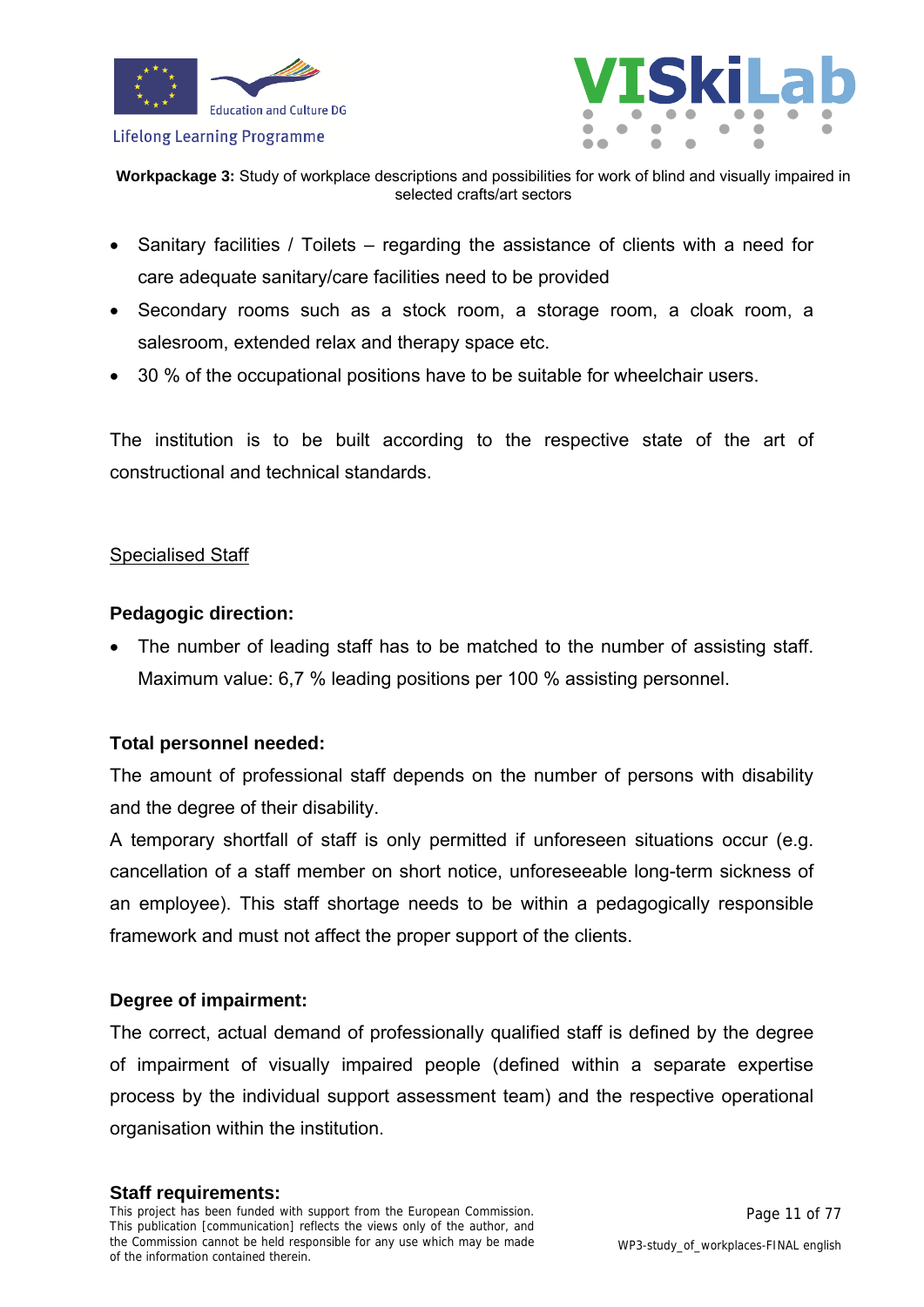



**Workpackage 3:** Study of workplace descriptions and possibilities for work of blind and visually impaired in selected crafts/art sectors

Minor degree of disability: 16 % Staff/Client Average degree of disability: 23 % Staff/Client Major degree of disability: 40 % Staff/Client Highest degree of disability: 70 % Staff/Client

### Human Resources

The multi-professional team is composed of the following professional categories. The professional training of all team members have to be completed (except professionals in training):

Graduated social care professionals with a specialisation BB and BA, graduated pedagogues with the main focus on therapeutic or special pedagogy, social pedagogy, integration pedagogy and therapeutic psychology, teaching degree for primary or secondary school from the year 2007 onwards, special education teachers, vocational school teachers within their specific fields, social workers, graduates from the academy or university of applied sciences for social professions or the college for social pedagogy, psychologists, care workers, therapists (MTD-BG - occupational therapists, speech therapists and physical therapists), trainees (max. 30% of staff) within the above mentioned professions (no internships).

Professionals in training can only be active when guided by a member of professional staff.

Professionals with a final apprenticeship examination in manual occupations (e.g. in the crafts sector) and additional pedagogic qualification (at least 200 units of theory), graduates of secondary of high schools with vocational training and final apprenticeship examination and additional pedagogic qualification (at least 200 units of theory).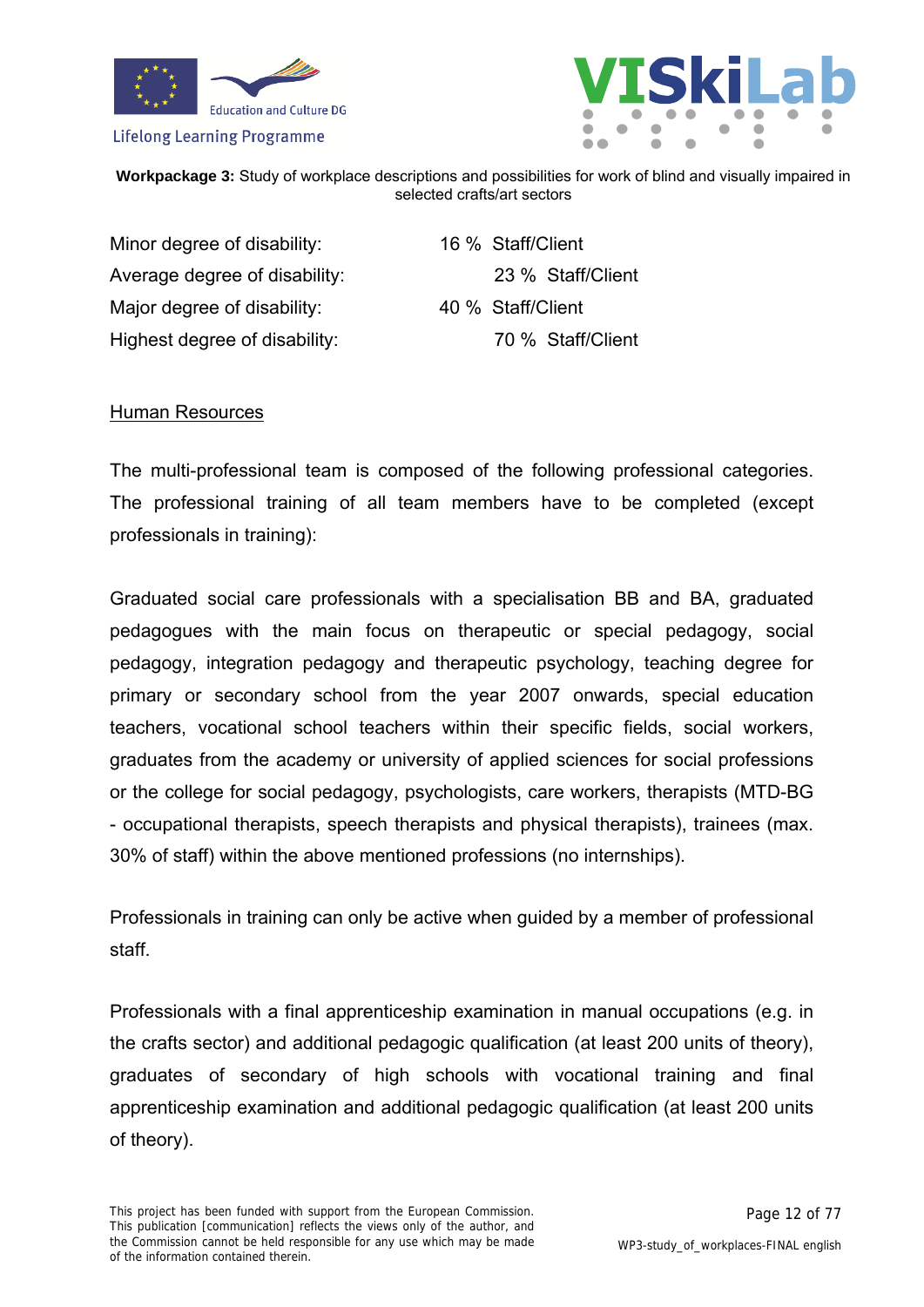



**Workpackage 3:** Study of workplace descriptions and possibilities for work of blind and visually impaired in selected crafts/art sectors

Professional trainings must be completed within institution that are admitted by the state of the federal countries (university, university of applied science, academy, institutions according to StSBBG).

All professions including education and further education are liable to the respective legal requirements (as StSBBG, GUKG etc.).

### <span id="page-12-0"></span>**2.1.4 Quality of process**

The quality of process refers to the planning, structuring and implementation of the service provision. The means and contents of the service provision arise from the aims and kind of the service.

### **Organisation**

- Structure and organisation of procedures have to be described within an organisation handbook (description of functions, descriptions of staff requirements).
- The care concept has to include an illustration and description of the aims and methods that need to be implemented.

### **Documentation**

The care process needs to be comprehensible by means of the required documentation.

The **client specific** documentation has to be carried out in cooperation with the client during the time of support. It has to contain particularly the following issues (in this context the respective vocational laws have to be followed):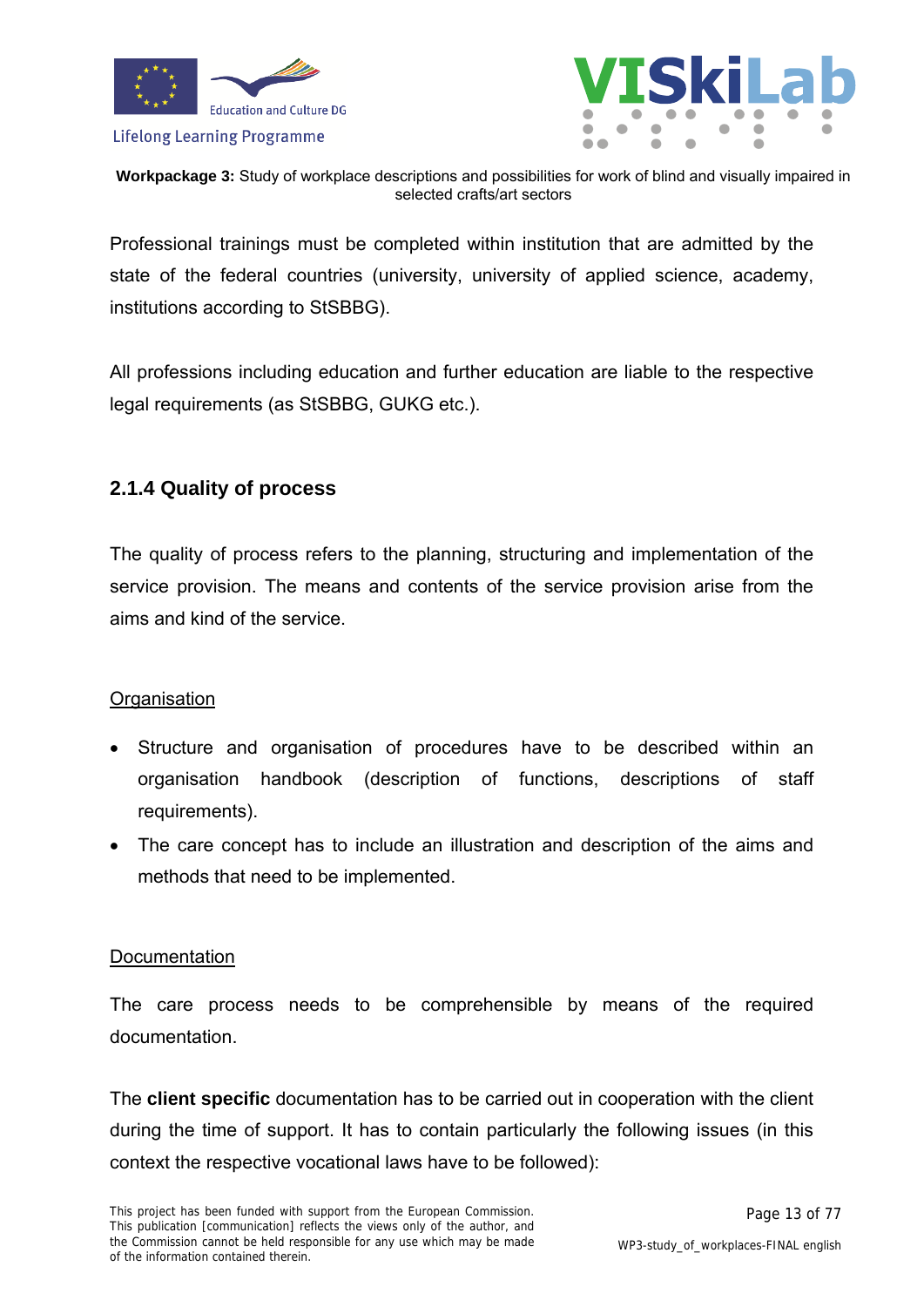



- Case history/first contact (e.g. application of persons with disability, if needed waiting lists, first evaluation, anamnesis form, allocation diagnosis, clarification of interests etc.)
- Entry by means of a basic data assessment (general, medical) of the support needs, care needs, the competences and resources, further therapeuticpsychological procedures, additional care agreement, determination of wishes and goals of the person with disability, additional agreements with persons from the family background (parents, other relatives, solicitors), emergency form, health form (medication and diagnostic finding) etc.
- Development and procedure documentation (Updating of personal data, goal and progress planning – individual helping plan) on the basis of the concrete service adjudication notification and the care agreement, regular evaluation of the implemented procedures and goals.
- Final documentation of the service provision including the success of the process

The **institution specific** documentation has to include particularly the following issues:

- Documentation of achievements
- Yearly progress report
- Service schedule
- Driver's logbook
- Attendance lists of the persons with disability
- Documentation of team meetings and further training of the professional staff

### Professional Staff/Human resource development

Further education has to be accomplished.

Team meetings and supervisions are to be held and attended if necessary.

Employee training of new staff member is required.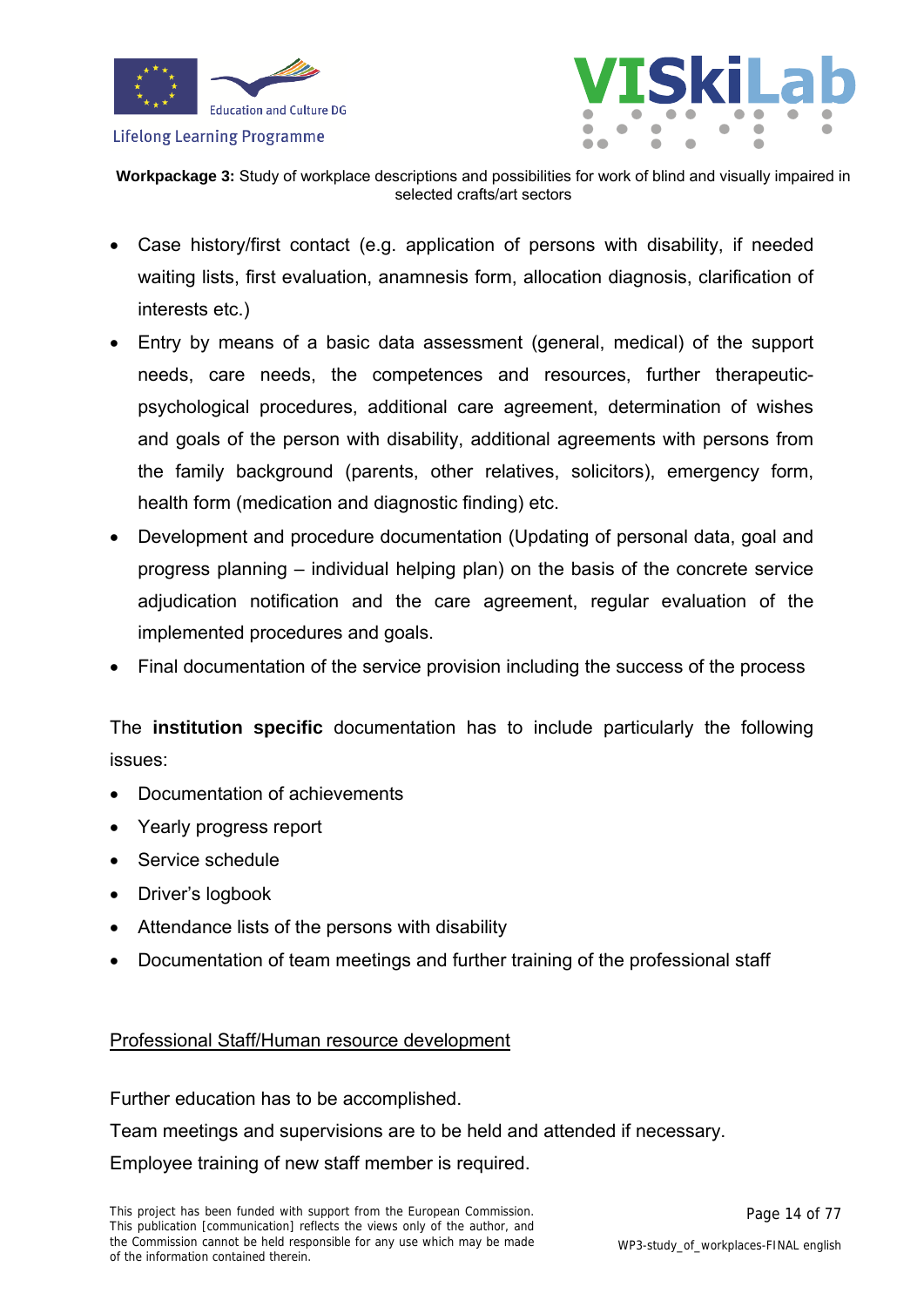



### <span id="page-14-0"></span>**2.1.5 Result quality**

The result quality can be recognised within the degree of achievement of objectives. The achieved results are to be regularly evaluated and compared to the substantiated goals of the individual help plan.

- Yearly progress reports are to be written.
- The inspection of the individual success of processes is done by the service granting public authority by means of an expert's report according to need and demand.

### **Examples for products, specifically for visually impaired people (within services)**

The production of the artefacts is carried out by diverse techniques and by means of different materials. Most of the products are unique – special requests from our customers are most welcome.

- **Paintings and drawings on linen cloth or paper:** using acrylic paint, oil pastels, coloured crayons, covering colour, linoleum stencil, etc.
- **Pottery**: crockery, bowls, tea candles, pots for plants, decorative items, etc.
- **Media design (Photoshop) and pictures:** Greeting cards with or without Braille, post cards, calendars, etc.
- **Creative work**: candles, buttons, felt ribbons, fimo and papier mache artefacts, fridge magnets, etc.
- **Remittance work:** putting letters into envelopes, labelling magazines, product images and pictures of in-house events.

#### Product examples: **<http://www.odilien.at/de/Dienstleistungen/Werkstaetten/Werkstaette-farb.ton>**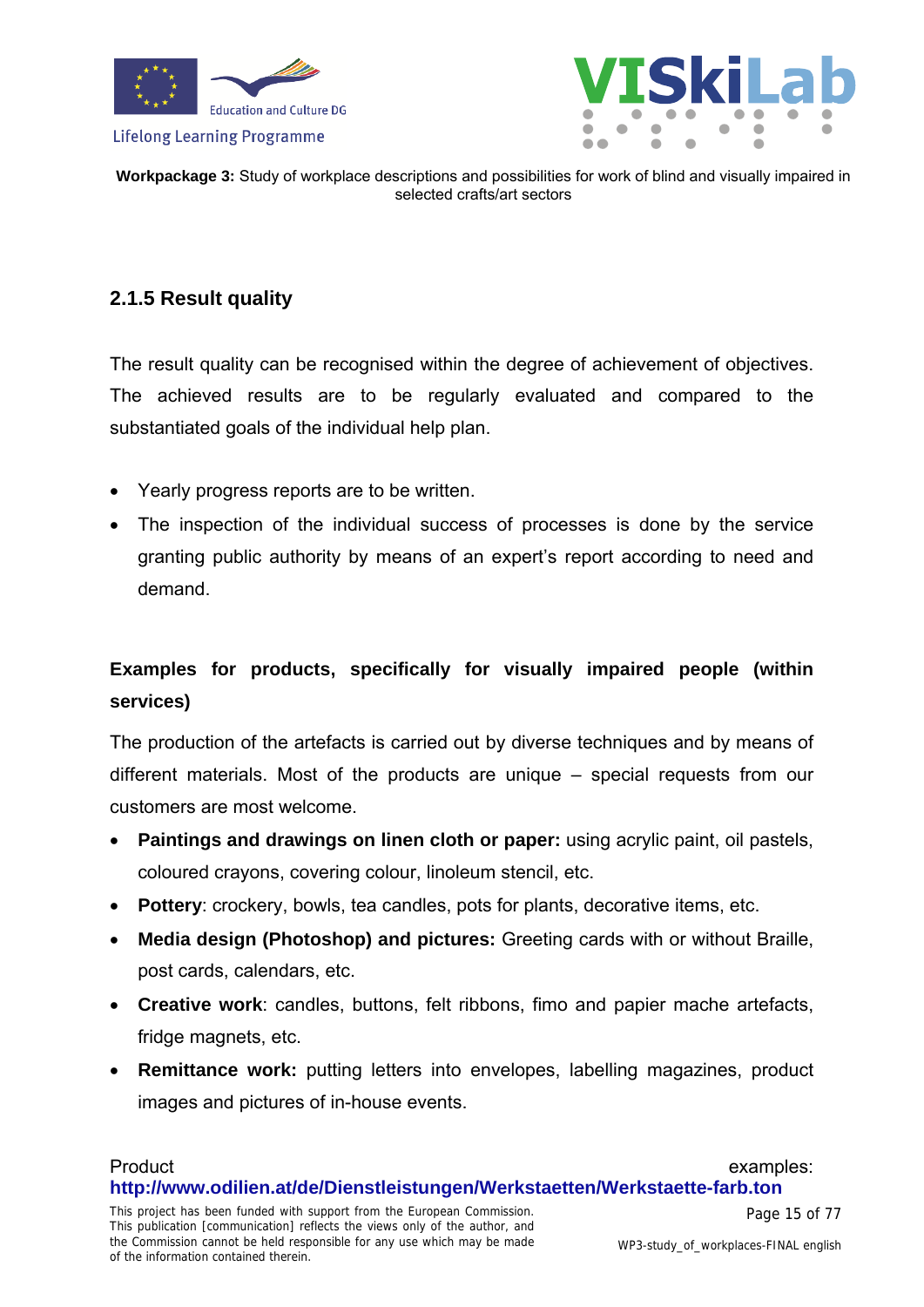



### <span id="page-15-0"></span>*2.2. State of the art in IT*

### <span id="page-15-1"></span>**2.2.1 Conceptual approach**

The target group for which the occupational/craft laboratories have been instituted is made in larger part by youngsters suffering from the Down's syndrome with visual impairment or by youngsters with cognitive functions in the low standard and mobility disabilities. The pedagogical concept on which the laboratories are based is above all working on sensorial vicariance, abilities maintenance, autonomy improvement. The activities through which such aims are achieved are the craft ones with facilitating systems, activities that are often varied throughout the year in order to avoid the gesture mechanisation. As a result these have to have handcrafted simple products however appreciable, but not because made by visually impaired people but for their inner beauty.

### <span id="page-15-2"></span>**2.2.2 Structural aspects**

Inside the Institute there are no architectural barriers and all the spaces are accessible to mobility disabled people. In the Institute two laboratories were started: a textile one and a decoration one. The materials employed are very varied: wicker, wood, Chinese cord, wax, cotton and linen spools, lambswool for felt, knitwear and carpets weaving, dried stabilized flowers or silk flowers, various types of clay, pearls and varied fabrics, vertical and horizontal looms, winders, basis for building ponpons, sewing machine, knitting machine, molds and furnace for ceramics, molds for wire and glue technique, circular safety saw, threading and small tools.

### <span id="page-15-3"></span>**2.2.3 Process aspects**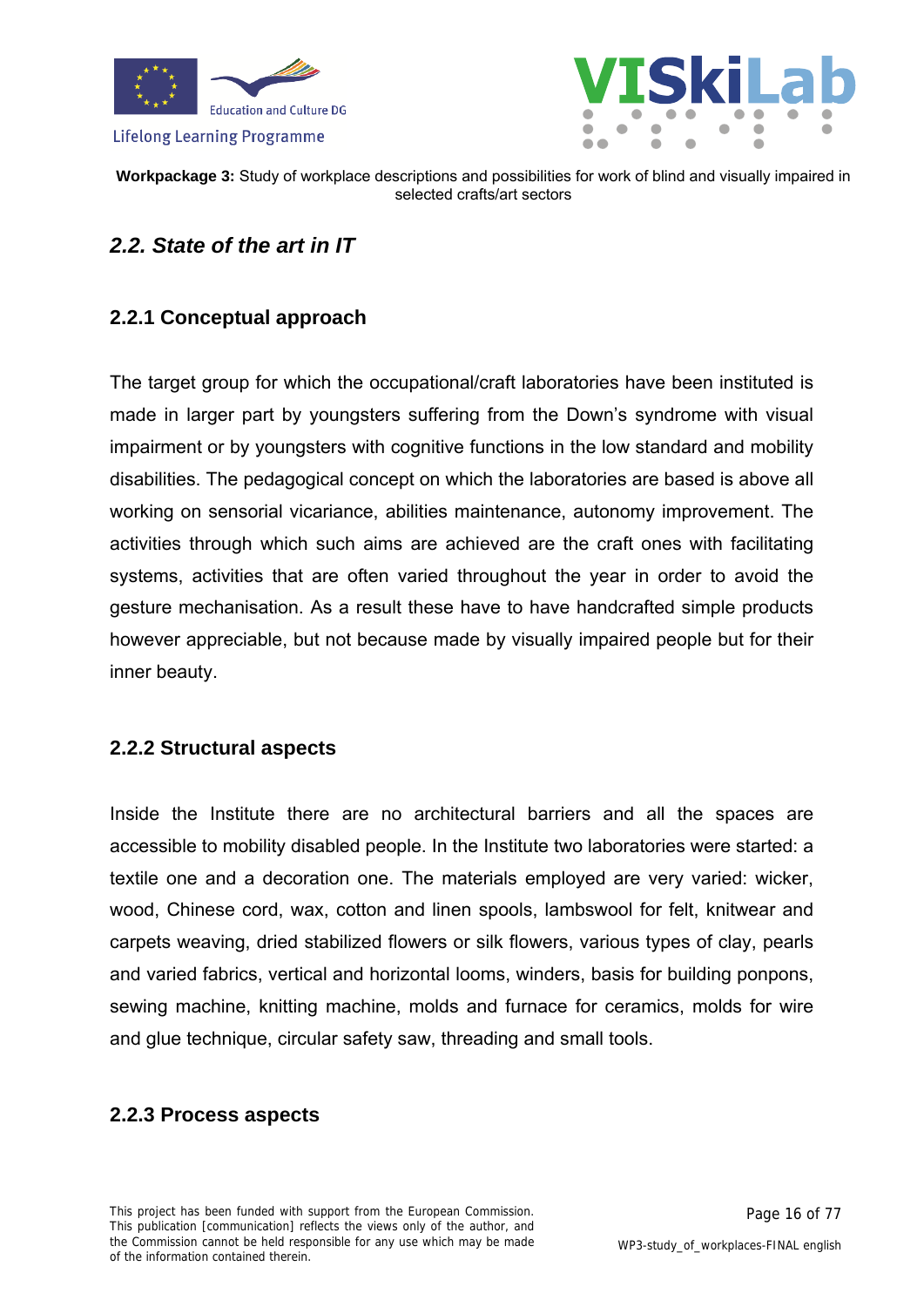



**Workpackage 3:** Study of workplace descriptions and possibilities for work of blind and visually impaired in selected crafts/art sectors

In the two laboratories several people work together, like specialized educator assistants with the help of specialised artisans, under the coordination of an educator.

All the products are then submitted to the Education Manager for the approval.

The key processes that guide the work in the laboratories are preparing prototypes, assessing them and evaluating their applicability, studying facilitating systems to employ, final assembling of crafts and organization of small trade shows of the products.



### <span id="page-16-0"></span>**2.2.4 Result level**

Into the textile laboratories the activities are as follows: preparing and assembling ponpons, weaving on vertical looms with Ghiordes knot, creating small tapestries on horizontal looms, creating Christmas and Easter decorations, knitwear (stoles, scarves and hats), then pillows filling, creating small animals, necklaces and bags, while in the decoration laboratory we have wicker baskets and their decoration with dried flowers or silk flowers, then creation of candles, soaps, ceramics and raku, wire and glue products, felt, stencil, wedding favors, various items for Christmas and Easter time.

### <span id="page-16-1"></span>**2.2.5 Sustainability**

The handcrafted products, after having been evaluated from the quality point of view, can then be displayed in trade shows.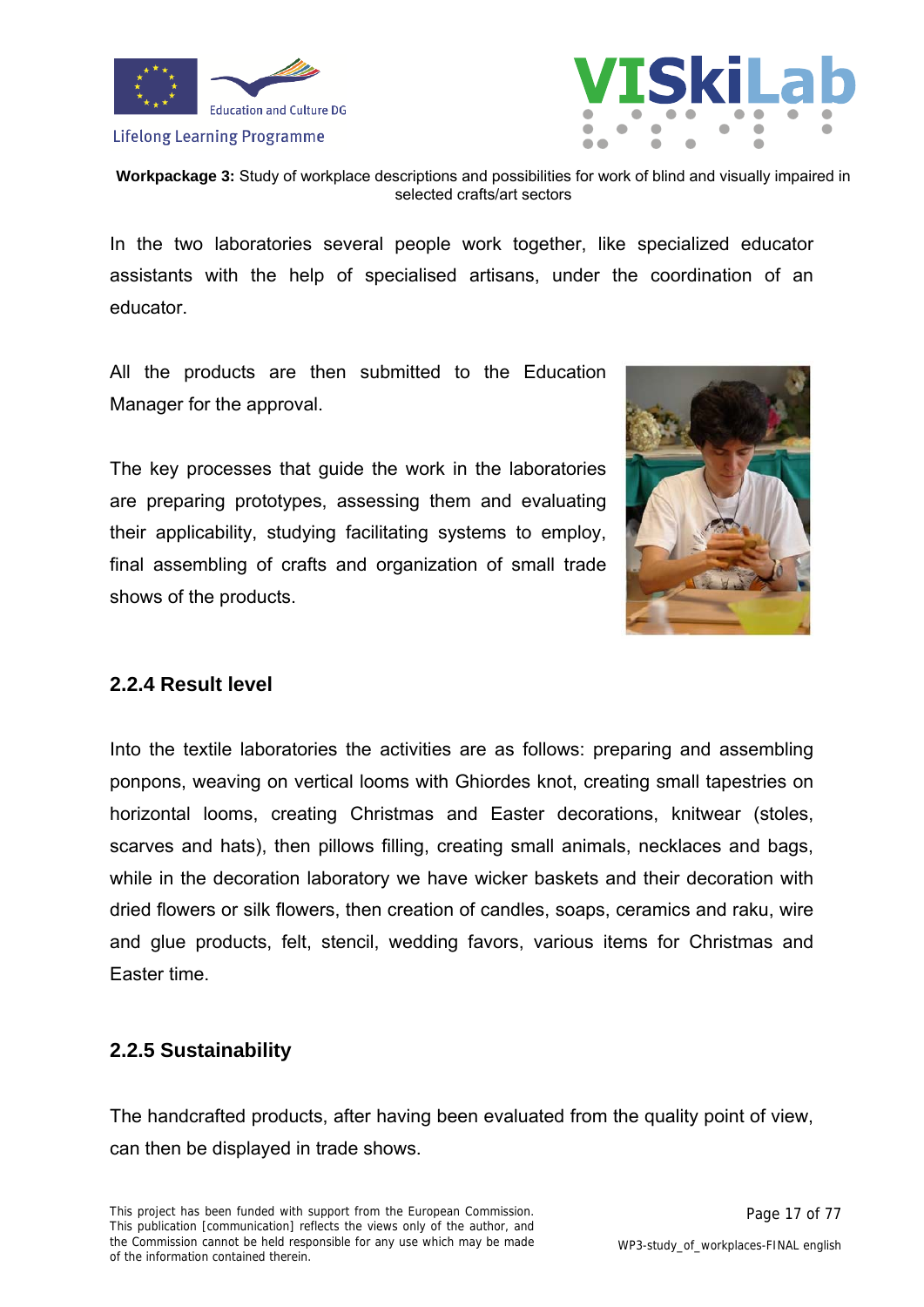



**Workpackage 3:** Study of workplace descriptions and possibilities for work of blind and visually impaired in selected crafts/art sectors

### <span id="page-17-0"></span>*2.3 State of the art in SL*

In Slovenia it is difficult to find informal training for the visually impaired in order to make the employent easier and at higher quality.

At the Employment service a rehabilitation adviser deals with visually impaired people. He deals with all the groups of disadvantaged people advising them about their role in the active employment policy. They search for the best opportunities regarding individual's education but they offer no additional training.

Likewise, the Rehabilitation Institute of Slovenia, as part of the center for vocational rehabilitation, together with the visually impaired person seeks opportunities within the employer-to-be, although the employent might not be realised. The employer just allows the individual to take part in the job training that is appropriate to his qualifications.

In the Centre for Vocational Education, there is no training adapted for the blind and partially sighted people. A few years ago, a blind person applied for an educational programme for the profession of masseur / masseuse within the programme of national professional qualifications, and he also successfully completed the training. All the above mentioned institutions tend to new ideas, proposals, how to provide

additional training for the visually impaired in order to facilitate employment.

### <span id="page-17-1"></span>**3 Study question**

Which needs do persons with disability describe related to their workplaces in the field of crafts/art sector including prerequisites in order to enter the labour market.

Based on an empirical multi-perspective analysis of the situation of visually impaired people related to the issue of sustainable work this study question will be answered.

## <span id="page-17-2"></span>**4 Methodology**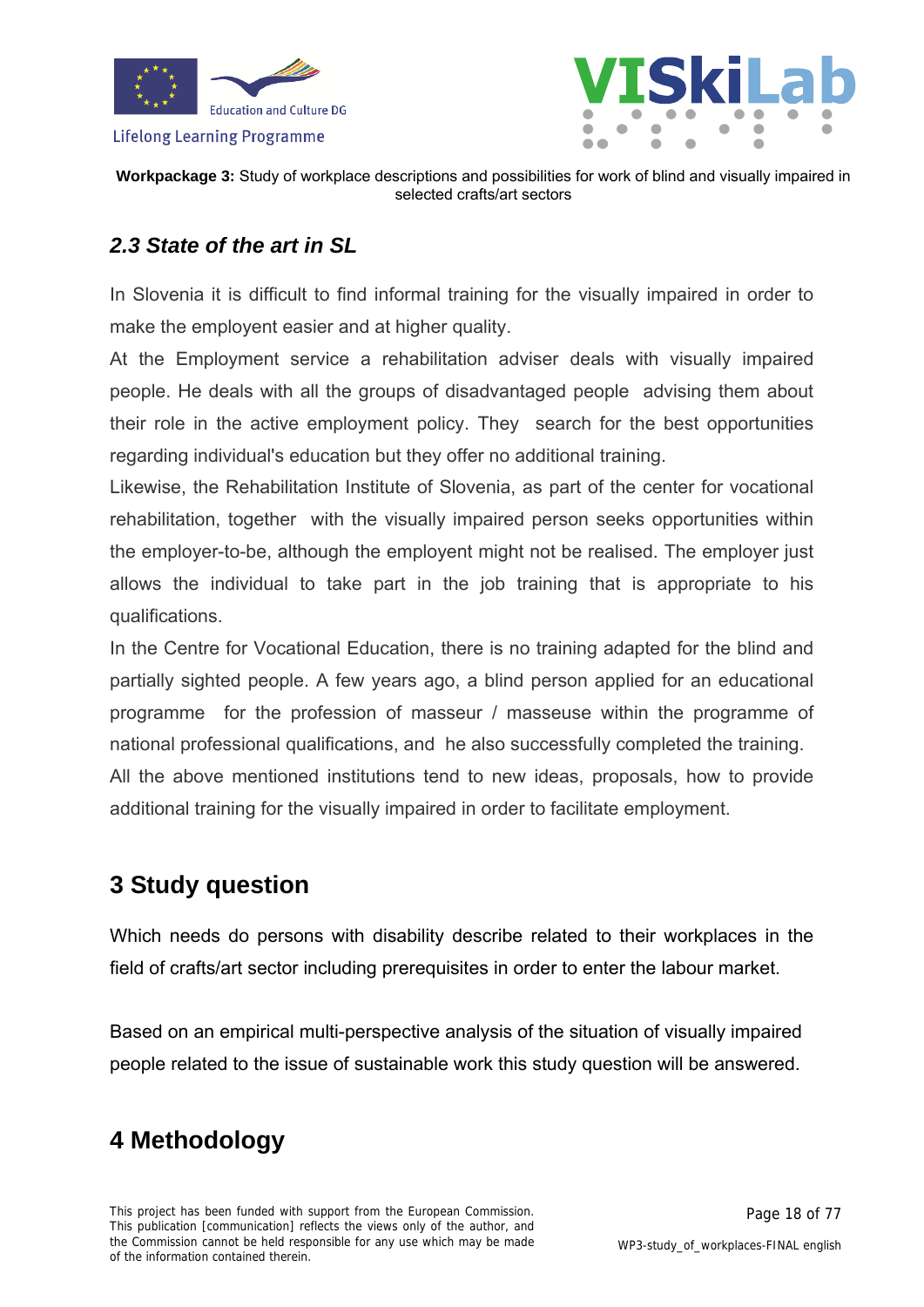



**Workpackage 3:** Study of workplace descriptions and possibilities for work of blind and visually impaired in selected crafts/art sectors

The methodology of this study takes into account the diverse "pathways" towards labour market inclusion of visually impaired people in the 3 partner countries. Therefore the applied methodologies are flexible and to a high extend focused on the specific needs of visually impaired people.

Also it has to be taken into account that the personal skill level of the target group might differ significantly.

### <span id="page-18-0"></span>*4.1 Sample*

The multi-perspective sample consists

- a) of the primary target group (visually impaired people in AT, IT and SL) (see graph 1)
- b) Employing bodies (institutions, enterprises, NGOs…)
- c) Professionals directly working with the target group
- d) Other relevant persons, as this study also takes into account other environmental factors (preparation for the labour market, administrative issues to enter the labour market..)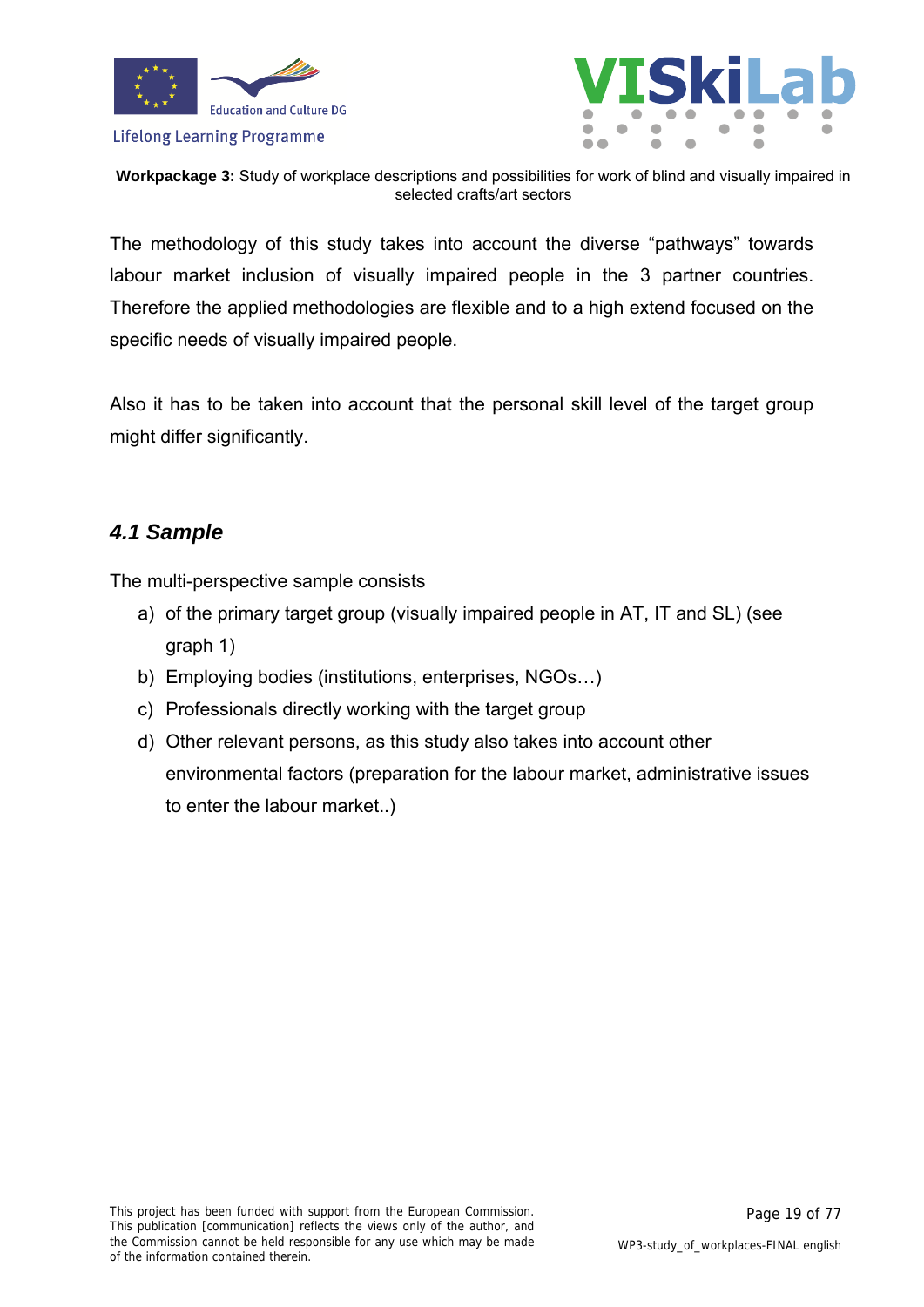





| Graph 1: Structure of the sample |                |   |           |
|----------------------------------|----------------|---|-----------|
| Target group                     | AT             |   | <b>SL</b> |
| $N =$                            |                |   |           |
| Visually impaired                | $\overline{2}$ | 3 | 6         |
| people                           |                |   |           |
| <b>Employers</b>                 |                |   |           |
| Professionals                    | റ              | 3 |           |
| other                            |                |   |           |
| Sum                              | 5              | 6 | 10        |

Overall 21 interviews have been performed within the state of art analysis.

### <span id="page-19-0"></span>*4.2 Methods*

As the target groups can be described as heterogeneous also the applied methods have to follow their needs and skills.

Therefore – for some clients – direct structured dialogues – du to their communicative capacities might be reduced – in some cases also observation data.

To increase full participation of the target group in some cases also assistance might be necessary (e.g. in terms of explaining questions)

Graph 2: Applied methods related to partner country

| .<br>methods<br>Applied | $\overline{\phantom{a}}$ | $\sim$<br>◡└ |
|-------------------------|--------------------------|--------------|
| . .<br>interview        |                          |              |

### <span id="page-19-1"></span>*4.3 Instruments*

Interviews were performed based on a pre-defined structure, focusing on following questions:

#### Graph 3: Structure of the instruments

| <u> Drofoecionale</u><br>ш<br>SK<br>ш<br>ાત્રાગ<br>ັ |
|------------------------------------------------------|
|------------------------------------------------------|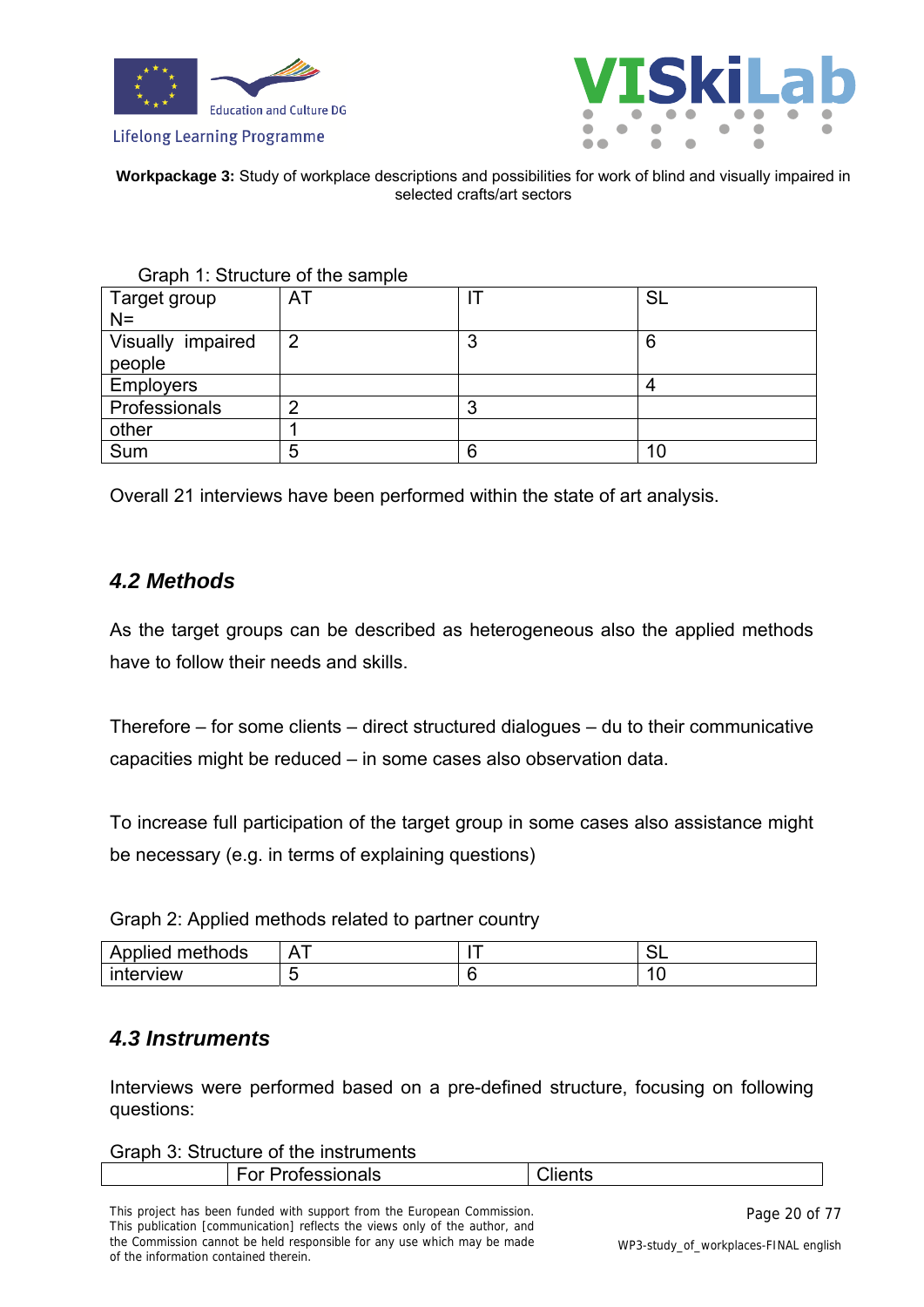



**Workpackage 3:** Study of workplace descriptions and possibilities for work of blind and visually impaired in selected crafts/art sectors

| <b>Conceptual</b> | Which concepts (key                                          | What is most important for you at          |
|-------------------|--------------------------------------------------------------|--------------------------------------------|
| questionas        | terms/pedagogical approach) do                               | your working place                         |
|                   | you assess most important                                    |                                            |
|                   | related to the working place of                              |                                            |
|                   | visual impaired people?                                      |                                            |
|                   | How is the wellbeing of visually                             | What do you like most at your              |
|                   | impaired people at work ensured?                             | working place?                             |
|                   | How are the individual needs of                              | How do you obtain the                      |
|                   | visually impaired people                                     | support/assistance at work which           |
|                   | addressed?                                                   | you need.                                  |
| <b>Structural</b> | Which infrastructure do you                                  | How should your working place              |
| questions         | assess necessary related the                                 | be organised?                              |
|                   | working place                                                |                                            |
|                   | Which human resources do you<br>assess as necessary (, ratio | Who is assisting you at your<br>workplace? |
|                   | Client/professional)                                         |                                            |
|                   | Which specific tools/materials are                           | Which materials/tools do you               |
|                   | necessary related to the working                             | need at work?                              |
|                   | place?                                                       |                                            |
|                   | Which methodologies                                          |                                            |
|                   | (training/programs) do you assess                            |                                            |
|                   | as necessary in your sector?                                 |                                            |
| Formative/        | Which skills do you assess as                                | What do you have to know to do             |
| <b>Process</b>    | necessary for the clients?                                   | your work?                                 |
| oriented          |                                                              |                                            |
| questions         | What are the concrete working                                | What do you do (concretely) at             |
|                   | steps                                                        | your working place                         |
|                   |                                                              |                                            |
|                   | $\overline{c}$                                               |                                            |
|                   | 3                                                            |                                            |
|                   | 4                                                            |                                            |
|                   | 5                                                            |                                            |
|                   | 6                                                            |                                            |
|                   | $\overline{7}$                                               |                                            |
|                   |                                                              |                                            |
| <b>Result</b>     | What are the material/immaterial                             | What do you produce?                       |
| oriented          | results/products of the work                                 |                                            |
| questions         |                                                              |                                            |
| Sustainability    | What do you do to ensure the                                 | How do you know, that your work            |
|                   | quality of the working process in                            | has good quality?                          |
|                   | the craft sector                                             |                                            |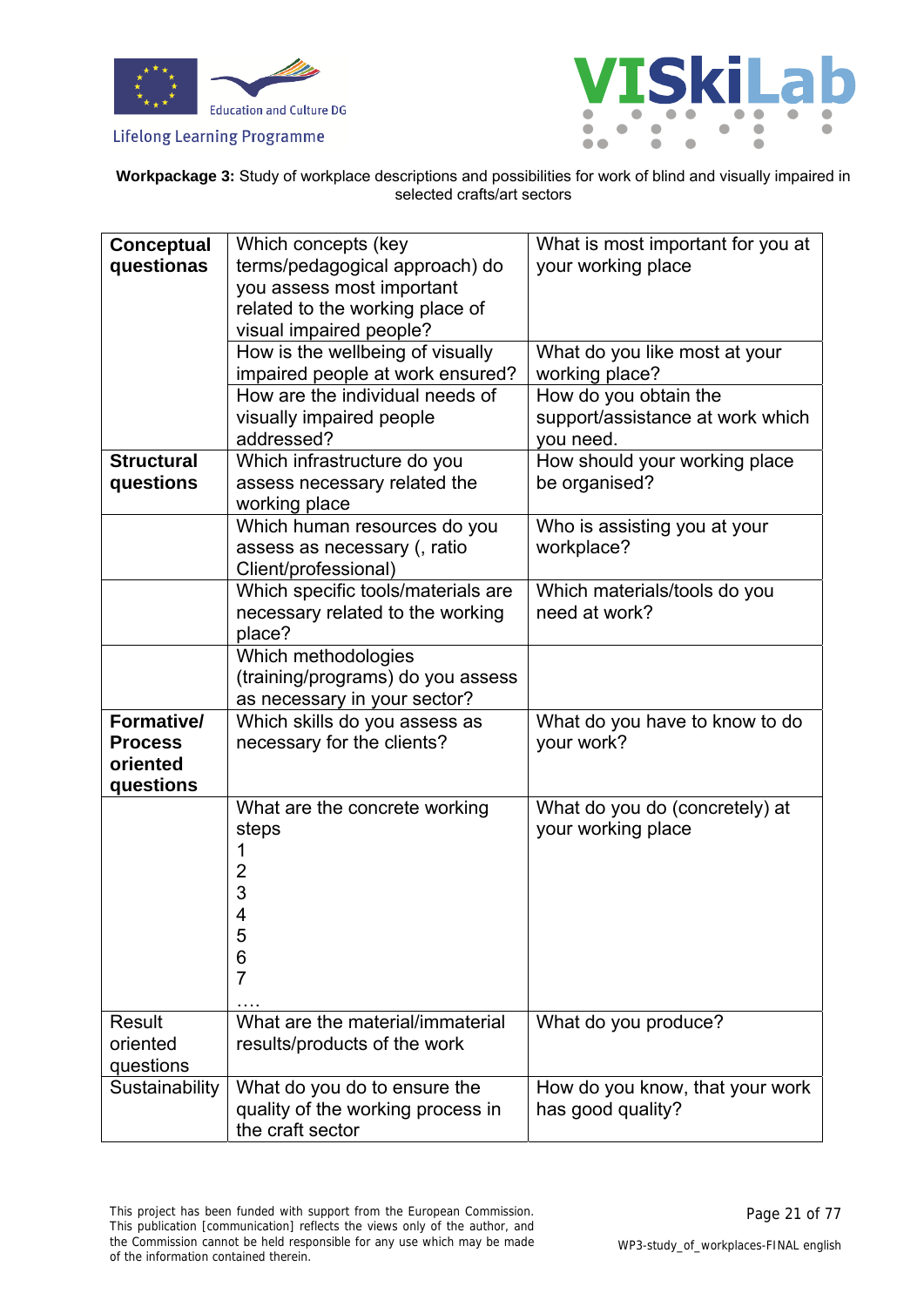



### <span id="page-21-0"></span>*4.4. Data analysis*

### Content analysis

Data analysis is based on transcripts of the interviews, focus groups and analysis of questionnaires. The consortium itself serves as an internal validation entity. Contents of the transcripts are analysed related to KEY WORDS which are highlighted in diverse colours

- a) yellow: key words related to the concept
- b) green: key word related to structural issues
- c) blue: key words related to formative issues
- d) red: key words related to the result level
- e) grey: key words related to the sustainability level

The presence of comparable key words within the partnership is then analysed.

### Clustering of data related to relevant categories

The second step consists in a clustering process of these key words within the partnership. The partners themselves attribute key-words of their interviews into the proposed structure of necessary requirements on

- conceptual level
- structural level
- formative level
- result-oriented level
- sustainability level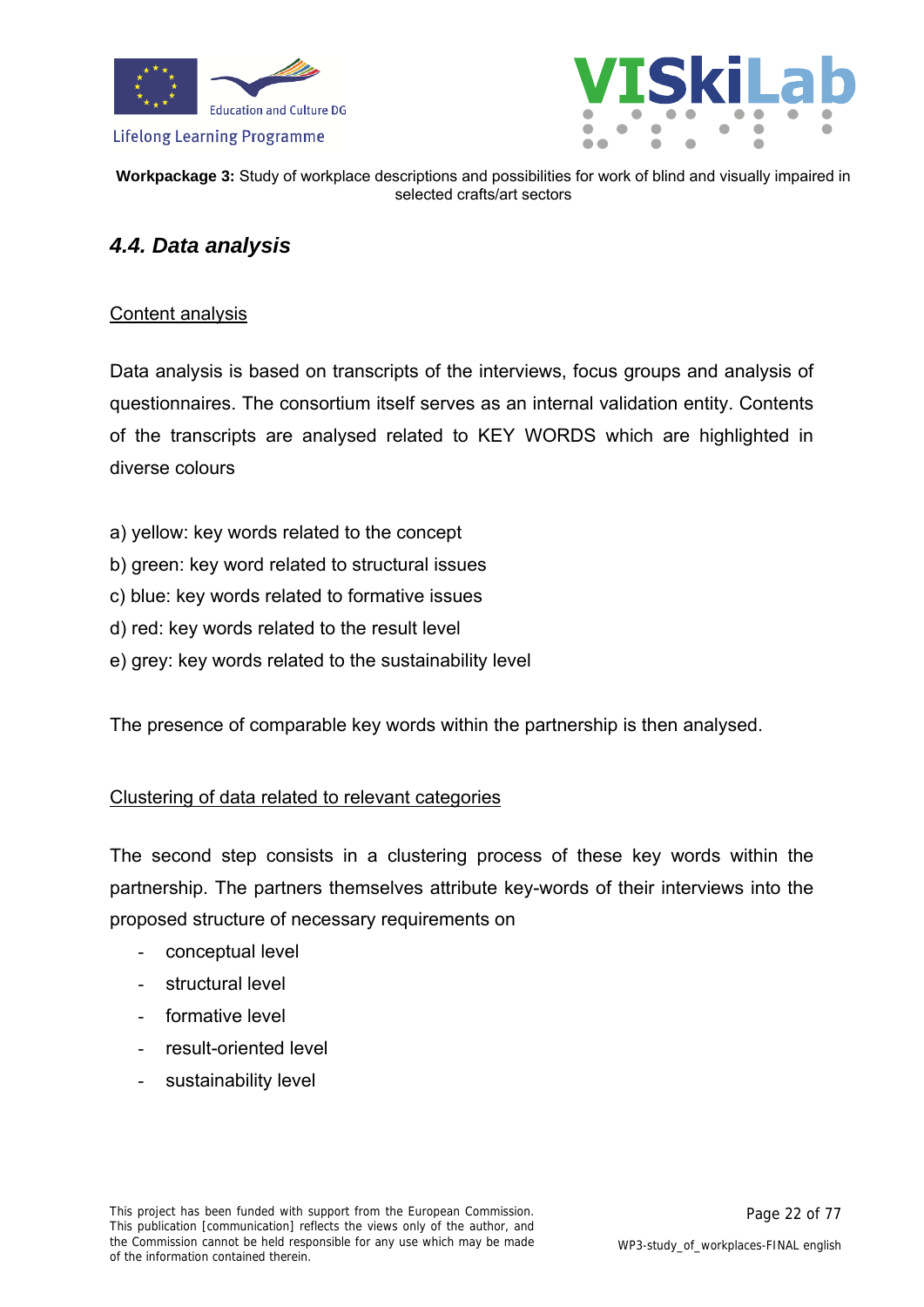



**Workpackage 3:** Study of workplace descriptions and possibilities for work of blind and visually impaired in selected crafts/art sectors

To guarantee transparency of the analysis process, the consortium partners are asked to colour the chosen and attributed keywords, which are included into this analysis process.

### <span id="page-22-0"></span>**5 Results**

### <span id="page-22-1"></span>*5.1 Conceptual requirements of working places for blind and visual impaired persons*

### <span id="page-22-2"></span>**5.1.1 Key words on the conceptual level**

| AT                                                          | IT                                                   | <b>SL</b>                               |
|-------------------------------------------------------------|------------------------------------------------------|-----------------------------------------|
| Goal: Integration into the                                  | availability of the Institutions                     | Adapted ways of                         |
| labour market                                               | to offer jobs                                        | information provided                    |
| <b>Differentiation</b>                                      | operative<br>personal<br>and                         | Possibility of                          |
| work/occupational therapy                                   | autonomy (x2)                                        | socialising (2x)                        |
|                                                             |                                                      |                                         |
| Possibility of contact to non-                              | environment<br>adequately                            | Assistance from others                  |
| disabled peers                                              | (x6)<br>with<br>prepared                             | (3x)                                    |
|                                                             | technological<br>devices<br>and                      |                                         |
|                                                             | without architectural barriers                       |                                         |
| Early identification and early                              | initial<br>coaching $(x3)$<br>to                     | Assistance at                           |
| support processes towards                                   | situations<br>prevent<br>of                          | orientation in the                      |
| prevention                                                  | unsuitability                                        | building                                |
| Provision of very early and<br>person-centred services (2x) | education and training (x3),<br>about<br>the<br>also | Care for wellbeing<br>(music, exercise) |
|                                                             | instrumentation used in the                          |                                         |
|                                                             | working environment                                  |                                         |
| <b>Entitlement towards serices</b>                          | Professionalism,                                     | Individual assistance                   |
|                                                             | professional preparation                             | provided (2x)                           |
|                                                             |                                                      |                                         |
| Mainstreaming in regional                                   | co-operation (x3)                                    | Manageable                              |
| contexts                                                    |                                                      | tasks/work provided                     |
|                                                             |                                                      | (3x)                                    |
| Person centred support (2x)                                 | good disposition from the                            | Availability or                         |
|                                                             | colleagues (willingness<br>to                        | adaptation of specific                  |
|                                                             | listen and<br>help, empathy                          | tools and working                       |
|                                                             | and being welcoming) (x4)                            | place (5x)                              |
| Availability of specific tools                              | recognizing<br>the<br>own                            | Building adaptation for                 |
| (specifically for visually                                  | personal limits                                      | blind and visually                      |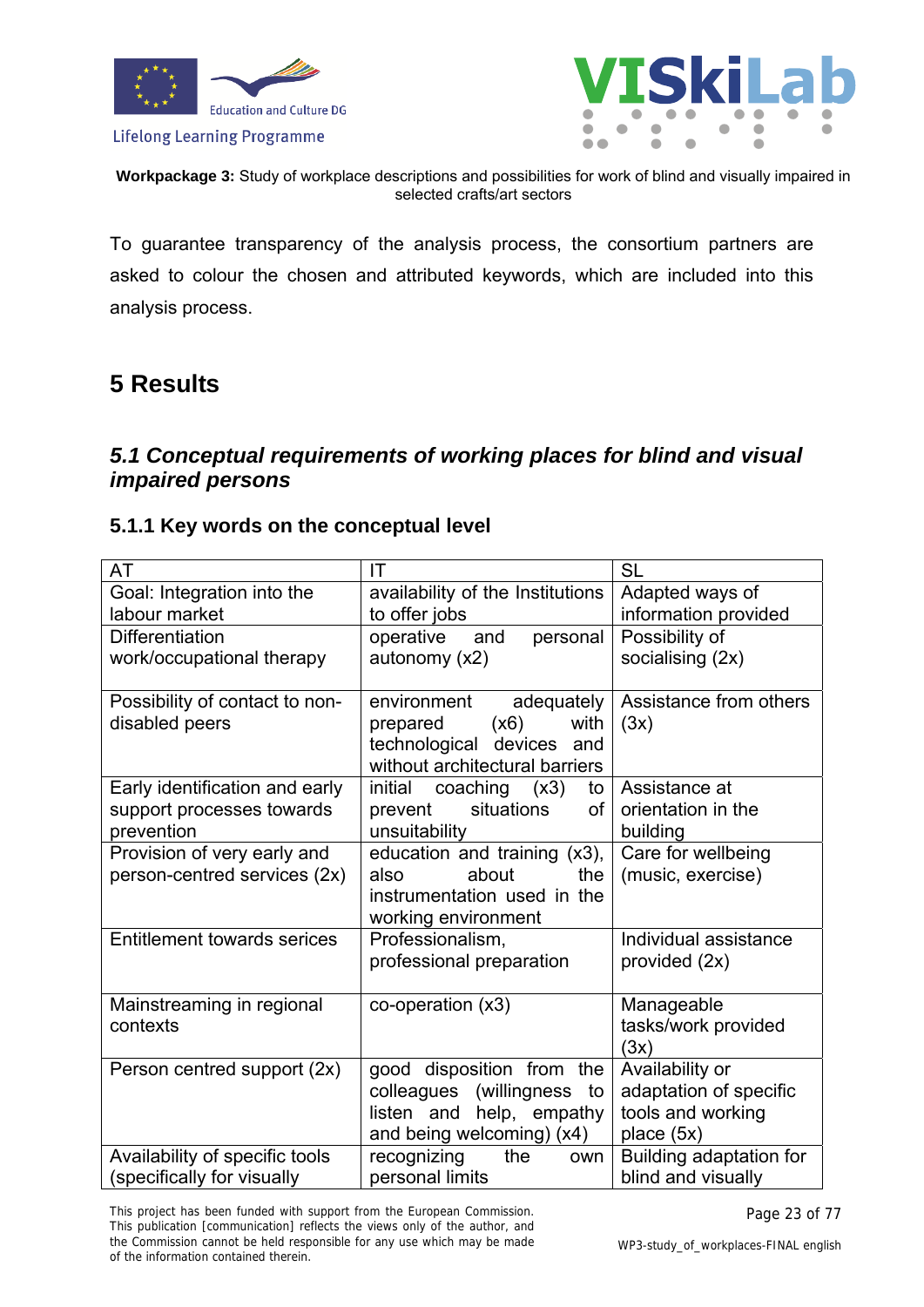





| impaired people).                            |                                                                     | impaired                    |
|----------------------------------------------|---------------------------------------------------------------------|-----------------------------|
| Specific entitlements (e.g.<br>more holiday) | Assistance from colleagues,<br>if possible from experienced         | Personalized<br>achievement |
|                                              | people                                                              | normatives                  |
| Stability of services                        | inspection of the $\sqrt{\frac{1}{1}}$ Training provided<br>Initial |                             |
|                                              | working place                                                       |                             |
| Usage of individual support                  |                                                                     | Adapted ways of             |
| plans                                        |                                                                     | informing provided          |

### <span id="page-23-0"></span>**5.1.2 Clustering process**

The data analysis process is based on a content-oriented clustering process within a discourse setting of the consortium.

Collected data related to conceptual necessities reflect the importance

- training aspects of the staff (by initiatial training/monitoring/reflection processes
- availability and stability of services (specifically focused on available assistance)
- specific entitlements
- availability of specific tools and prepared environments for visually impaired people
- inclusive setting (withmainstream strategies)
- cooperation and communication (including adapted information)
- person-centredness (including care and wellbeing, manageable tasks and

individualized assistance)

### <span id="page-23-1"></span>*5.2 Structural requirements of working places for blind and visual impaired persons*

### <span id="page-23-2"></span>**5.2.1 Key words on the structural level**

| Key words related | AT                                     |                                                | <b>SL</b>                                 |
|-------------------|----------------------------------------|------------------------------------------------|-------------------------------------------|
| to                |                                        |                                                |                                           |
| Infrastructure    | Need for diversity<br>Needs assessment | Wide enough lifts   Proper lighting 2x<br>(x2) |                                           |
|                   | (including relevant<br>others)         | Platforms,                                     | Well organised<br>raised   bulletin board |
|                   |                                        | relief<br>$(x2)$ ,<br>maps                     |                                           |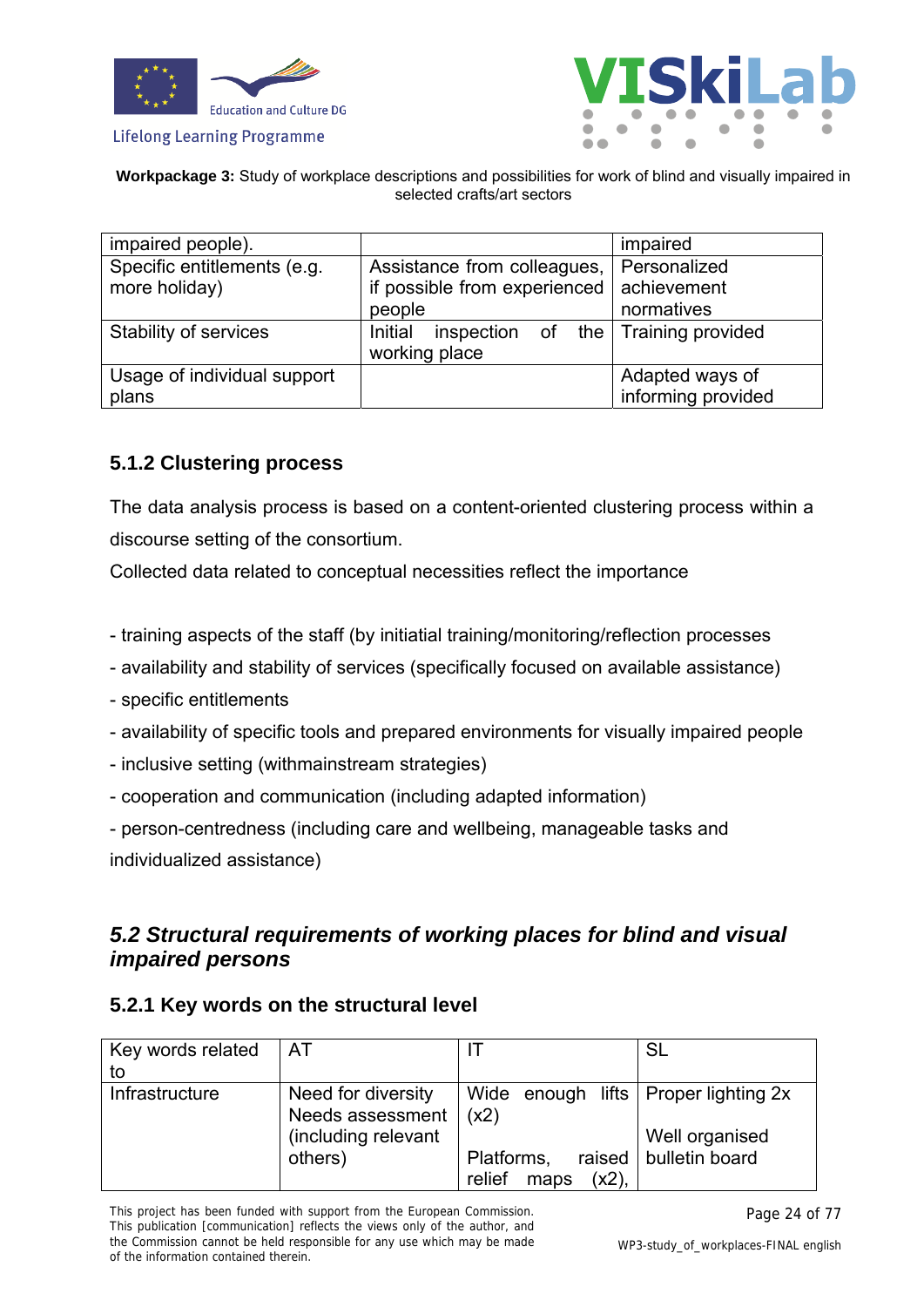





|                 | Needs related to<br>orientation<br>Regionalisation<br>Inclusive services<br>Support by auditive<br>signals<br>Need for adequate<br>light systems (2x)<br>Services as early<br>as possible                                      | tactile signs<br>(x2),<br>indicators<br>and<br>signposting of the<br>environment<br><b>No</b><br>architectural<br>(x3)<br>barriers<br>and<br>to<br>easy<br>access<br>disabled people                                    |                                                                                                                                                                                                                                                                                                                                       |
|-----------------|--------------------------------------------------------------------------------------------------------------------------------------------------------------------------------------------------------------------------------|-------------------------------------------------------------------------------------------------------------------------------------------------------------------------------------------------------------------------|---------------------------------------------------------------------------------------------------------------------------------------------------------------------------------------------------------------------------------------------------------------------------------------------------------------------------------------|
| Human resources | Some specific<br>training is<br>necessary $(2x)$<br>Importance of<br>contact to non-<br>disabled persons<br>Specific training<br>courses in the early<br>preventive field is<br>available<br>Including expertise<br>of parents | Availability of tutors<br>and supervisors<br>Assistance (x3)<br>Colleagues<br>ready<br>to help<br>Adaptability<br>Acceptance of the<br>own personal limits<br>Good<br>disposition<br>from employer and<br>employee (x2) | Assistance from<br>co-workers 5x<br>Assistance from<br>tutors 2x<br>Instructions,<br>material prepared<br>in advance<br>Positive feedback<br>necessary 2x<br>Acceptance of<br>people with<br>disabilities 3x<br>Blind person helps<br>developing special<br>technologies for<br>computers and<br>other equipment<br>Specific training |
| <b>Tools</b>    | Complementary<br>auditive prompts<br>Specific working<br>tools related to low<br>vision.                                                                                                                                       | Audio devices and<br>video magnifiers<br>Ergonomic<br>workstations<br>Proper<br>personal                                                                                                                                | Bigger computer<br>monitor<br>Hand magnifier<br>Higher working<br>desk                                                                                                                                                                                                                                                                |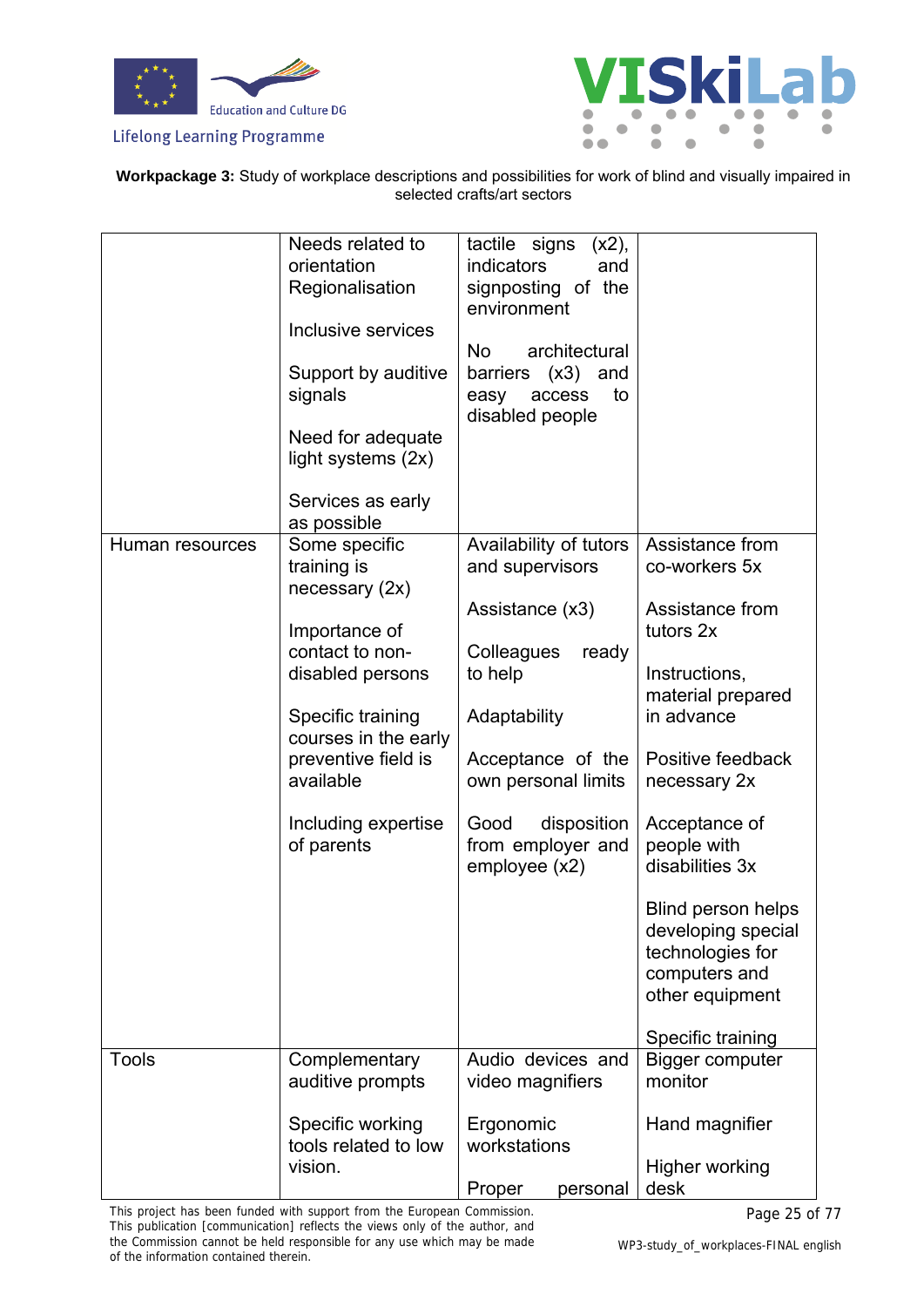





|           | Training depends<br>on personal needs<br>(2x)<br>Good preparation<br>of the person<br>working<br>Matching needs<br>and services | computer<br>Special aids and<br>software for<br>рc<br>and<br>(braille bar<br>vocal synthesizer)<br>(x4)<br>Devices to<br>take<br>personal notes | Adapted pliers<br>Protection (robes,<br>shoes) 2x<br>Special aids and<br>software for pc<br>(braille bar and<br>vocal synthesizer<br>3x)<br>Specialised<br>textbooks |
|-----------|---------------------------------------------------------------------------------------------------------------------------------|-------------------------------------------------------------------------------------------------------------------------------------------------|----------------------------------------------------------------------------------------------------------------------------------------------------------------------|
| Financing | Based on needs<br>assessment and<br>clearing<br>(Financial) stability<br>of services                                            |                                                                                                                                                 |                                                                                                                                                                      |

### <span id="page-25-0"></span>**5.2.2 Clustering process**

The data analysis process is based on a content-oriented clustering process within a discourse setting of the consortium.

Collected data related to conceptual necessities reflect the importance

- assessment procedures related to individual needs and resources
- Personal training of the professionals (see also conceptual requirement) including instruction materials for the assistance
- sustainability and financial stability of services (see also conceptual requirements)
- specific working tools (Braille, visual cues related to orientation or complementary

auditory prompts, vocal synthesiser, specific monitors..)

- psycho-hygienic support (e.g. supervision..)
- an preventive (early as possible) approach
- infrastructural adaptations (light-systems, technology..)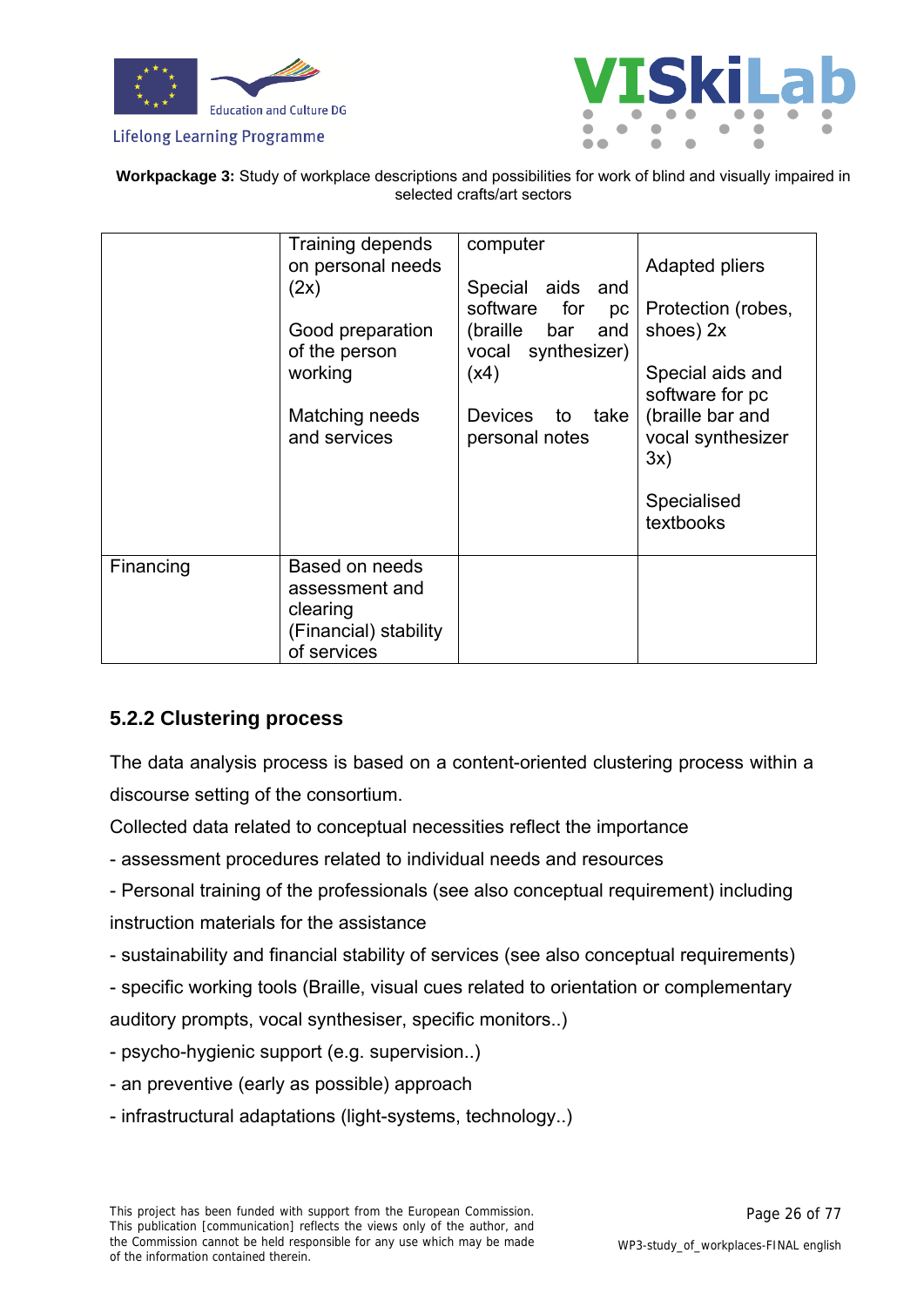



**Workpackage 3:** Study of workplace descriptions and possibilities for work of blind and visually impaired in selected crafts/art sectors

It is noteworthy, that a differentiation between conceptual terms and structural requirements related to the needs of visually impaired persons in arts and craft laboratories might be difficult, as some terms appear in both parts of the analysis.

### <span id="page-26-0"></span>*5.3 Formative (process-oriented) requirements of working places for blind and visual impaired persons*

### <span id="page-26-1"></span>**5.3.1 Key words on the formative level**

| AT                        | IT                                | <b>SL</b>                   |
|---------------------------|-----------------------------------|-----------------------------|
| Assessment of needs       | Proficiency (x2)                  | General knowledge           |
| (2x)                      |                                   |                             |
| Expertise                 | Relational skills (x2)            | Knowledge of legislation    |
| Inclusion of visually     | Good<br>disposition<br>to         | Computer skills (4x)        |
| impaired person mainly in | interpersonal<br>relationships    |                             |
| mainstream services       | (x2)                              |                             |
| Diversity of services and | Adaptability to environment       | Writing memos, project      |
| processes (depending on   |                                   | proposals, administration   |
| the delivered service)    |                                   | work                        |
| Mainstream contact to     | Professional<br>/Operational      | Organizing sport events     |
| non-disabled peers        | capacity (x2)                     | (showdown, bowling,         |
| (together with non-       |                                   | chess)                      |
| disabled) (2x)            |                                   |                             |
| Empowering own            | Being able to interact with       | All tasks must be shown,    |
| competences               | the public and colleagues<br>(x2) | taught $(3x)$               |
| Individual goal planning  | Autonomy                          | Assembling string for       |
| (2x)                      |                                   | mobile phones (3x),         |
|                           |                                   | assembling folders (3x),    |
|                           |                                   | removing isolation from     |
|                           |                                   | copper wires, attaching     |
|                           |                                   | wire to flowers, sorting,   |
|                           |                                   | assembling collectors,      |
|                           |                                   | packing                     |
| Reflection of processes   | <b>Effective</b><br>communication | Get manageable tasks        |
|                           | (x2)                              | (2x)                        |
| financial guarantee       |                                   | Developing new skills       |
| Indvidual assessment      |                                   | Maintaining acquired skills |
|                           |                                   | Raising self-esteem (2x)    |
|                           |                                   | Controlling work (very      |
|                           |                                   | precise person)             |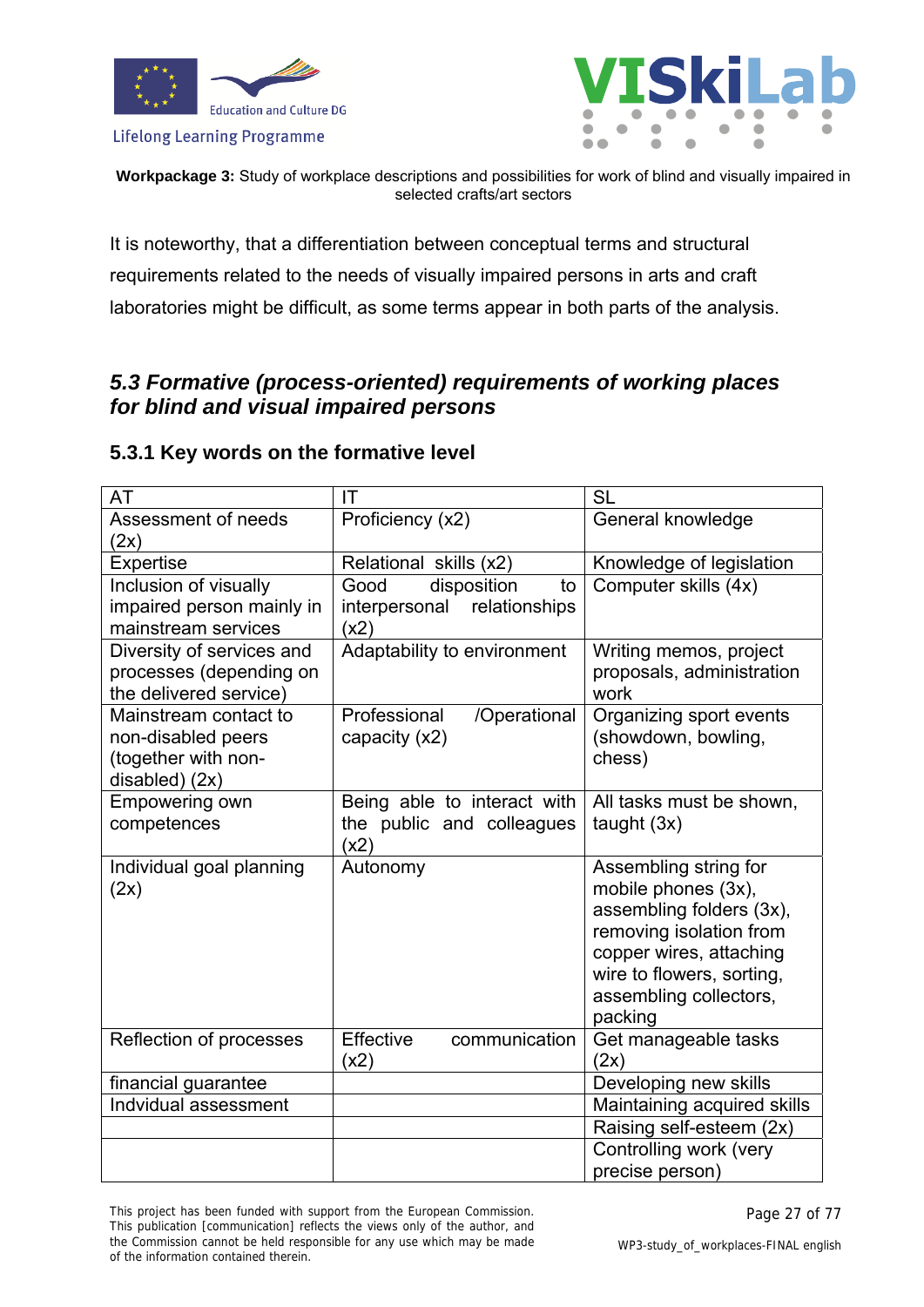



**Workpackage 3:** Study of workplace descriptions and possibilities for work of blind and visually impaired in selected crafts/art sectors

| Importance of touch, hand |
|---------------------------|
| skills (2x), accuracy     |
| Communication skills (2x) |
| Moving around without     |
| help                      |
| Answering and connecting  |
| phone calls (2x)          |
| Musical expertise and     |
| tiphlopedagogical         |
| qualifications            |
| Teaching music, musical   |
| instruments (primary      |
| school blind and visually |
| impaired pupils)          |
| Preparing work plan,      |
| counselling attending     |
| teacher meetings,         |
| additional education,     |
| teaching solfeggio        |
| (integration pupils)      |

### <span id="page-27-0"></span>**5.3.2 Clustering process**

The data analysis process is based on a content-oriented clustering process within a discourse setting of the consortium.

Collected data related to conceptual necessities reflect the importance

- individual (formative) approach related to skills (e.g. computer), motivations and goals of visually impaired persons
- relationship centred processes (including effective communication, including formal communication, like on phone))
- focus on autonomy of the person and empowerment (e.g. including the self esteem of the customers..)
- inclusive settings (see also within the conceptual framework, also including social events, like sports..)
- Diversity of services for visually impaired people
- Necessity of specific knowledge (laws..) and specific qualifications
- Structured procedures (workplans, monitoring tools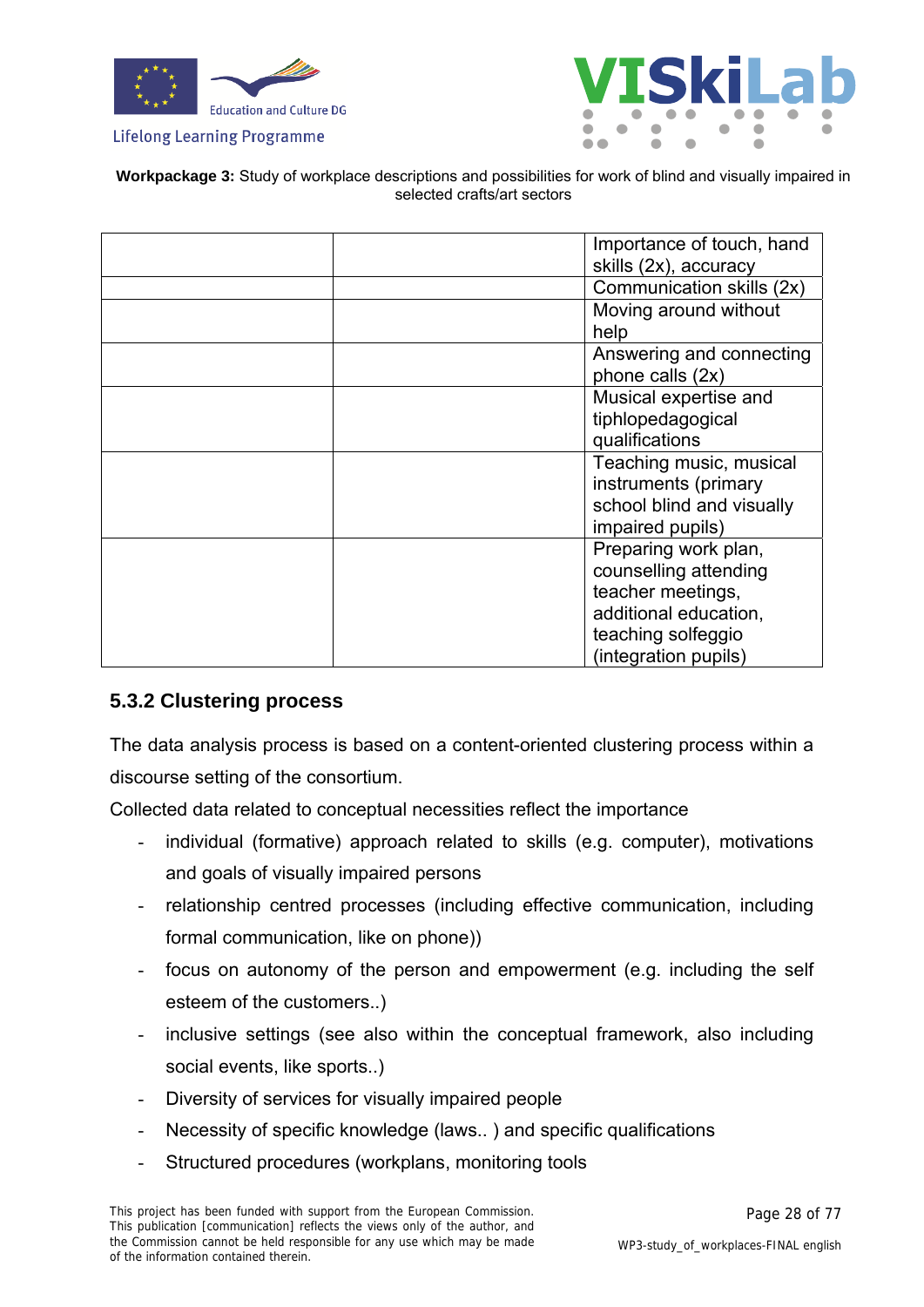



**Workpackage 3:** Study of workplace descriptions and possibilities for work of blind and visually impaired in selected crafts/art sectors

Some single aspects (e.g. like expertise and financial sustainability) already have been mentioned within other contexts (concept and structure)

### <span id="page-28-0"></span>*5.4 Result-oriented requirements of working places for blind and visual impaired persons*

### <span id="page-28-1"></span>**5.4.1 Key words on the result level**

| AT                                                        | IT                                    | <b>SL</b>                                                                  |
|-----------------------------------------------------------|---------------------------------------|----------------------------------------------------------------------------|
| Depending on strategic<br>goals of the institution        | Autonomy (x2)                         | Positive feedback                                                          |
| Need for cooperation<br>between diverse<br>stakeholders   | Planning and organizational<br>skills | Control needed                                                             |
| Empowerment                                               | Relational skills (x2)                | Small financial<br>compensation (2x)                                       |
| Prevention                                                | Integration                           | Extra time needed                                                          |
| Information of non-<br>disabled population                | Production                            | Lower quality                                                              |
| Autonomy/self<br>determination                            | Participation                         | Lower quantity (also as<br>result of being too precise,<br>perfectionism)  |
| Contact and<br>communication with non-<br>disabled people | Professionalism                       | Achieving the norm                                                         |
| Feedback                                                  | Good disposition (x2)                 | <b>Customer satisfaction</b>                                               |
|                                                           | Good training                         | Management satisfaction                                                    |
|                                                           | Proficiency                           | Answered and connected<br>phone calls                                      |
|                                                           | Problem solving ability               | Musical recitals of pupils                                                 |
|                                                           | <b>Kindness</b>                       | Giving musical knowledge<br>to pupils, their success<br>and love for music |
|                                                           |                                       | Responsibility for work                                                    |
|                                                           |                                       | Competence for work                                                        |
|                                                           |                                       | Positive example for all                                                   |
|                                                           |                                       | pupils                                                                     |

### <span id="page-28-2"></span>**5.4.2 Clustering process**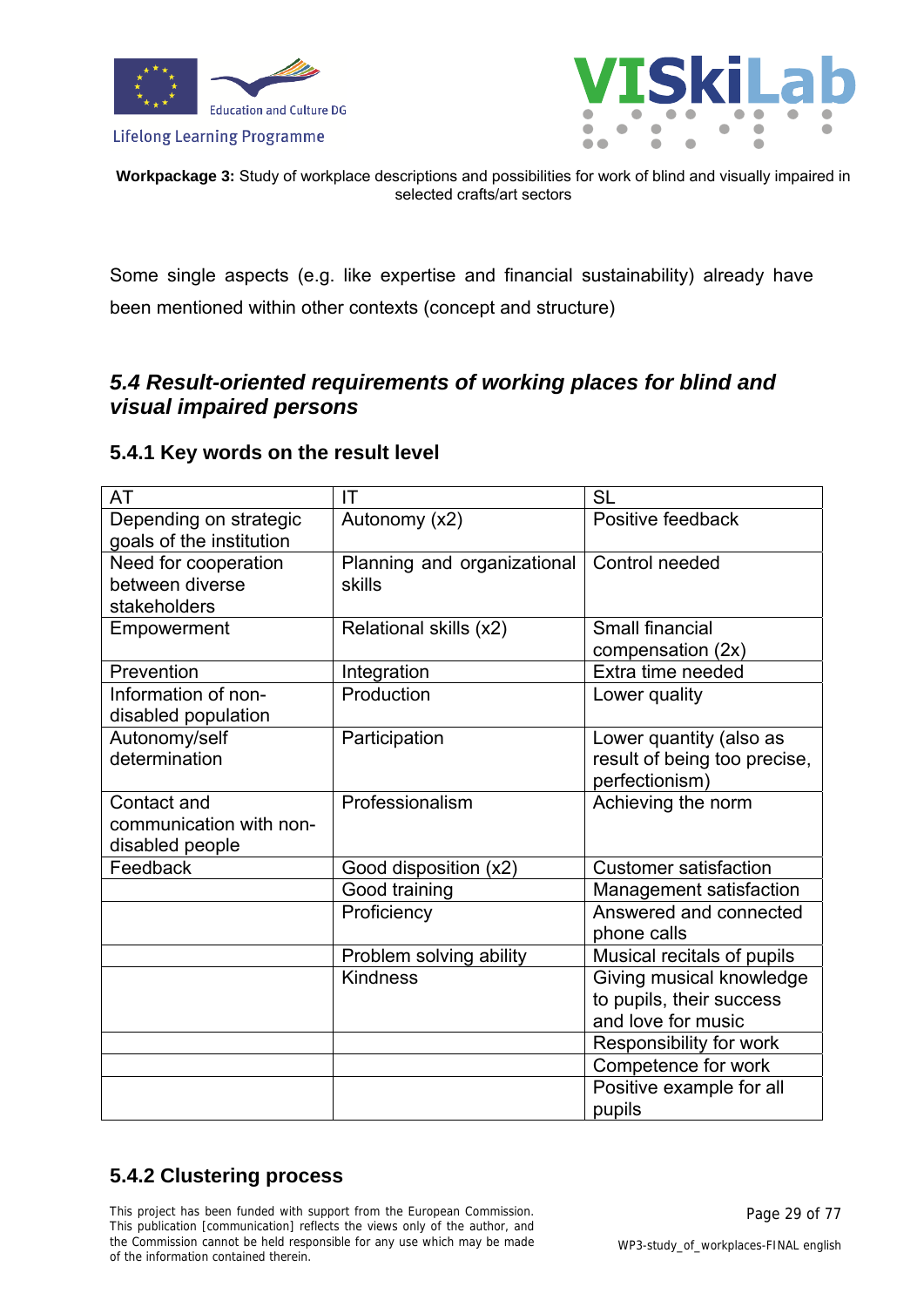



**Workpackage 3:** Study of workplace descriptions and possibilities for work of blind and visually impaired in selected crafts/art sectors

The data analysis process is based on a content-oriented clustering process within a discourse setting of the consortium

Collected data related to conceptual necessities reflect the importance

- of cooperation and strategies on diverse levels related to outcome-products (e.g. ceramics etc. including product quality issues (quantity and quality), pricing

- training related to the products, techniques, but also related to wider personal competences (e.g. kindness, feedback, planning skills, contact with customers, ownresponsibility..)

- participation of people with visual impairment

- outcome related parameters: customer satisfaction, management satisfaction

It is noteworthy that some aspects (training, communication) also were related to conceptual and structural requirements).

### <span id="page-29-0"></span>*5.5 Sustainability aspects*

### *5.5.1 Key words on the sustainability level*

<span id="page-29-1"></span>

| AT                                 | IΤ                          | SL                       |
|------------------------------------|-----------------------------|--------------------------|
| How to stimulate                   | acquire<br>Education,       | Positive feedback 4x     |
| prevention                         | knowledge (x2)              |                          |
| Hopes towards labour               | Have a practical experience | Adjusting amount of work |
| market (how to ensure,             | (x2)                        |                          |
| that invested energy into          |                             |                          |
| prevention is successful)          |                             |                          |
| How to sustain preventive          | Personal motivation (x2)    | Considered too precise   |
| effects?                           |                             |                          |
| Importance of autonomy             | Daily practice              | Long enough learning     |
|                                    |                             | process                  |
| Importance of                      | Observing how the others    | No complains             |
| cooperation                        | respond to your work (x2)   |                          |
| Is there a realistic chance        |                             | Proper training and      |
| towards the 1 <sup>st</sup> labour |                             | education provided       |
| market                             |                             |                          |
| Perceived changes in the           |                             | Constant informing       |
| prevalence (more people)           |                             |                          |
| with complex disability,           |                             |                          |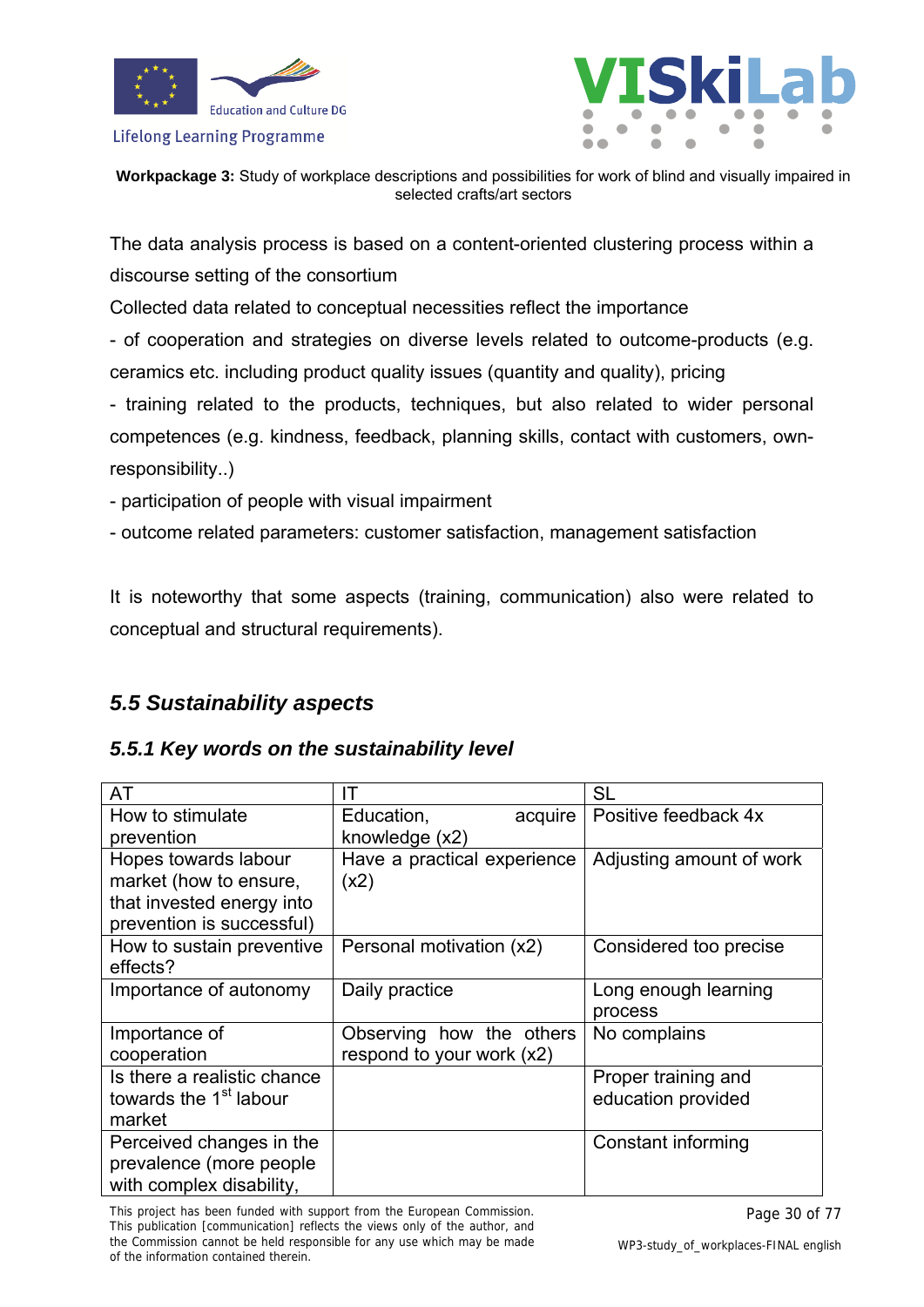





| not only congenitally<br>blind) |                                                     |
|---------------------------------|-----------------------------------------------------|
|                                 | Following technology<br>development                 |
|                                 | Being treated as equal<br>despite visual impairment |

### <span id="page-30-0"></span>*5.5.2 Clustering process on sustainability level*

The data analysis process is based on a content-oriented clustering process within a discourse setting of the consortium

Collected data related to conceptual necessities reflect the importance

- labour market-readiness and labour market chances for people with visual impairment - sustainable prevention

-sustainable acquisition of skills (especially focussing on long lasting learning processes and constant training and technology development)

- feedback from consumers (e.g. positive feedback)

- including services into "daily practice", it means into mainstream (being treated as "equal")

- possibility of sustainable usage of the products (including lack of complains..)

### <span id="page-30-1"></span>**6 Discussion**

### <span id="page-30-2"></span>*6.1 What do blind or visually impaired persons need related to their working places, especially within the crafts/art sector?*

Current qualitative data show, that visually impaired people need specific tailored training/education services, which are person centered and equipped with specific tools related to their needs.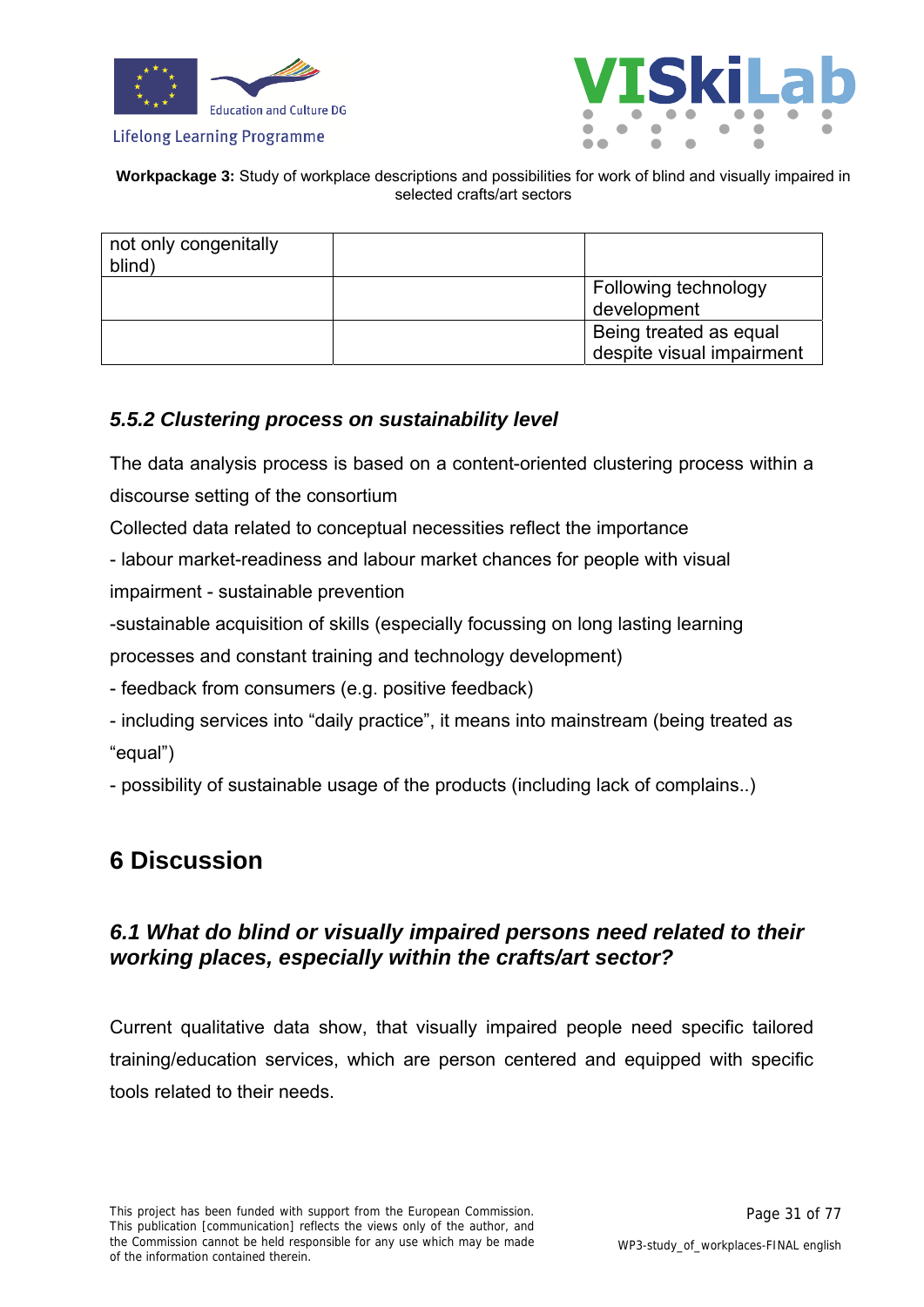



**Workpackage 3:** Study of workplace descriptions and possibilities for work of blind and visually impaired in selected crafts/art sectors

Structurally this means, that a) infrastructural requirements are fulfilled (e.g. related to mobility) but also related to equipment and that b) specifically trained staff (trained both related to technical skills but also to communication skills)

The goal of specific services addresses the importance of

- Inclusion and mainstreaming

- Specific focuse on the needs and skills of visually impaired people (including technology)

- Empowerment and
- Possibilities to enter the labour market

Processes should focus on person-centred interests and skills and to include a perspective of prevention and/or full participation of people with visual impairment.

Specific products are not necessarily requiered, however they might depend on personal interests and skills of the learner.

Sustainability focuses on the one hand on financial guarantee (in terms of entitlement), on the other hand on personal commitment and long term training effects of performed learning/training processes.

### <span id="page-31-0"></span>*6.2 How does the current practice in the 3 partner countries address these needs?*

The perceived practice within in the 3 partner countries reflect high heterogeneity highlighting specific aspects for the 3 partners:

In AT (specifically in Styria) people with visual impairment are entitled to receive services, however with some small exceptions (e.g. Odilieninstitut in Graz) no other specific services for visually impaired persons (with some exceptions in Vienna) exist. However, due to their legal basis and entitlement existing services are sustainable.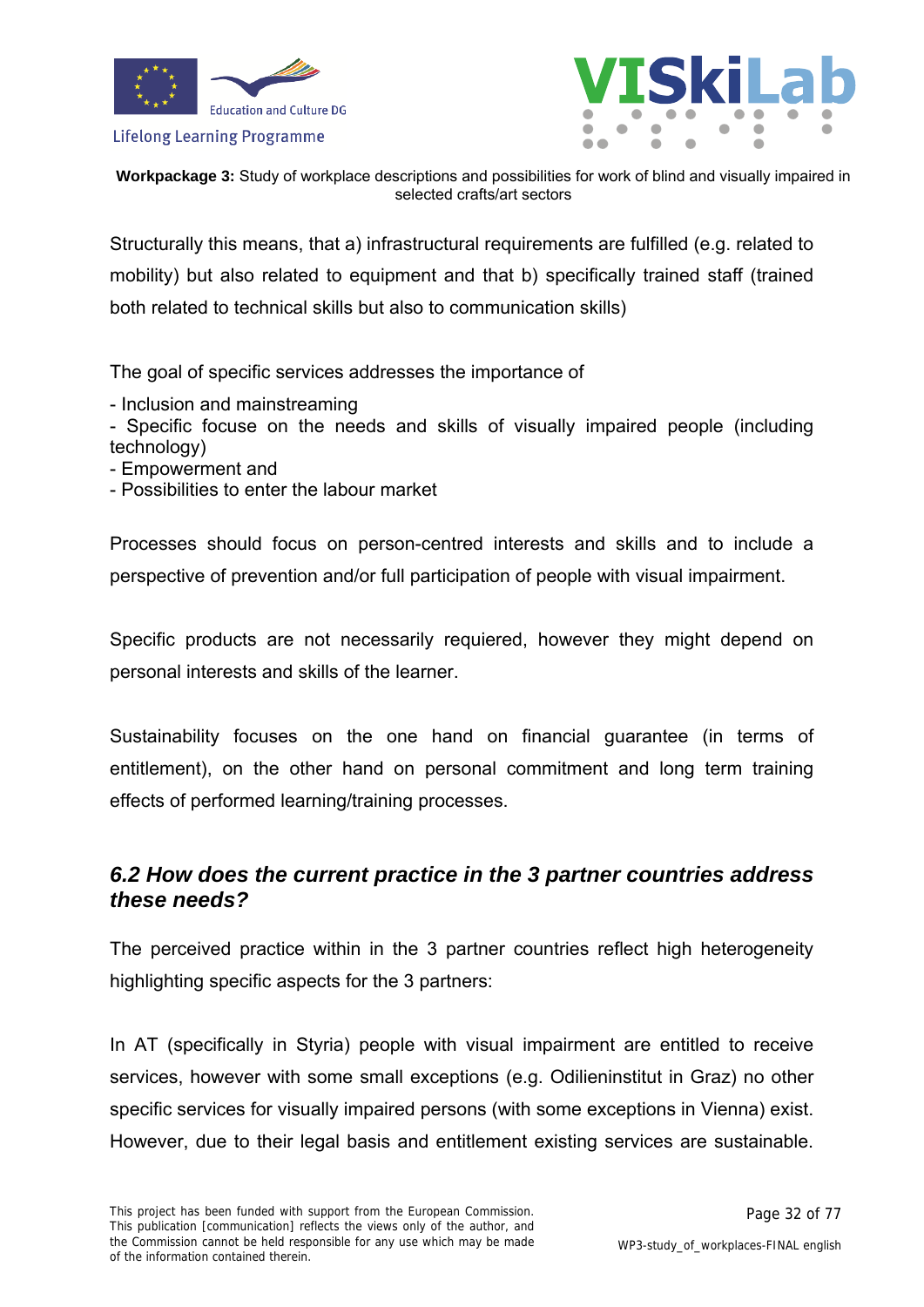



**Workpackage 3:** Study of workplace descriptions and possibilities for work of blind and visually impaired in selected crafts/art sectors

The general focus aims to prevent institutionalisation based on early support services (e.g. Early Childhood Intervention, mainstream kindergarten inclusion).

The situation in Italy (related to the Istituto Rittmeyer) focuses on another aspect, as this service offers a specific training/service related especially to the needs of learns with visual disability. However the issue of regional/national coverage with services remains, also the issue of financial sustainability might be a challenge.

Situation in Slovenia indicates, that no specific services (especially related to labour market inclusion are observable, however basic training in school for visually impaired children/adolescents is observable.

### <span id="page-32-0"></span>*6.3 What has to be done?*

The 3 countries require different strategies:

- For Austria the issue of specific needs- and skill-related training services for visually impaired people remains open

- For Italy there's the need of an appropriate job placement through training regarding the work environment (suitable preparation of working place from the aids point of view) and daily mobility between home and working place

- In Slovenia, both aspects – infrastructure and specific tools/training programs are required

### <span id="page-32-1"></span>*6.4 How can the project contribute to necessary changes?*

The project contributes to the above mentioned necessities in diverse ways:

a) by means of dissemination political stakeholders are sensibilised related to the specific support needs of people with visual impairment (relevant for AT)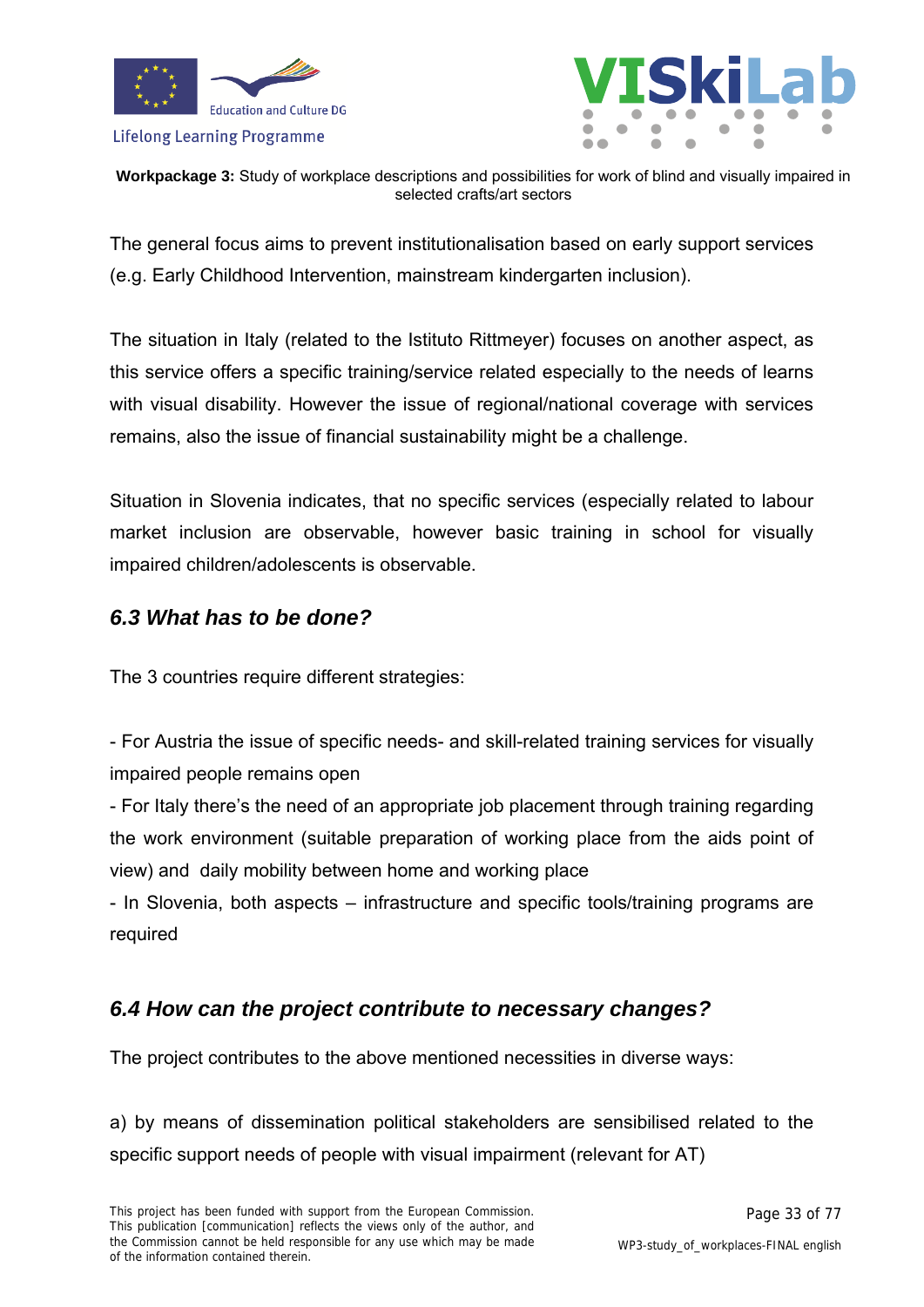



**Workpackage 3:** Study of workplace descriptions and possibilities for work of blind and visually impaired in selected crafts/art sectors

b) by means of transfer of skills and techniques and know-how Slovenia is able to

benefit and perform first steps towards an implementation of required services.

c) By means of dissemination and training what's been experienced in the Friuli

Venezia Giulia region the situation in Italy can be improved.

### <span id="page-33-0"></span>**7 References**

- **Nüssle,** W. (2000). Qualität für wen? Zur Angemessenheit des Kundenbegriffs in der sozialen Arbeit. Zeitschrift für Pädagogik, 46.3, 831-850
- Peterander, F. (Hrsg.)(1996): Helios II final report. Early Intervention. Information, Orientation and Guidance of Families. Thematic Group 1. Universität München, München
- -- (1997). Wege zu einem qualitätvollen Handeln in der Frühförderung. Vortrag gehalten am 20.10.1997 auf der Frühfördertagung "Professionalität in der Frühförderung" der Österreichischen Gesellschaft "Rettet das Kind" in Eisenstadt, Burgenland
- **Pretis**, M. (1997). Wenn sich Visionen an der Realität messen. Fremd- und Selbstevaluation in der Sehfrühförderung blinder und sehgeschädigter Kinder. Frühförderung interdisziplinär, 16, 15-23. [Comparing visions and reality in Early Intervention in visually impaired children]
- **Pretis**, M. (2001). Frühförderung planen, durchführen und evaluieren. München: Reinhardt

### <span id="page-33-1"></span>**8 Attached annexes**

### <span id="page-33-2"></span>*8.1 Interviews in AT:*

Attached are English transcript of interviews performed in Austria

### <span id="page-33-3"></span>**Interview 1 in the Framework of the Viskilab Project**

Interview date: 3.2.2011 Location: Hartberg Interviewed person: Mrs. Mayerhofer, head of the local administration for persons with disability Interview time: 9:00 – 10:30

### **A. Introduction**

The interviewer (Prof. Pretis) introduces himself to the local head and informs about the Viskilab project related to the needs of visually impaired children.

### **Conceptual Level**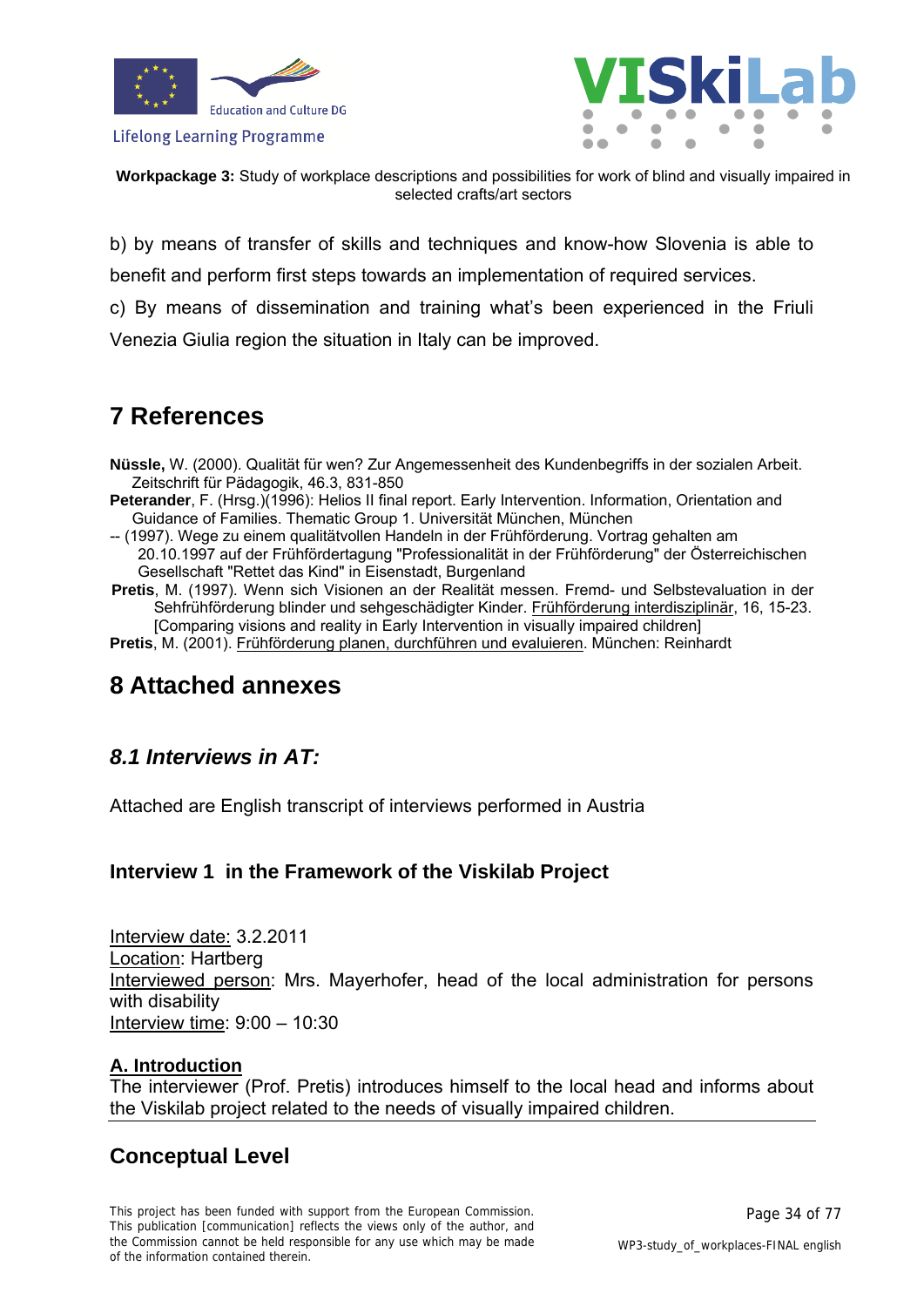



**Workpackage 3:** Study of workplace descriptions and possibilities for work of blind and visually impaired in selected crafts/art sectors

#### **Which concepts (key terms/pedagogical approach) do you assess most important related to the working place of visual impaired people?**

Based on the question of the interviewer Mrs. Mayerhofer explains that generally in the field of persons with disability the Styrian, respectively Austrian legal situation differentiates between two forms of support processes:

Support processes which are directed towards professional integration in terms of all measures which support the integration of a person with disability into the first or second labour market.

#### **How is the wellbeing of visually impaired people at work ensured?**

The system differentiates forms of therapy or occupational therapy (productive or creative). People who join this kind of support measures are at the moment of assessment not able to fulfil the requirements of the first or second labour market. So the goal is maximum participation to ensure wellbeing.

#### **Which infrastructure do you assess necessary related the working place**?

Asked by the interviewer, how this concept is transferred into reality is made the local head points out that *diverse procedures* are foreseen. First, it is the will of the parents or relatives of the person with visual impairment what they want and how they assess the situation. Mrs. Mayerhofer in this context points out that her impression is that parents systematically underestimate the potential and resources of persons with visual disability.

#### **Which human resources do you assess as necessary (, ratio Client/professional)**

There are some specific services for persons with visual impairment. like for children early childhood intervention for visually impaired children. This service is offered by regular early childhood intervention centres by visual specialists. Then, there are specific services related to school – integration e.g. like specific support teachers with a specific training in visual impairment or the availability of technical aids. Related to professional training usually persons with visual impairment might be integrated into regular training institutions for persons with disability. However, there is one institution in Graz, the capital of the province, where persons with specific visual impairment can follow a professional training. However, the head of the department points out that her impression is that parents underestimate the resources and capacities of persons with disabilities. It must be highlighted that above mentioned services are related to the Styrian law of persons with disability. As Austria is a federal country it has to be taken into account that some services, especially related to the integration into the first and second labour market, are based on federal laws. Another institution (Bundessozialamt) is responsible related to these issues.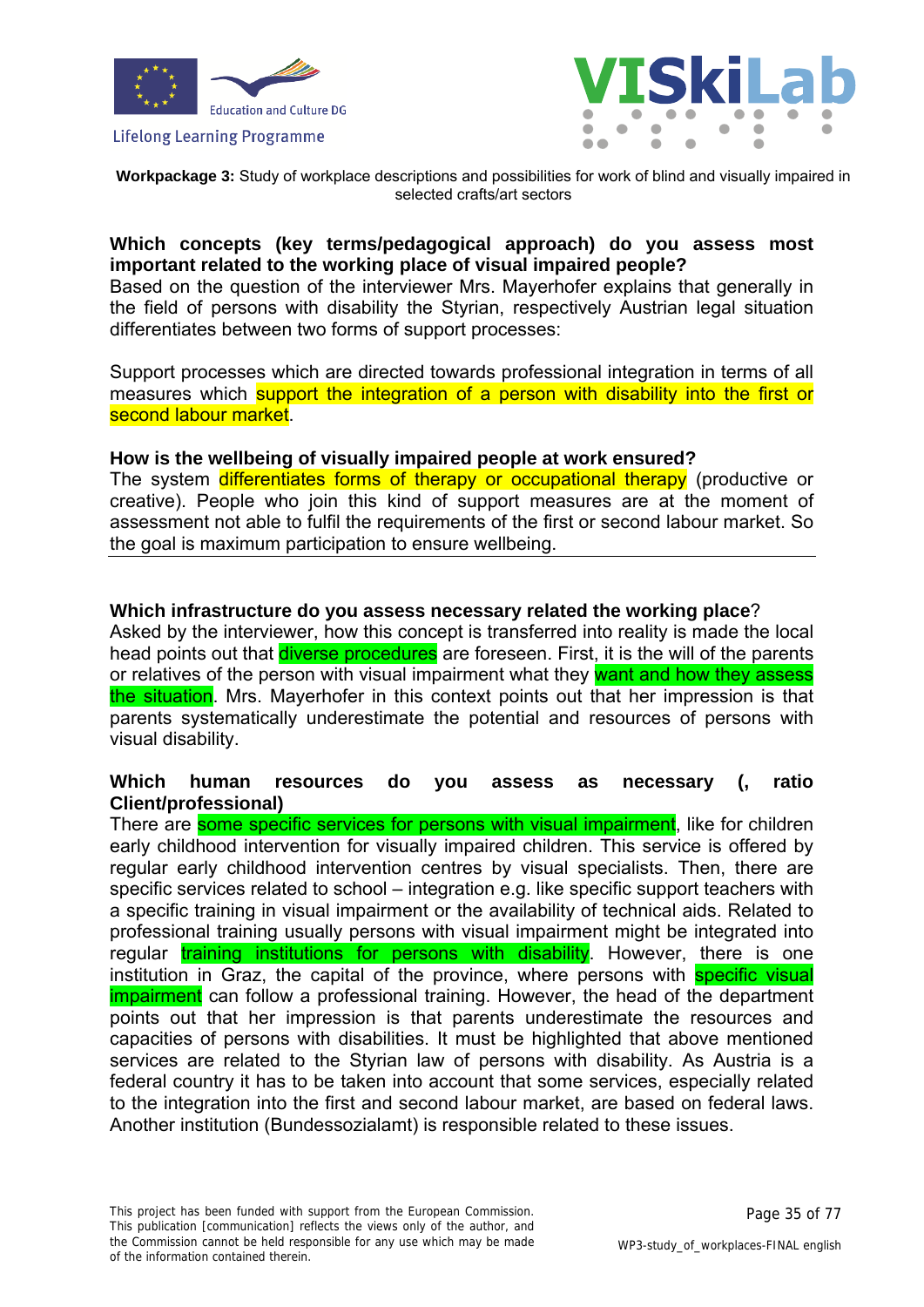



**Workpackage 3:** Study of workplace descriptions and possibilities for work of blind and visually impaired in selected crafts/art sectors

#### **Which methodologies (training/programs) do you assess as necessary in your sector?**

The second issue of preparation/training consists of a so called **clearing process** in which so called clearing teams for an assessment process with the person with visual disability what he or she wants to do or aims to do or is able to do. This clearing process takes place within the last year of school of the person with visual impairment.

### **Formative level**

#### **What are the concrete working steps?**

- 1. the Styrian law foresees a so called individual assessment of needs or needs for assistance (IHB). In this process the person with disability or his/her parents or relatives ask for a certain service or assistance.
- 2. In order to assess the need of assistance independent assessment teams will have a contact with the person with disability and assess with him or her together a concrete need of assistance. Based on a following expertise the local administration will quarantee the financing of the proposed service.
- 3. The service itself will be provided by diverse service providers. Mrs. Mayerhofer in this context points out that in her political district no specific offers are available for persons with visual disability. Persons with visual disability might join regular services for persons with disability in general.
- 4. Mrs. Mayerhofer points out that, based on the Styrian law for persons with disability 2004, services are defined within a taxative list. After having passed the assessment related to the individual needs a service plan will be performed and the person with disability then can use the services. Here it is pointed out that they consist of therapeutic services like occupational therapy in terms of creative or **productive occupational therapy, family relieve services**, assistance for leisure time activities, financial assistance related to income or care allowance. In the field of rehabilitation or integration into the labour market also diverse services are available like assistance at the work place, support towards integration or financial support. Persons with disability themselves will be entitled to obtain these services.

### **Result level**

#### **What are the material/immaterial results/products of the work?**

The results of the working/therapeutical processes depend on the strategic goal of the institution. Mostly (within the field of occupational therapy) the results are artrelated products and empowerment of the participants.

Mrs. Mayerhofer points out that it is her impression that the services reach people and that as persons with disability are entitled to obtain these services there are no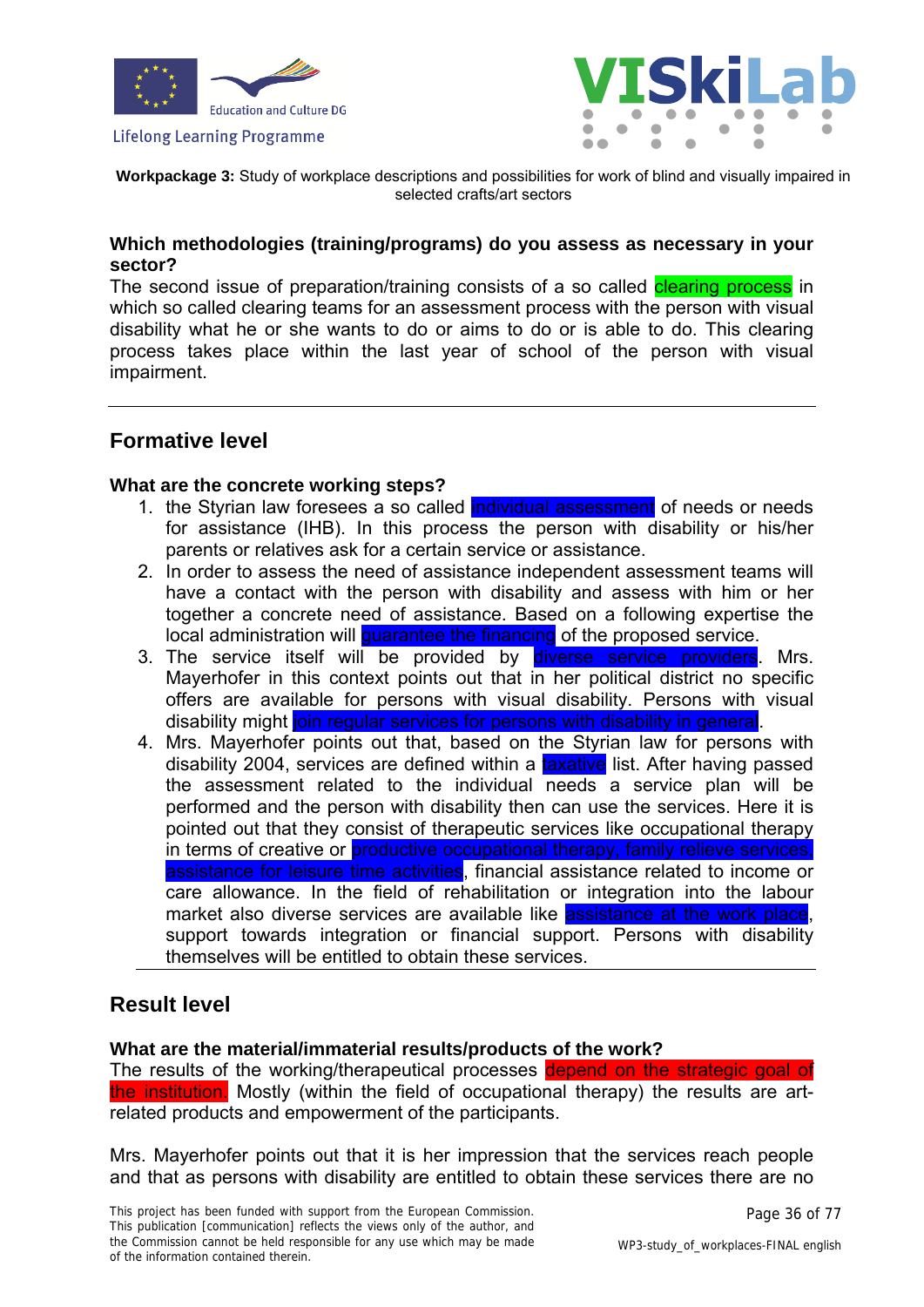



**Workpackage 3:** Study of workplace descriptions and possibilities for work of blind and visually impaired in selected crafts/art sectors

major conflicts in this field. However, she points out that integration into the first and second labour market is still a big challenge as job possibilities are missing. Another issue which is highlighted by the head of the department is that information related to the diverse laws, services and entitlements is splitted up among different institutions and that for persons with disability or parents it might be sometimes challenging and difficult to obtain all relevant information.

# **Sustainability level**

This is difficult to assess as it depends on the skills of the person with visual impairment but also on the conceptual/structural conditions. Generally the system of per capita financing – related to the degree of disability does not stimulate prevention. But this is a legal issue and in her position she has only to administer laws, not to develop them.

### **Interview 2 with Maximilan Pichler, an adolescent with very low vision**

Date: 12.2.2011 Time: 16.00-19.00 Location: 8132 Pernegg, Styria

Maximilian Pichler is 20 years old and – due to extreme prematurity shows impairments related to his motor fuctions and related to his visus. His visus is reduced, so he can only see partly with one eye. This situation is due to his prematurity.

### **Information about Viskilab project**

# **Conceptual Level**

### **What is most important for you at your working place?**

Maximilian Pichler is currently not working, as he still attends the school (High School).

### **How do you obtain the support/assistance at work which you need?**

The one main issue which he perceive especially related to his age is his handicap to follow activities of my his group. Sometimes this is a very painful experience. His peers are able to organise their own free time. For him this is difficult as leisure time activities usually are not adapted to the needs of disabled persons. In this context he needs a personal assistance, who is doing certain activities with him like going to a gym. This issue is not directly related to the issue of the working place.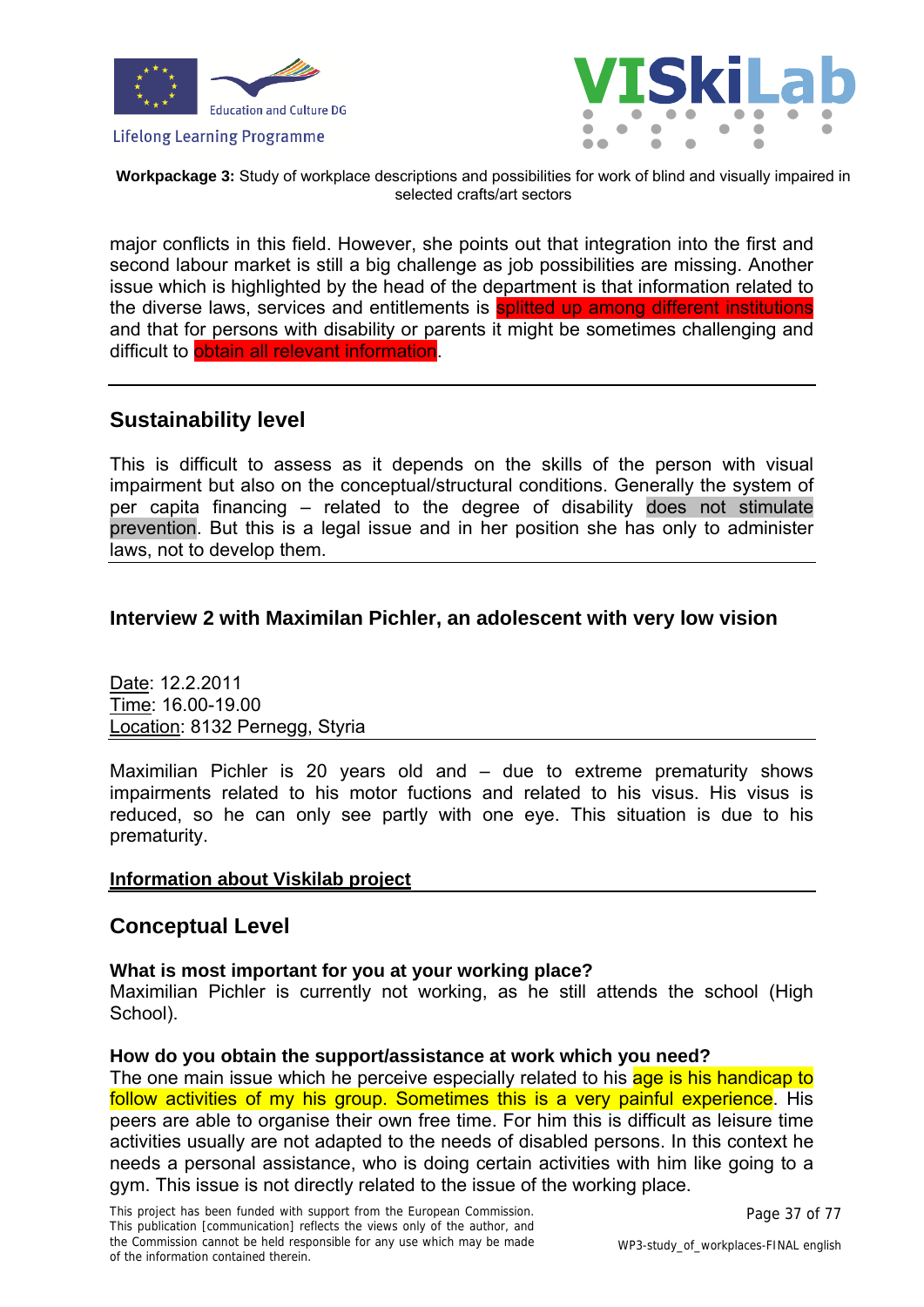



**Workpackage 3:** Study of workplace descriptions and possibilities for work of blind and visually impaired in selected crafts/art sectors

# **Structural level**

### **How should your working place be organised?**

Within my place in the educational setting I need some devices for **better orientation** in the working room, furthermore for reading texts I need a high resolution screen in order to increase the size of the letters. In some moments of my professional education I couldn't pass written exams as I have problems with my graphical education. In this context I need more exams and explanations of tasks by the teacher or instructor.

Maximilian Pichler also points out that for him and his visual disability the amount of daylight is very important related to his working place and related to his still available functions. He needs a light working place with a computer suitable related to the anchor of work. Furthermore, Maximilian Pichler points out that for him the issue of orientation is important. He wishes that, related to his working place, the visual prompts should be more clear so that he can find the concrete working places around him.

### **Who is assisting you at your workplace?**

There are some specially trained teachers (coming once a week for 1 or 2 hours). Mostly Maximilian Pichler is assisted by his peers.

### **Is there a need for specific training facilities for persons with visual disabilities?**

In his opinion he does not know on the one hand which specific form of disability requires specific tools as mentioned before. On the other hand during all his school and professional education Maximilian was part of integrated systems, this means also together with not disabled children and adolescents. This aspect is perceived as something important to have contact with non-disabled people especially as cognitively and language related Maximilian is quite able to communicate and follow conversations and academic tasks of his peer group. So, a concrete answer related to this question has to a high extent depends on the **individual situation of everybody**.

# **Formative Level**

### **What do you do (concretely) at your working place?**

As his current "working place" is the school setting his primary goal, is to achieve necessary academic skills (in terms of own comptences) and exchange processes with peers. Especially this second aspect is highlighted by Mr. Pichler, also related to future labour market integration.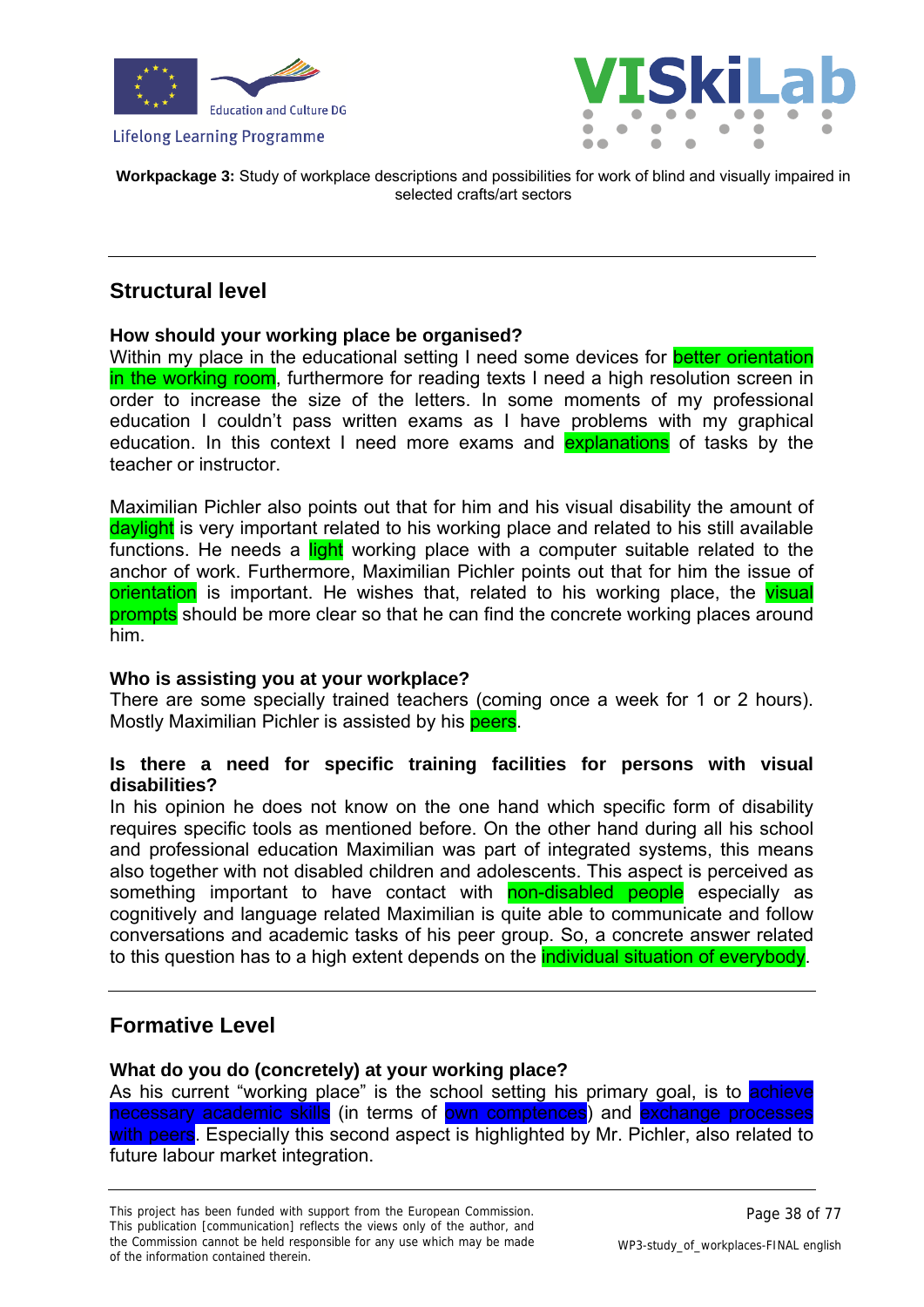



**Workpackage 3:** Study of workplace descriptions and possibilities for work of blind and visually impaired in selected crafts/art sectors

### **Result level**

#### **What do you produce?**

Mr. Pichler points out, that for the moment this issue is not relevant for him.

#### **Sustainability**

However for the future he hopes, that he will be able to enter the labour market. He hopes to work in the area of art.

Maximilian Pichler agrees to mention his name in this interview.

### **Interview 3 with Mrs. Rauer**

Date: 7.4.2011 Time: 9:00 – 9:50 Location: Early Childhood Intervention Centre for Visually Impaired Children, 8230 Hartberg

#### **Information about the ViskiLab Project**

Mrs. Rauer is the responsible early childhood intervention professional in the field of visually impaired and blind for this district. She is informed about the current Transfer of Innovation project.

Personally she states that she has not been involved in any kind of European project in her field.

#### Conceptual level

Mrs. Rauer states that parents generally accept the service for early childhood intervention for visually impaired and blind children very well, especially if there are isolated visual problems for the child.

The concept relies on early identification and early support processes towards prevention for the person with visual impairment and the relevant others (parents…)

**How is the wellbeing of visually impaired people at work ensured?**  By providing services very early and person-centred.

**How are the individual needs of visually impaired people addressed?**  Mrs. Rauer points out that children need a stable foundation in terms of stable. predictable base organisation

Page 39 of 77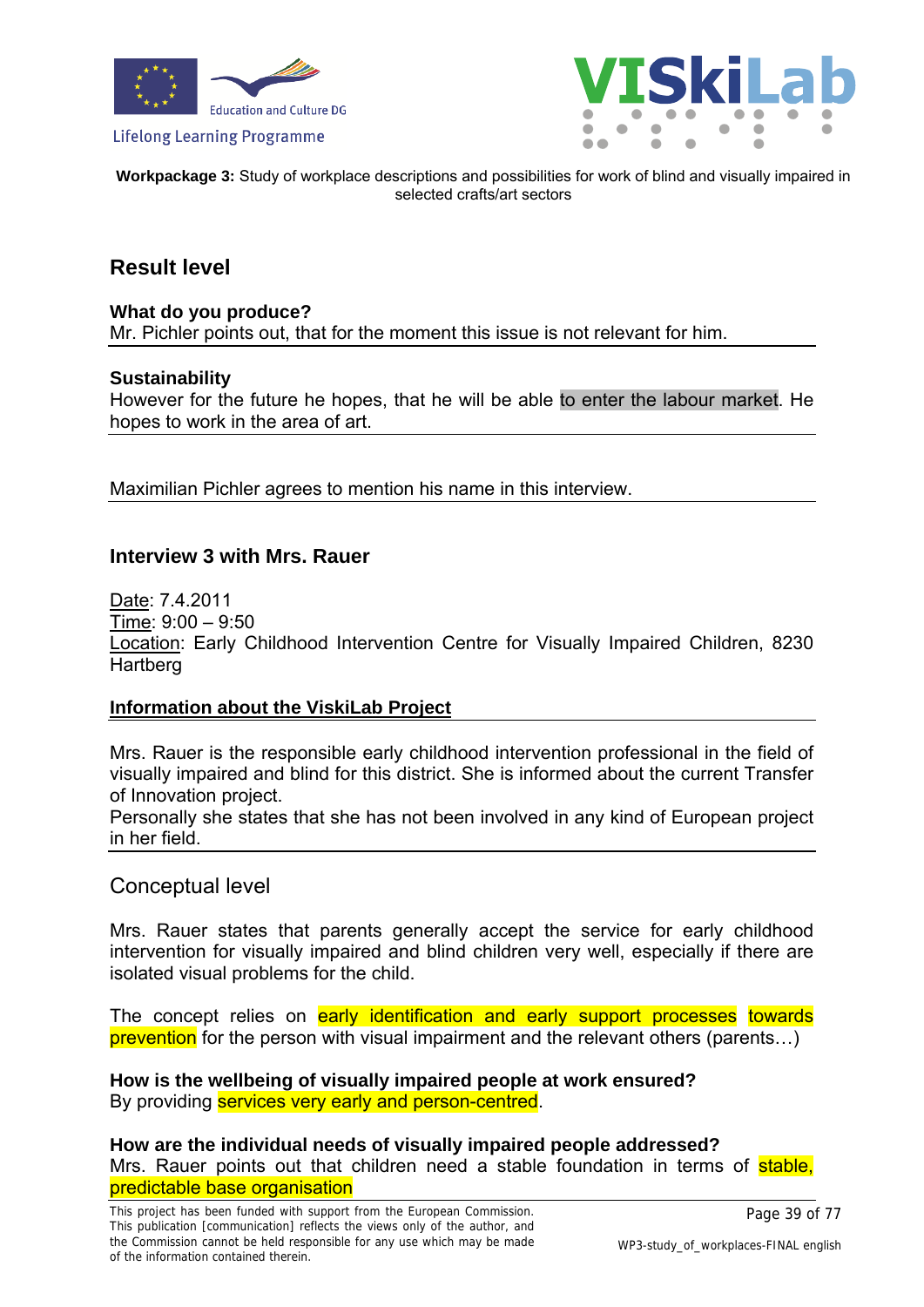



**Workpackage 3:** Study of workplace descriptions and possibilities for work of blind and visually impaired in selected crafts/art sectors

# **Structural Level**

#### **Which infrastructure do you assess necessary related the working place?**

The district's early childhood intervention centre provides preventive services for preschool children 0-6 years. It means assistance, support and stimulation is provided at **home** for visually impaired children. Mostly these children show complex multiple-disability. The service is free of charge mostly once for one and a half hours per week. The service is provided till the child with visual impairment or blindness will attend school. Therefore these specific services for children with visual disability is also provided during the time of kindergarten. Referrals towards the service: 90% come from the clinic for Ophthalmology, partly regional ophthalmologists are referring children.

#### **Which human resources do you assess as necessary (, ratio Client/professional)**

One professional usually attends 12-14 families, based on weekly 1,5h home visits.

#### **Which specific tools/materials are necessary related to the working place?**

Generally the referral of children towards these early preventive services works quite well, an exception are children with complex and multiple-disabilities, where the visual impairment might not be prominent and where parents might have problems to identify the visual impairment. This is especially related to children with central visual impairments. Specific working tools relate e.g. to low vision stimulation or black-light boxes.

Also the issue of **stability of services is addressed**.

Mrs. Rauer points out that children need a stable foundation in terms of stable, predictable base organisation. Furthermore, they need high contrast, so to avoid e.g. carpets with a lot of colours. Children with visual disability need a lot of light and parents who understand their needs.

#### **Which methodologies (training/programs) do you assess as necessary in your sector?**

As a specialist in early childhood intervention she had to **pass a two-years-training** course at university, then a three-years-specialisation related to visual impairment. The diverse centres themselves in Styria created a network. Styria is the only of the Austrian provinces where diverse centres for visual impaired children are existing. In all other provinces the preventive support of children with visual impairment is centrally organised.

# **Formative level**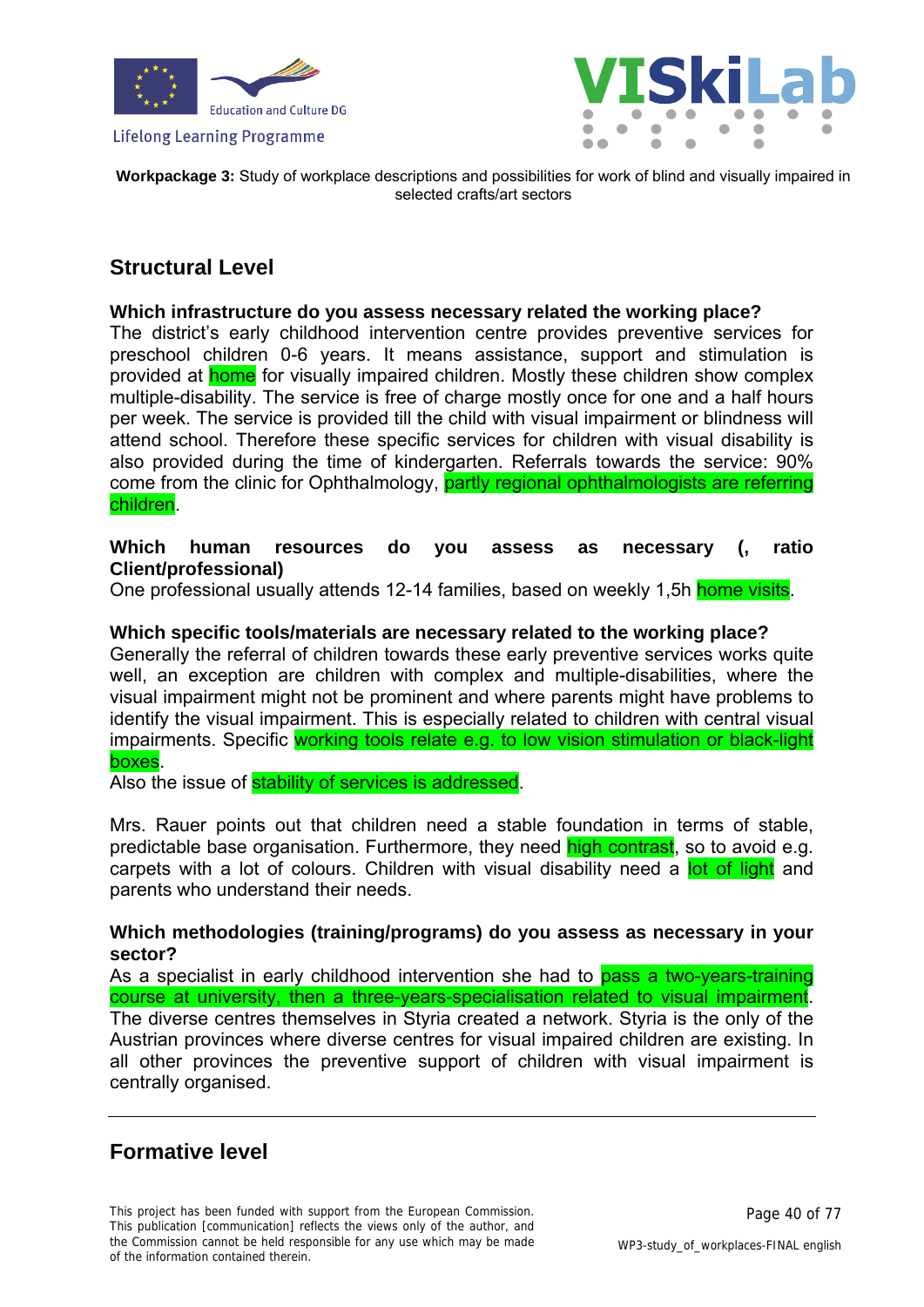



**Workpackage 3:** Study of workplace descriptions and possibilities for work of blind and visually impaired in selected crafts/art sectors

#### **Which skills do you assess as necessary for the clients?**

There are no necessary pre-requisitis from the side of the clients, as every person with disability is entitled to have this service.

#### **What are the concrete working steps?**

- assessing the (pedagogical support) needs of the visually impaired child and of the family
- developing an **individual support plan**
- performing weekling home visits
- reflecting the ongoing processes with parents and relevant stakeholders (e.g. ophtalmologists)

# **Result level**

#### **What are the material/immaterial results/products of the work**

The focus of Early Childhood Intervention for visually impaired children lies on the empowerment/information of parent and developmental support /stimulation for the child. Material products do not play a key role in this process. The goal is prevention.

# **Sustainability level**

However, coping with the disability of a child is always a process. Mrs. Rauer highlights that100% of the children at pre-school age stay with their parents as there are no institutions for children with visual impairment. Some parents might accept boarding school when the children are attending school. However, the majority of children with visual impairment are integrated in mainstream school. However, Mrs. Rauer points out that the support within mainstream integration for children with visual impairment is limited, it is about two hours per week by means of a special teacher for children with visual disabilities.

Mrs. Rauer points out that the first two years of visual development are the most important ones. As a professional she sees that preventive effects could be reached on the level of the visual impairment (that the children have better visus) and they can orient better, be more autonomous and that the parents receive support. Generally she evaluates that early childhood intervention for children is an effective service, most of the children with visual impairment will be mainstream integrated in the kindergarten system and mainstream integrated in the school system. Some exceptions might refer to children with severe complex learning disabilities.

**Chances of Early Childhood Intervention related to Visually Impaired Childen**  Mrs. Rauner states that he sees a lot of chances related to visual competences, to autonomic intervention of children and related to mainstream integration of children of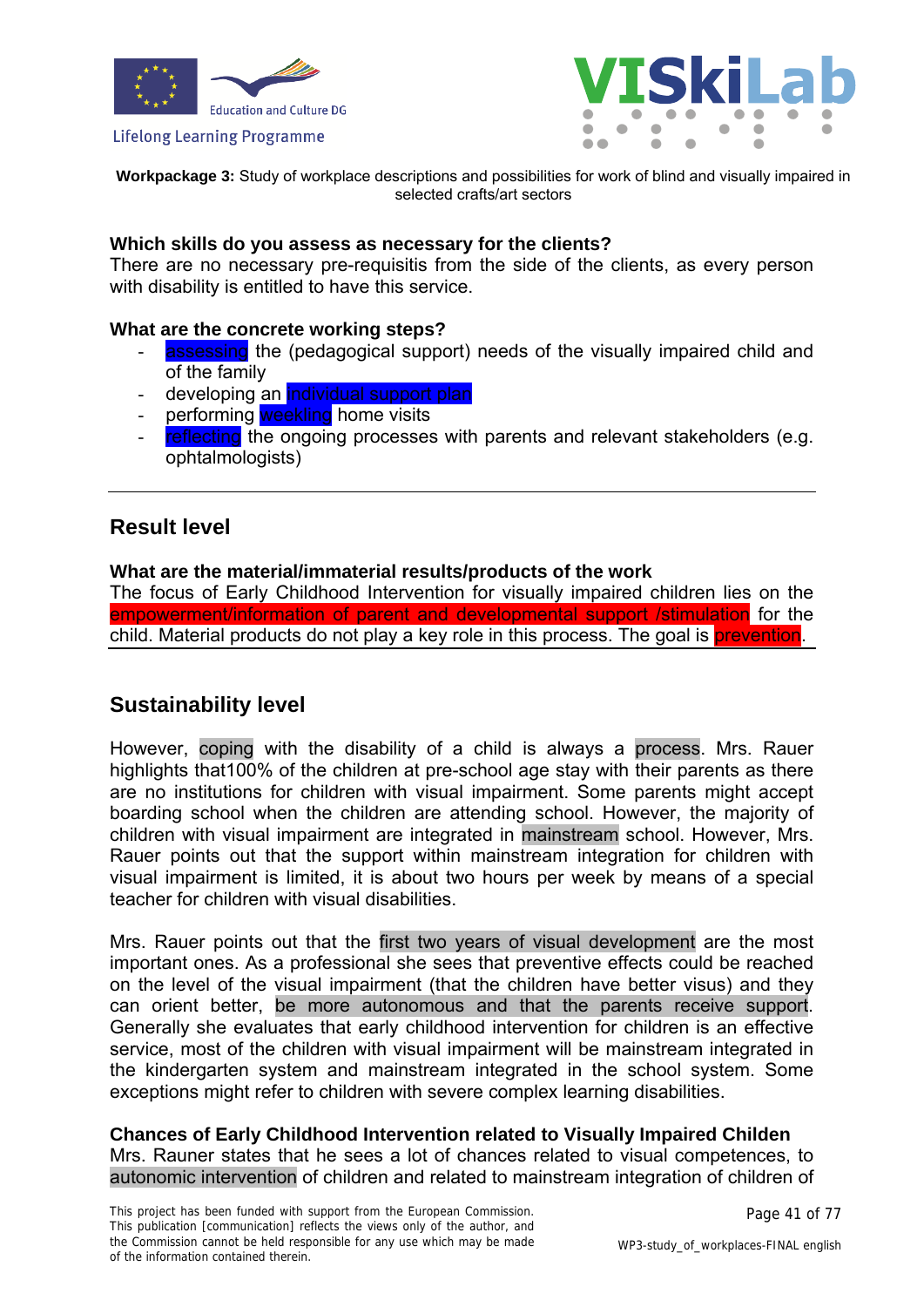



**Workpackage 3:** Study of workplace descriptions and possibilities for work of blind and visually impaired in selected crafts/art sectors

visual impairment into the educational system. Furthermore, the counselling of parents, e.g. related to supportive tool etc. is important. Additionally to early intervention for visually impaired children parents of the children 0-6 might also obtain relieve services up to 5-6 hours a week. This is specifically connected with the degree of disability for the child. Furthermore, cooperation is performed with ophthalmologists, with counselling services, with the school system. Mrs. Rauer states that most of the children are mainstream integrated.

### **Development within the System towards Professional Integration into the Labour Market**

Generally, Mrs. Rauer sees that the frequency of congenitally blind children is decreasing. She talks about 3-4 children in Styria at pre-school age. However, children with visual impairment and colour complex learning disability or complex needs are increasing in terms of very low birth-weight children. Related to the labour market Mrs. Rauer states that she does not have a lot of experiences with the integration of persons with visual disability into the labour market. The work of early childhood intervention is related to possible small steps in prevention and not primarily to the labour market. So this is the primary task of early childhood intervention. For most parents not the labour market for blind or visually impaired children is important but the school system.

### **Interview 4 with Christine Trummer, Special Educator**

Date: 7.4.2011 Time: 11-12 Location: Heilpädagogischer Kindergarten Mitterdombach

#### **Information about the background of the VisikLab Project for Mrs. Trummer**

# **Conceptual level**

#### **Which concepts (key terms/pedagogical approach) do you assess most important related to the working place of visual impaired people?**

Generally every child with disability is **entitled** to attend the kindergarten in Styria. The kindergarten system itself differentiates diverse branches:

- a. **special** services which are organised based on groups containing 5 children with disability and 15 typically developed children. In this context a special educators and specific therapists are present most of the time.
- b. Possibility of mobile services for children with disability. These children are included in the **mainstream** services and are visited by mobile teams. For visual impaired children there is no specific kindergarten in Styria.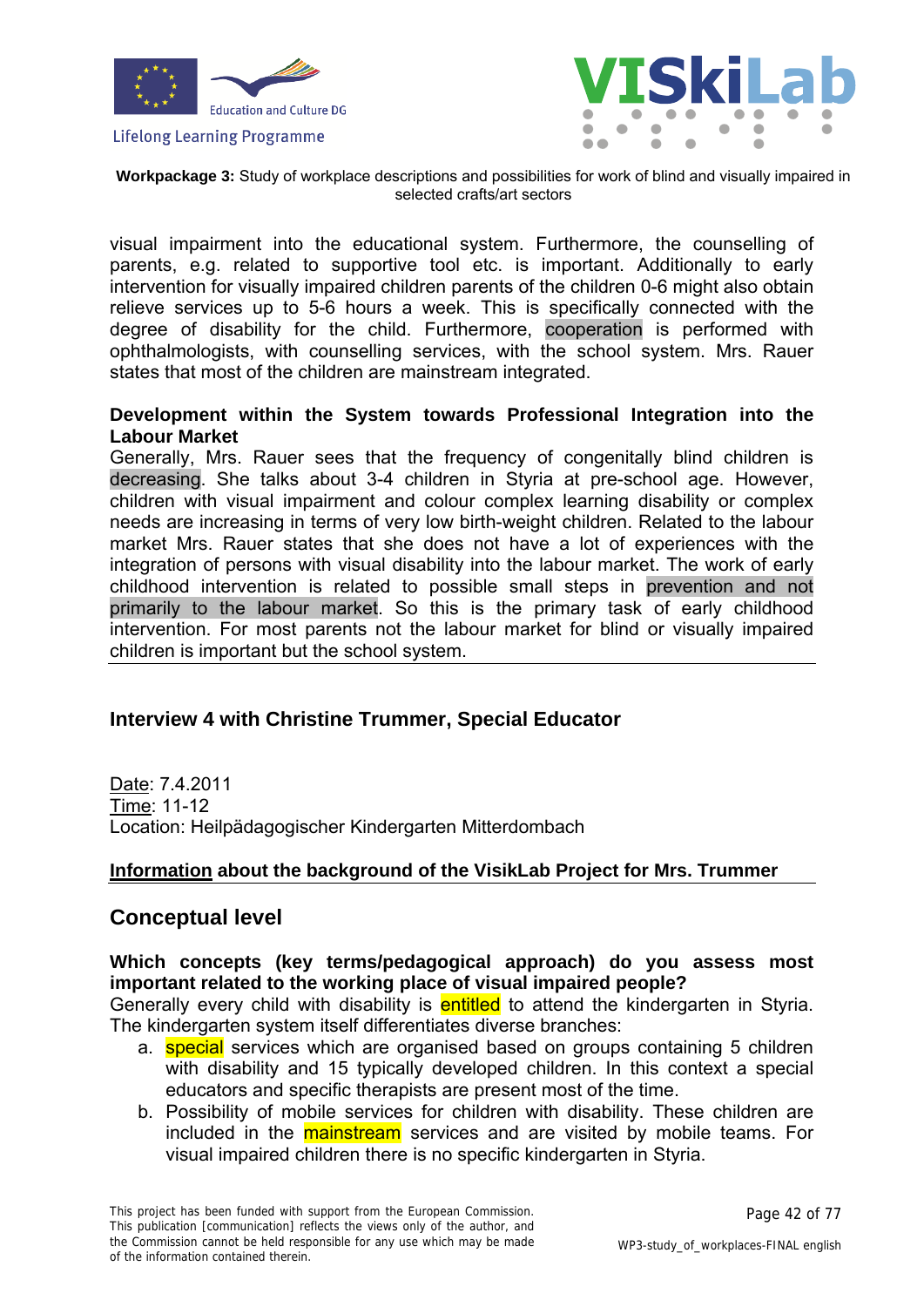



**Workpackage 3:** Study of workplace descriptions and possibilities for work of blind and visually impaired in selected crafts/art sectors

Related to the future labour market inclusion of people with visual impairment Mrs. Trummer points out, that the **early promotion of participation** (within all life-settings) is important.

**How is the wellbeing of visually impaired people at work ensured?**  The wellbeing of persons with disability is ensured by means of person-centred support processes.

**How are the individual needs of visually impaired people addressed?**  By means of **individual support plans** 

# **Structural level**

# **Which infrastructure do you assess necessary related the working place**

In this early stages of support no specific infrastructural adaptations are done.

**Which human resources do you assess as necessary (ratio Client/professional)**  Specific knowledge related to visually impaired children is given by the early childhood intervention centres which also assist and attend the kindergarten system. Generally the specialists point out that the assistance for children with visual impairment or blindness in the system depends to a high degree on the individual needs of these children. Mrs. Trummer points out that congenitally blind children are quite rare, usually children with multiple-disabilities or learning difficulties are attended.

### **Which methodologies (training/programs) do you assess as necessary in your sector?**

As pointed out the assistance in the kindergarten system depends to a high degree on whether the child is included in a special kindergarten, in a district center or in a mainstream kindergarten by means of mobile teams.

Mrs. Trummer points out that for the kindergarten system it is important that the child has a basal orientation, which at the very beginning of the **inclusion** in the kindergarten needs some time. Furthermore, order and **predictability** should be guaranteed. Also the facilities should be high contrasted with a lot of lights. In some facilities communication towards the typically developed children for example is ensured by specific items that the child with visual impairment or disability can recognise like the other diverse children. Related to possible curricula or individual family support plans, Mrs. Trummer points out that the **cooperation** with the parents is important, also the cooperation with the specialists in the specific early childhood centres. Professionals themselves working in the systems do not have a specific training related to visual impairment. Knowledge is shared within the transdisciplinary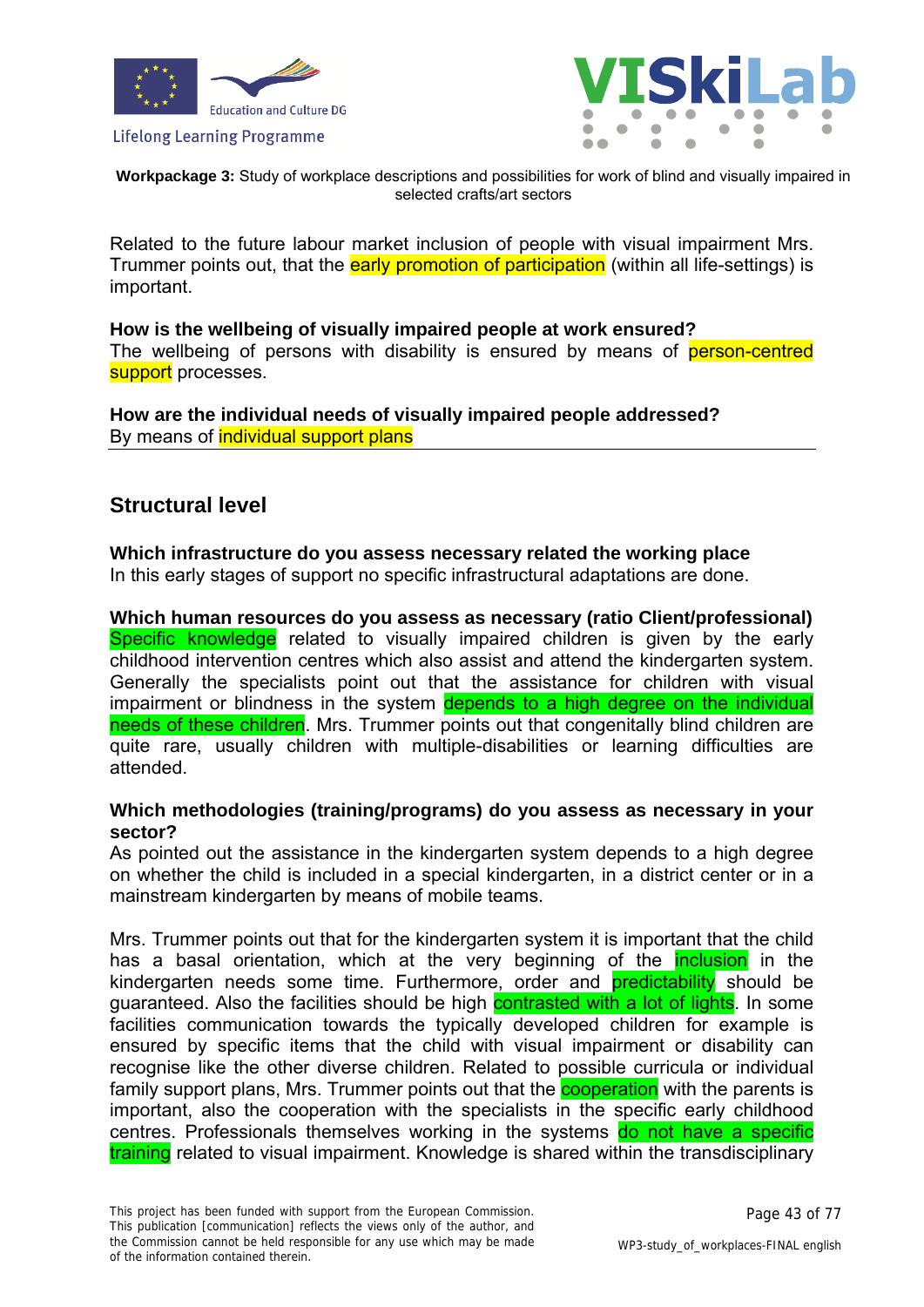



**Workpackage 3:** Study of workplace descriptions and possibilities for work of blind and visually impaired in selected crafts/art sectors

teams. Mostly Mrs. Trummer points out that **parents** themselves can be seen as highly skilled and **experts** related to the support and assistance for their children.

# **Formative level**

**Which skills do you assess as necessary for the clients?**  Every persons is addressed individually, therefore individual skills are empowered

#### **What are the concrete working steps**

Social- emotional and peer-related group processes (welcome, time for own activities, group-focused activities..)

# **Result level**

#### **What are the material/immaterial results/products of the work?**

Mrs. Trummer identifies the preventive effect of good information for the typically developed children, that the children are better prepared for the schooling systems and that the major focus is given to the development of **autonomy** for visually impaired children to enable a self determined life.

### **Interview 5 with G.U. (37 years old)**

G.U. suffers from congenital blindness and obtains some visual perceptions, however she calls herself blind. She is working in a governmental office and it is planned to talk about conceptual or structural requirements related to work and other working places also in the sector of arts and crafts of blind persons or persons with visual impairment. The interview was administered on the  $6<sup>th</sup>$  of June 2011 and lasted one hour.

### **Conceptual level**

#### **Which concepts (key terms/pedagogical approach) do you assess most important related to your working place as visual impaired person?**

Important for G.U. on the conceptual level are tools, which enable her to deal with work related tasks. G.U. is talking for example about Braille tools for her computer and a speech processor related to reading processes during her work process. Furthermore she highlights the usage of a scanner which scans text files into Braille related documents.

#### **What do you like most at your working place?**

This project has been funded with support from the European Commission. This publication [communication] reflects the views only of the author, and the Commission cannot be held responsible for any use which may be made of the information contained therein.

Page 44 of 77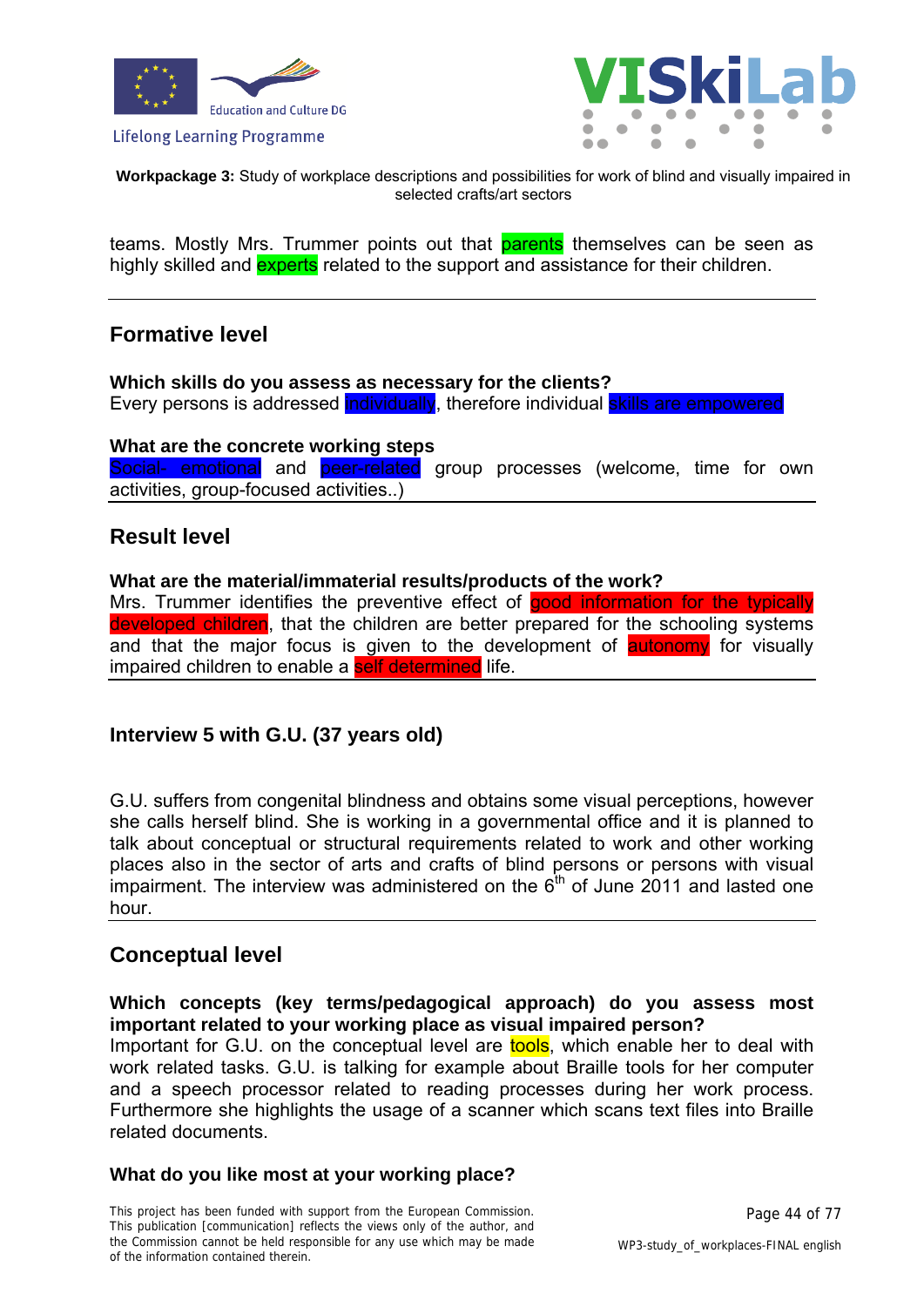



**Workpackage 3:** Study of workplace descriptions and possibilities for work of blind and visually impaired in selected crafts/art sectors

Related to other conceptual requirements she highlights the possibility of one week more holidays and some systems related to leisure time activities

# **Structural level**

#### **How should your working place be organised?**

Related to structural issues of her working place lightening systems are not relevant as she does not perceive high variants of visual stimuli.

#### **Who is assisting you at your workplace?**

Related to the art sector G.U. highlights the necessity of **good training and preparation** of blind or visually impaired persons. She herself performed diverse training courses. In this context she highlights the ECDL which represented a big success for her. On the other hand she highlights that other courses were not so adequate for her. Also in the sector of crafts and art G.U. highlights the need for matching of the interests and needs of persons with disability and the work processes.

#### **Which materials/tools do you need at work**?

Related to other structural issues she highlights the necessity of **auditory signals**, e.g. related to traffic lights and training related to mobility. Especially any kind of change within the work place she perceives as challenging and obtains **mobility training** if there are any changes related to her work place.

### **Formative Level**

#### **What do you have to know to do your work?**

GU describes, that she is primarily active within the field of office management.

# **Result level**

#### **What do you "produce"?**

As G.U. also works in the sector of telephone administration she highlights that a specific training in the field of communication was necessary. In this context she highlights that also in the sector of crafts and arts **communication skills** are very important, especially related to the contact to **persons without disability**.

#### **How do you know, that your work has good quality?**  GU obtains **feedback** by the colleagues.

# **Sustainability**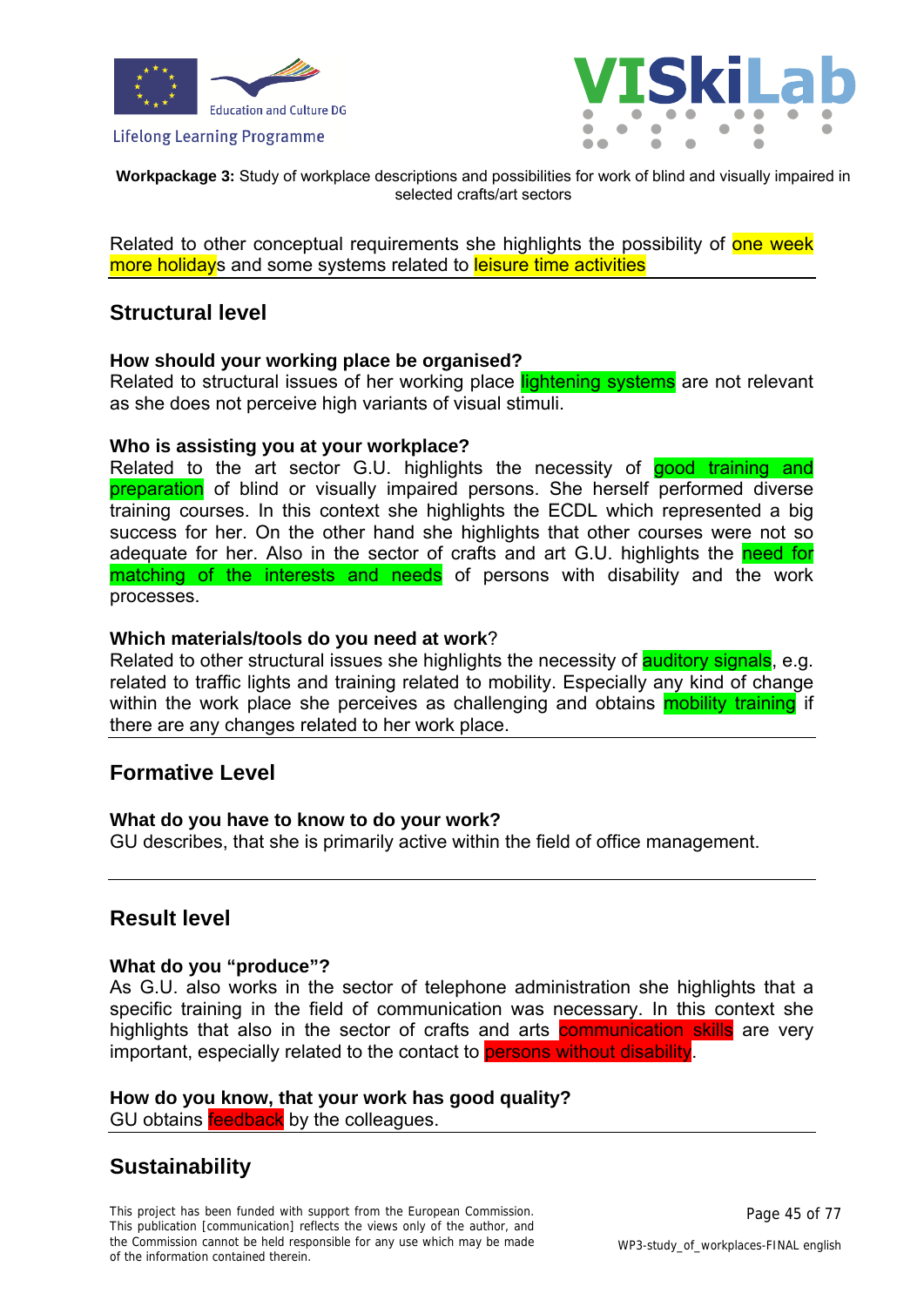



**Workpackage 3:** Study of workplace descriptions and possibilities for work of blind and visually impaired in selected crafts/art sectors

G.U. highlights that she is very interested in attending flee markets and therefore needs some assistance to look for suitable things. Related to her life she describes that she is living autonomously, she has good social contact to her boyfriend and she spends holidays together with him in the mountains. She highlights that her boyfriend is also visually impaired.

# *8.2 Interviews performed in Italy*

English transcript of interviews performed in Italy

### **Interview 1**

name and surname: TERESA POI ITO location: Trieste role: Specialized Educator Assistant at Istituto Regionale Rittmeyer per i Ciechi interview date: 08/07/2011 length: 30'

#### **Introduction**

The interviewer Ms Federica Marchesich explains to the education coordinator the Viskilab project and the current data gathering concerning training and employment of visually impaired people.

#### **CONCEPTUAL LEVEL**

#### **What do you consider indispensable for a good job placement?**

Ms Polito points out that there must be three fundamental assumptions that lead to a good job placement for a visually impaired person, which are **availability of the** Institutions to offer jobs to visually impaired people, training and an operative and personal autonomy.

#### **By which means the operative well-being of visually impaired can be established?**

Ms Polito talks about the need to have an environment adequately prepared to welcome a visually impaired person

### **Which are the methods and programmes to guarantee a good job placement?**

Ms Polito talks about the need for the visually impaired person of an *initial coaching* and of a specific training about the instrumentation used in the working environment

### **STRUCTURAL LEVEL**

This project has been funded with support from the European Commission. This publication [communication] reflects the views only of the author, and the Commission cannot be held responsible for any use which may be made of the information contained therein.

Page 46 of 77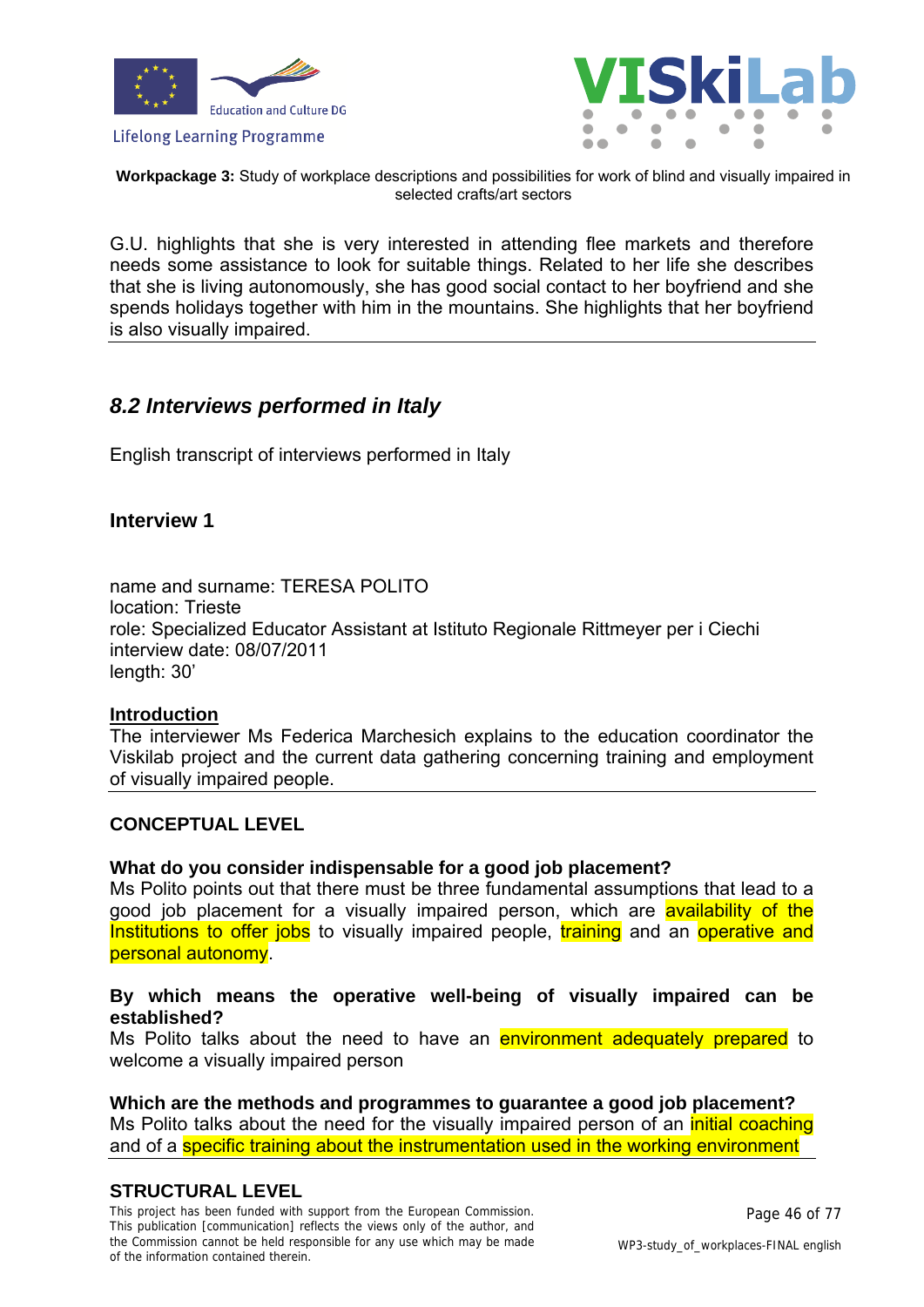



**Workpackage 3:** Study of workplace descriptions and possibilities for work of blind and visually impaired in selected crafts/art sectors

#### **Which infrastructures do you consider as necessary on a working place?**

When asked about infrastructures Ms Polito underlines the need of lifts wide enough for those suffering from mobility disability along with the visual impairment, but also the need of platforms, maps, indicators and signposting of visually impaired people environment.

#### **Which are the human resources that guarantee a good job placement?**

Ms Polito says that the human resources necessary to guarantee a good job placement is the **availability of tutors and supervisors**, as well as **colleagues and** contacts ready to help.

#### **Which new generation technologies are indispensable for a good job placement?**

When asked about technologies to enable a good job placement for visually impaired people Ms Polito points out that there are some useful devices that can help a lot a visually impaired person to work well, like audio devices, video magnifiers and ergonomic workstations

### **FORMATIVE LEVEL**

#### **Which skills do applicants need to have for a good job placement?**

Ms Polito lists a series of skills that are necessary for a good job placement, that are proficiency, relational capacity and good disposition to interpersonal relationships. **Which are the necessary achievements for a good job placement?** 

Ms Polito considers the adaptability to environment and the operational capacity as fundamental achievements for a good job placement.

#### **RESULT LEVEL**

#### **Which are the operative/relational characteristics that are necessary for a worker?**

In Ms Polito's opinion there are three characteristics that a worker must have, or develop, from the operative and relational point view and these are **autonomy**, planning and organizational skills and relational capacity.

#### **SUSTAINABILITY**

#### **By which steps does a switchboard operator work at his/her best?**

When asked about the steps a visually impaired person has to take Ms Polito talks about the need for a visually impaired person to acquire knowledges, practical experience and have a motivation.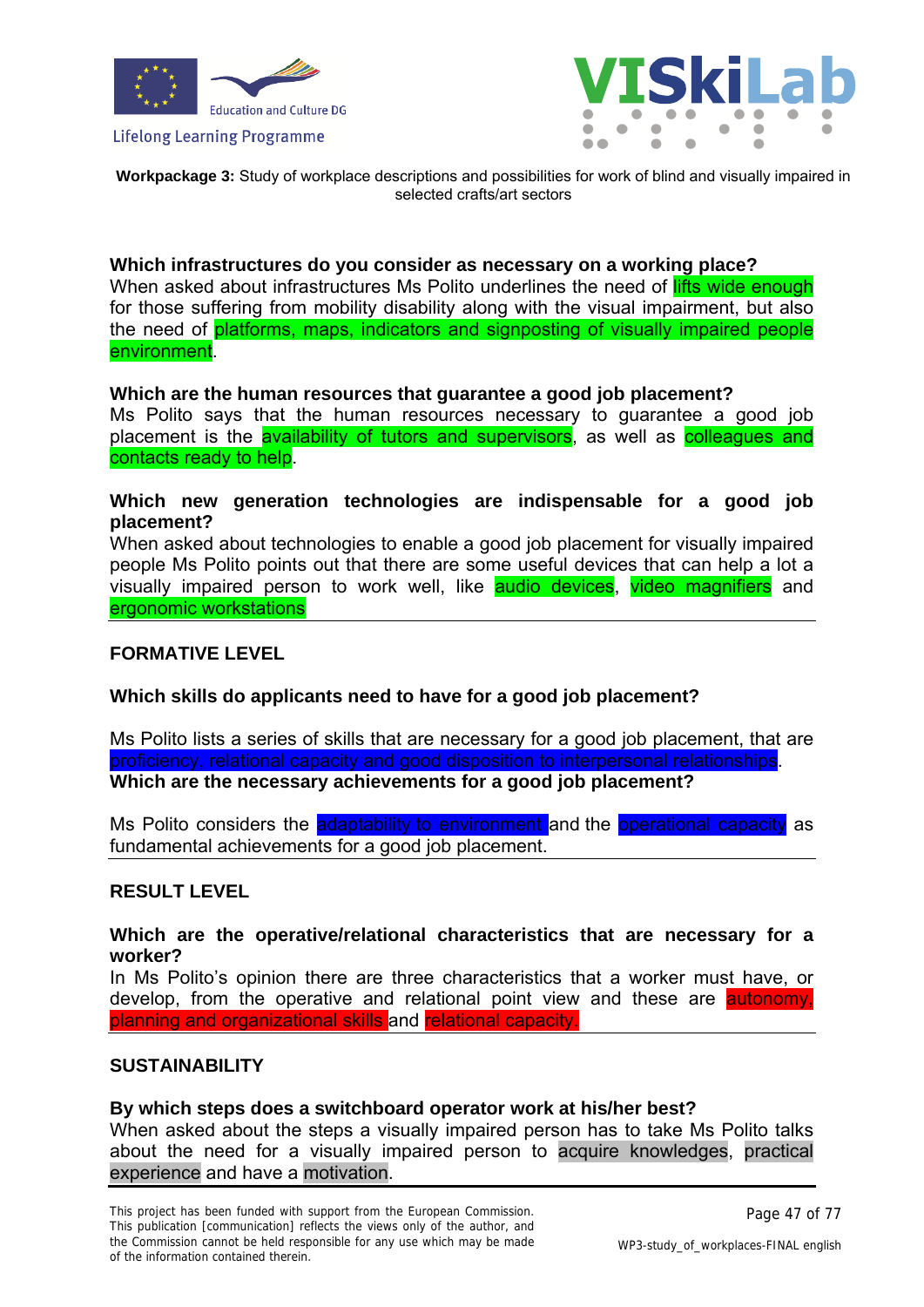



**Workpackage 3:** Study of workplace descriptions and possibilities for work of blind and visually impaired in selected crafts/art sectors

### **Interview 2**

name and surname: EMANUELA FRANZUTTI location: Trieste role: Specialized Educator Assistant at Istituto Regionale Rittmeyer per i Ciechi interview date: 11/07/2011 length: 30'

#### **Introduction**

The interviewer Ms Federica Marchesich explains to the Educator Assistant the Viskilab project and the current data gathering concerning training and employment of visually impaired people.

#### **CONCEPTUAL LEVEL**

#### **What do you consider indispensable for a good job placement?**

Among the most important things for a good job placement Ms Franzutti considers indispensable these three things listed in order of importance: **professionalism**, autonomy and co-operation.

### **By which means the operative well-being of visually impaired can be established?**

Ms Franzutti thinks that in order to establish the well-being of the visually impaired there's the need of an *initial coaching* along with **checking out that the environment is** actually suitable for a visually impaired person.

#### **Which are the methods and programmes to guarantee a good job placement?**

A good job placement is guaranteed by preparing **education and training** on the base of the worker's needs and the role he/she is in charge of.

#### **STRUCTURAL LEVEL**

**Which infrastructures do you consider as necessary on a working place?**  The working place must be without architectural barriers and must provide access to disabled people.

**Which are the human resources that guarantee a good job placement?**  When thinking about human resources of the applicants Ms Franzutti talks about adaptability, acceptance of the own personal limits and good disposition.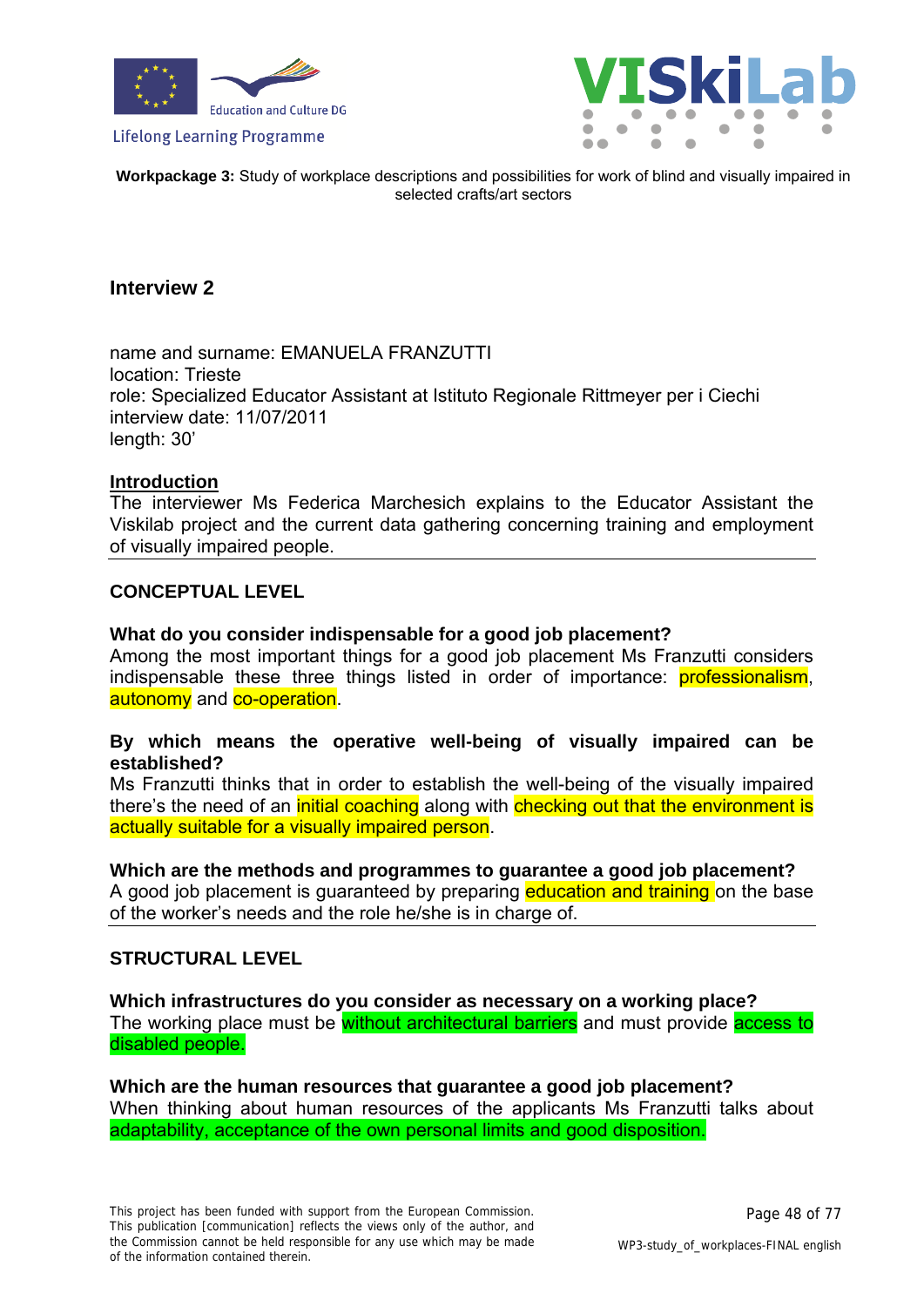



**Workpackage 3:** Study of workplace descriptions and possibilities for work of blind and visually impaired in selected crafts/art sectors

### **Which new generation technologies are indispensable for a good job placement?**

Ms Franzutti refers to Personal Computers and their usage with special aids and software for visually impaired people.

#### **FORMATIVE LEVEL**

**Which skills do applicants need to have for a good job placement?**  In Ms Franzutti's opinion applicants need to show adaptability, working capacity as well as being able to interact with colleagues and public.

# **Which are the necessary achievements for a good job placement?**

Ms Franzutti thinks there are three fundamental achievements for an applicant and these are proficiency, autonomy and effective communication.

--------------------------------------------------------------------------------------------------------

### **RESULT LEVEL**

**Which are the operative/relational characteristics that are necessary for a worker?**  The most important characteristics for a worker are integration, production and

participation. --------------------------------------------------------------------------------------------------------

#### **SUSTAINABILITY**

#### **By which steps does an artisan work at his/her best?**

Ms Franzutti thinks that an artisan is able to improve by daily practice in order to develop his/her manual ability and hand mobility and by projecting the artefact, preparing its various parts and finishing it.

#### **Interview 3**

Name and surname: MARINA BERNICH location: Trieste role: Specialized Educator Assistant at Istituto Regionale Rittmeyer per i Ciechi interview date: 11/07/2011 length: 30'

#### **Introduction**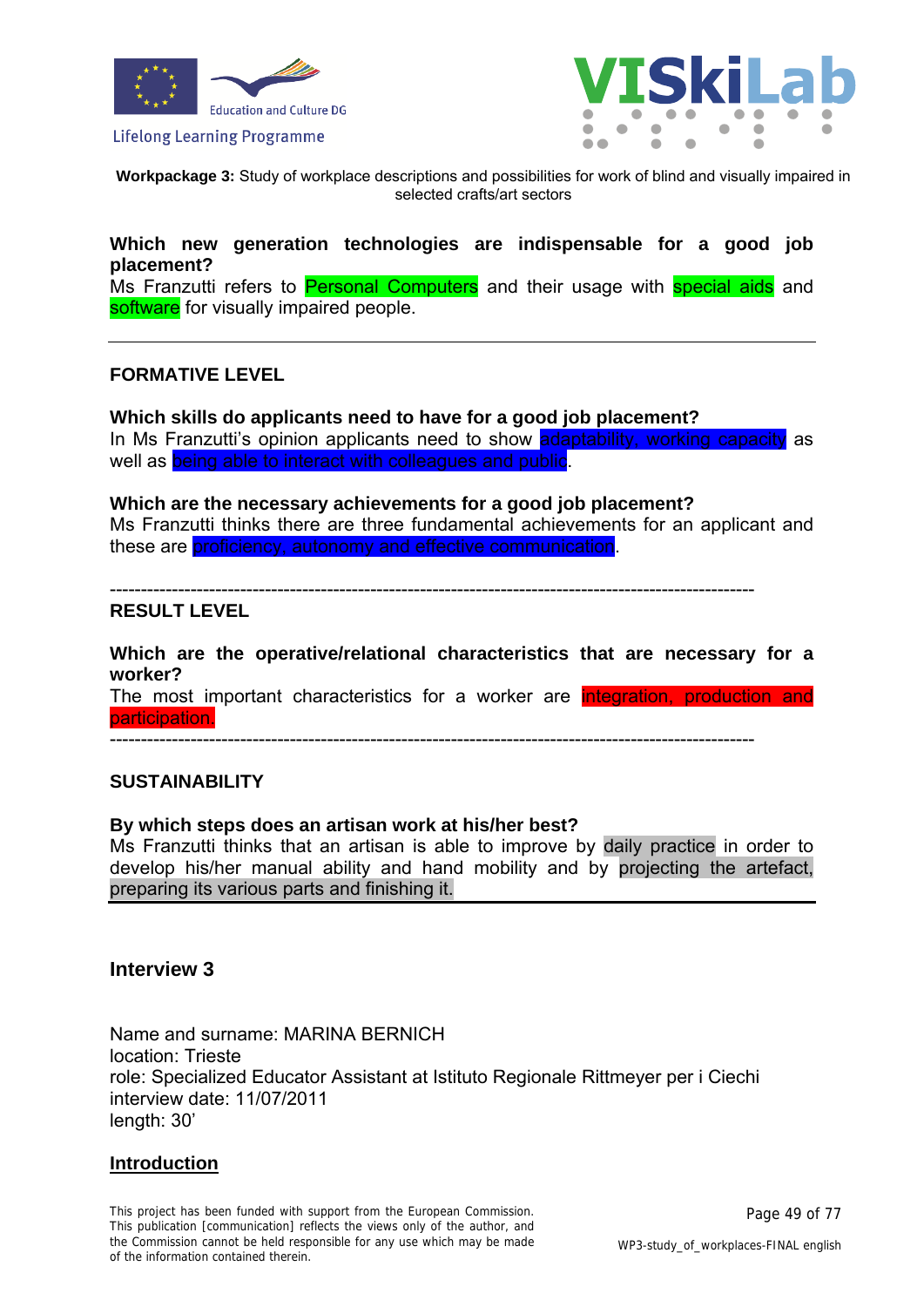



**Workpackage 3:** Study of workplace descriptions and possibilities for work of blind and visually impaired in selected crafts/art sectors

The interviewer Ms Federica Marchesich explains to the Educator Assistant the Viskilab project and the current data gathering concerning training and employment of visually impaired people.

### **CONCEPTUAL LEVEL**

#### **What do you consider indispensable for a good job placement?**

Ms Bernich when asked about fundamental points for a good job placement underlines the need of a good professional preparation for the applicant, the good disposition from the employer, being able to recognize the own personal limits.

#### **By which means the operative well-being of visually impaired can be established?**

Ms Bernich points out that the operative well-being can be established by the willingness to listen, empathy and being welcoming.

**Which are the methods and programmes to guarantee a good job placement?**  In Ms Bernich's opinion there aren't special methods but only the **common sense**. By an initial inspection of the working place and after knowing the worker you can then prepare the environment and prevent situations of unsuitability through a period of coaching.

#### **STRUCTURAL LEVEL**

# **Which infrastructures do you consider as necessary on a working place?**

The Educator Assistant states that it depends on the working place, if it's very big part from the lifts other things could be useful like tactile signs, raised relief maps.

#### **Which are the human resources that guarantee a good job placement?**

Regarding human resources to guarantee a good job placement Ms Bernich thinks about the good disposition by managers and colleagues

### **Which new generation technologies are indispensable for a good job placement?**

When asked about technologies to facilitate a good job placement Ms Bernich talks about an adapted personal computer with aids and programs for blind and partially sighted people, like the braille bar, the vocal synthesizer and magnifying programs, that shouldn't be in conflict with each other.

### **FORMATIVE LEVEL**

#### **Which skills do applicants need to have for a good job placement?**

When asked about the applicant skills Ms Bernich lists three abilities: professional capacity as well as relational skills and autonomy.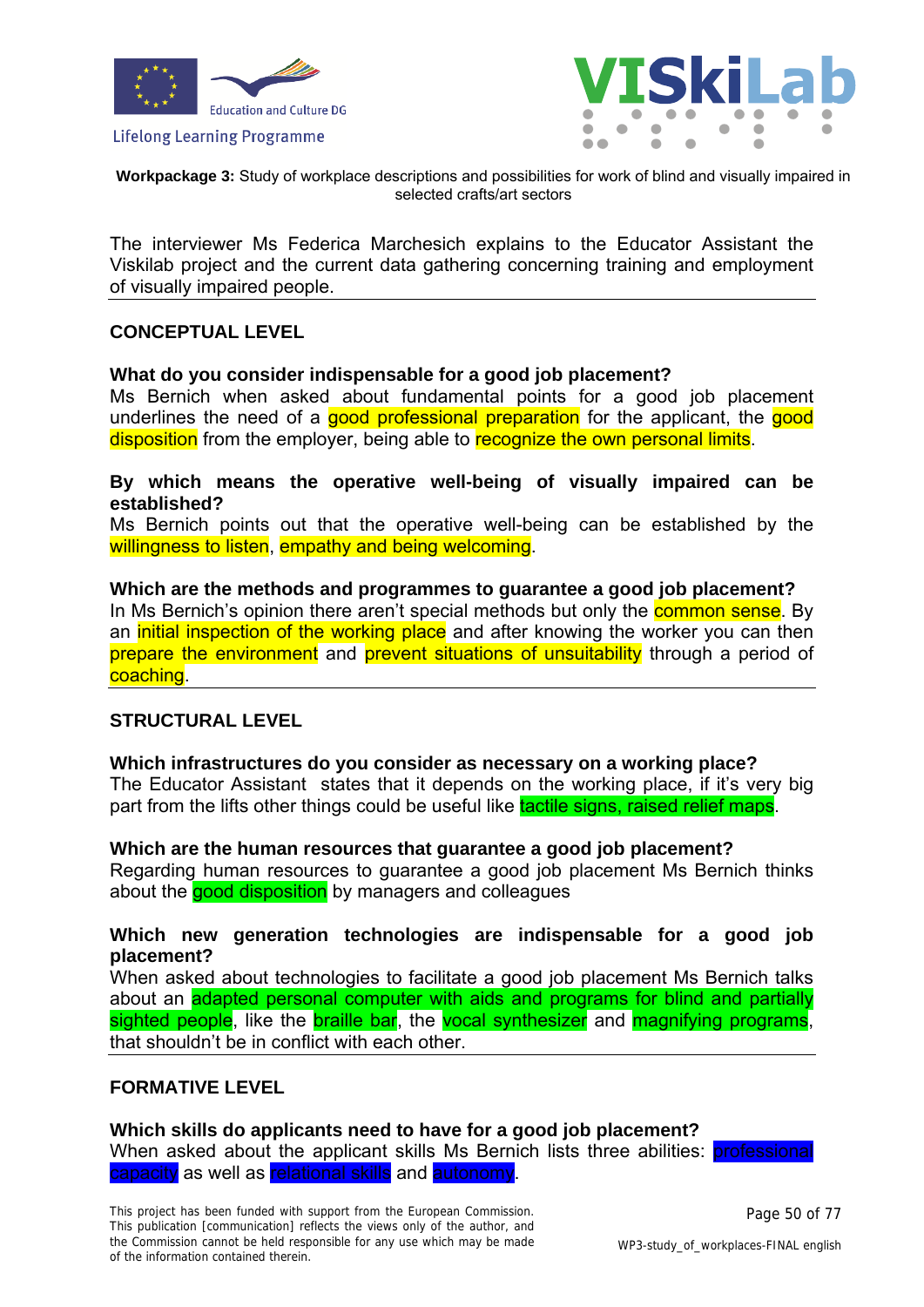



**Workpackage 3:** Study of workplace descriptions and possibilities for work of blind and visually impaired in selected crafts/art sectors

**Which are the necessary achievements for a good job placement?**  The necessary achievements must be the good acquaintance with the work to do, having actually improved the necessary abilities to carry it out.

#### **RESULT LEVEL**

**Which are the operative/relational characteristics that are necessary for a worker?** 

In Ms Bernich's opinion the three operative/relational characteristics indispensable for a worker are **autonomy**, relational skills and professionalism

#### **SUSTAINABILITY**

**By which steps does a switchboard operator or an artisan work at his/her best?**  Ms Bernich states that the steps for an applicant to take in order to work at his/her best are education, personal motivation and experience.

#### **Interview 4**

name and surname: ALESSANDRA BORGHESE location: Trieste role: switchboard operator interview date: 08/07/2011 length: 30'

#### **Introduction**

The interviewer Ms Federica Marchesich explains to Ms Alessandra Borghese the Viskilab project and the current data gathering concerning training and employment of visually impaired people.

#### **CONCEPTUAL LEVEL**

**What is most important for you on your working place?**  Ms Alessandra Borghese states that what's most important is a **comfortable** environment

**What do you like most of your working place?**  What Ms Borghese likes best is the relationship with her colleagues **Do you consider necessary being helped on your working place? If you do, by whom and in which way?**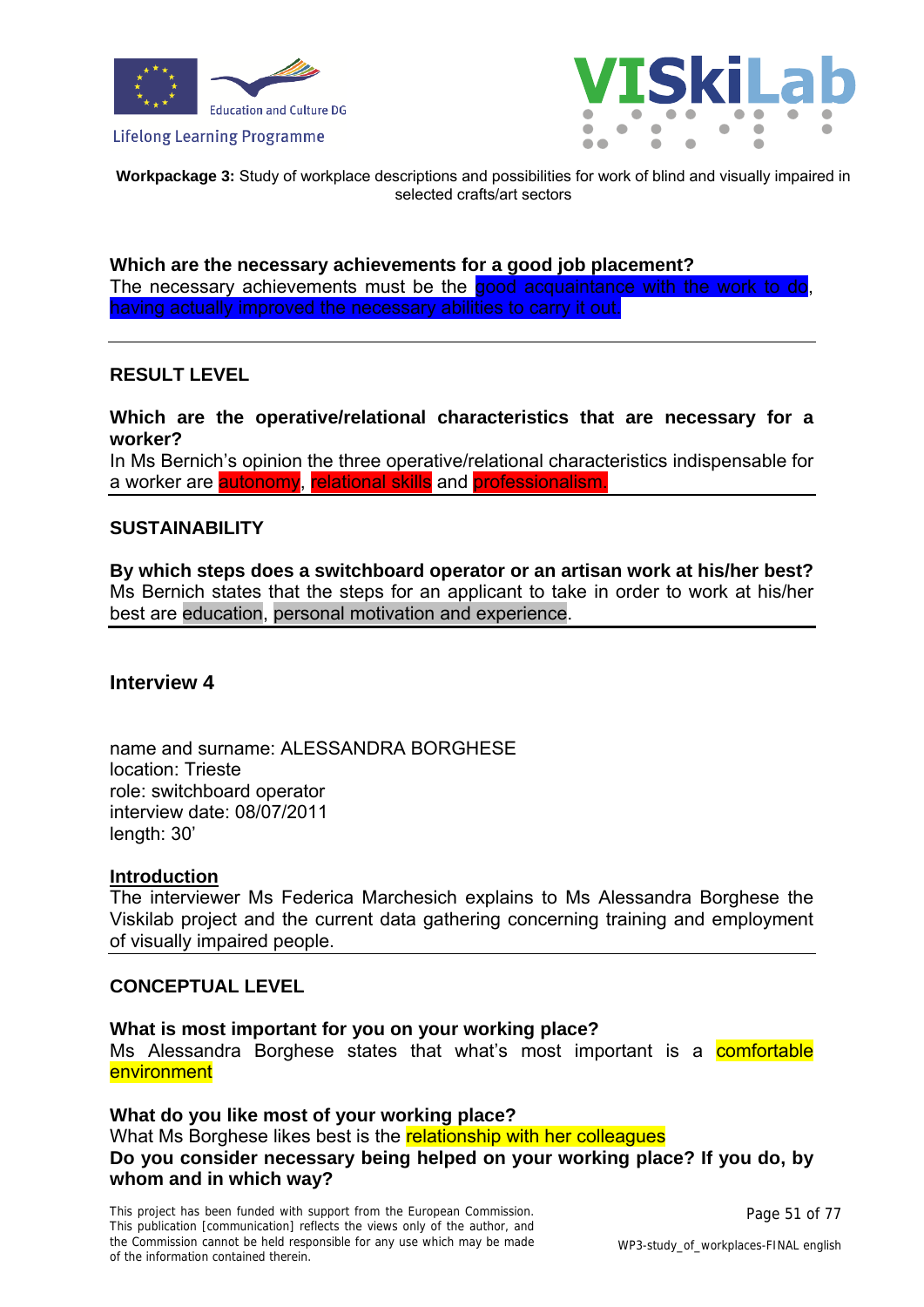



**Workpackage 3:** Study of workplace descriptions and possibilities for work of blind and visually impaired in selected crafts/art sectors

Ms Borghese answers that she considers it necessary and that **assistance should** come from an experienced person that should help her when in difficulty.

### **STRUCTURAL LEVEL**

#### **How should your working place be organised?**

From a structural point of view Ms Borghese underlines the importance of the absence of architectural barriers.

#### **Do you need assistance or are you autonomous?**  Ms Borghese admits she isn't autonomous and needs assistance to go to the toilet.

**Which are the technologies that you need on your working place?**  Ms Borghese says she doesn't need any technology in particular.

#### **FORMATIVE LEVEL**

**Which are the skills that you have to have for a good job placement?**  Ms Borghese says that having a nice presence helps but fundamentally the approach to the customer is what matters most.

### **Which are your training phases that influence most your current job placement?**

Ms Borghese states that the most influent training phase is the *internship*.

#### **RESULT LEVEL**

#### **In your opinion which are the operative/relational characteristics to perform your current job?**

Ms Borghese says that having a nice voice is important, but also showing a good disposition to colleagues and public and having received a good training are equally important**.** 

#### **SUSTAINABILITY**

**From what do you understand that the work you performed has a good quality?**  Ms Borghese understands it from how colleagues and public respond to her work**.** 

### **Interview 5**

#### name and surname: FRANCESCA MINCA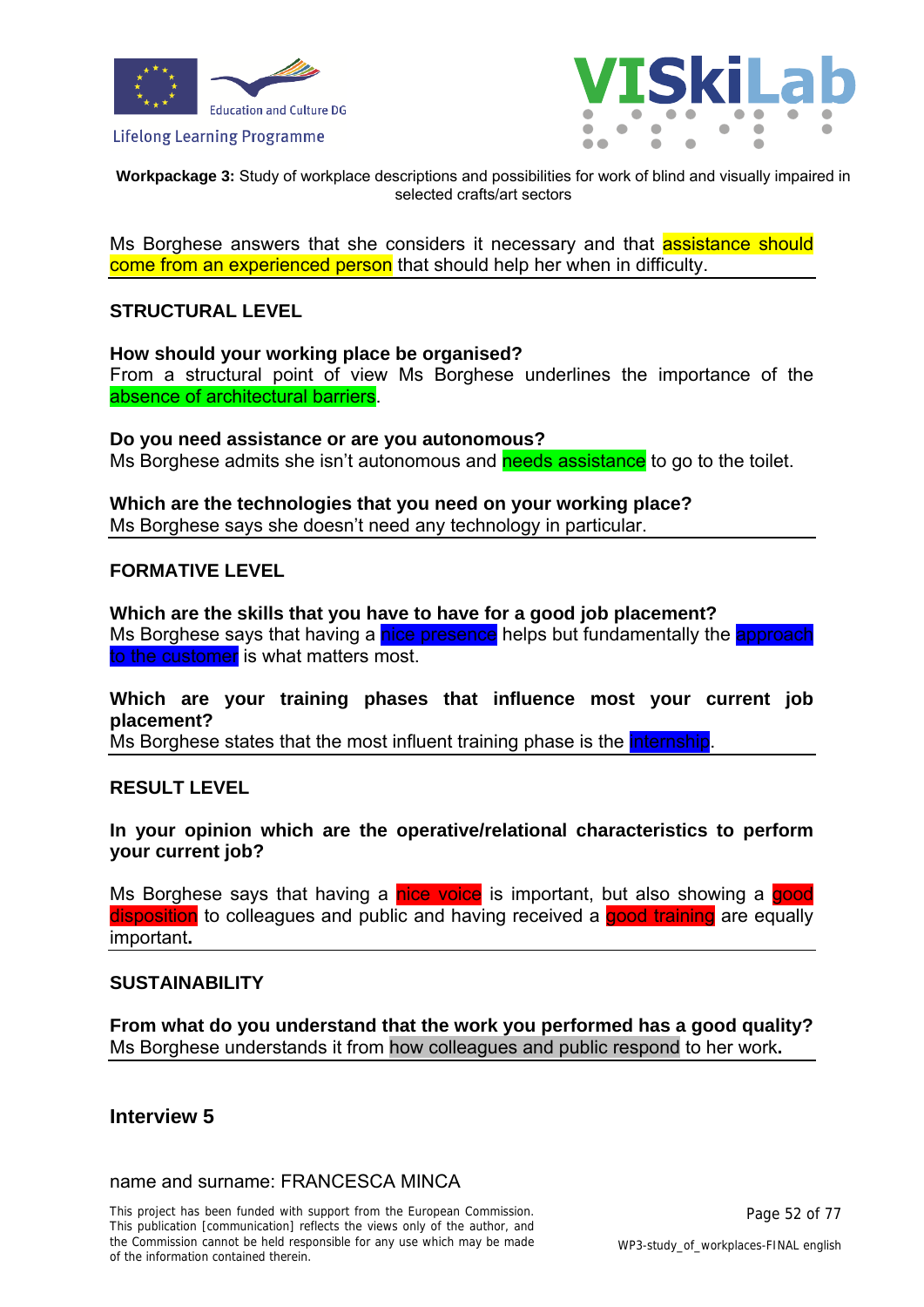



**Workpackage 3:** Study of workplace descriptions and possibilities for work of blind and visually impaired in selected crafts/art sectors

location: Trieste role: switchboard operator interview date: 08/07/2011 length: 30'

#### **Introduction**

The interviewer Ms Federica Marchesich explains to Ms Francesca Minca the Viskilab project and the current data gathering concerning training and employment of visually impaired people.

#### **CONCEPTUAL LEVEL**

#### **What is most important for you on your working place?**

Ms Minca says that what's most important for her is the environment.

#### **What do you like most of your working place?**

On her working place what Ms Minca likes most is the **cooperation between** colleagues.

### **Do you consider necessary being helped on your working place? If you do, by whom and in which way?**

Ms Minca says she needs to be helped by colleagues when in difficulty.

#### **STRUCTURAL LEVEL**

#### **How should your working place be organised?**

Ms Minca talks about the importance of **absence of architectural barriers**, while there's the need of a computer with vocal sinthesizer.

#### **Do you need assistance or are you autonomous?**

Ms Minca refers to be autonomous for carrying out the work but needs assistance for her movements.

**Which are the technologies that you need on your working place?**  Ms Minca says she needs a **computer with vocal sinthesizer.** 

#### **FORMATIVE LEVEL**

#### **Which are the skills that you have to have for a good job placement?**  Ms Minca says the most important skills are first of all good disposition and communicative skills.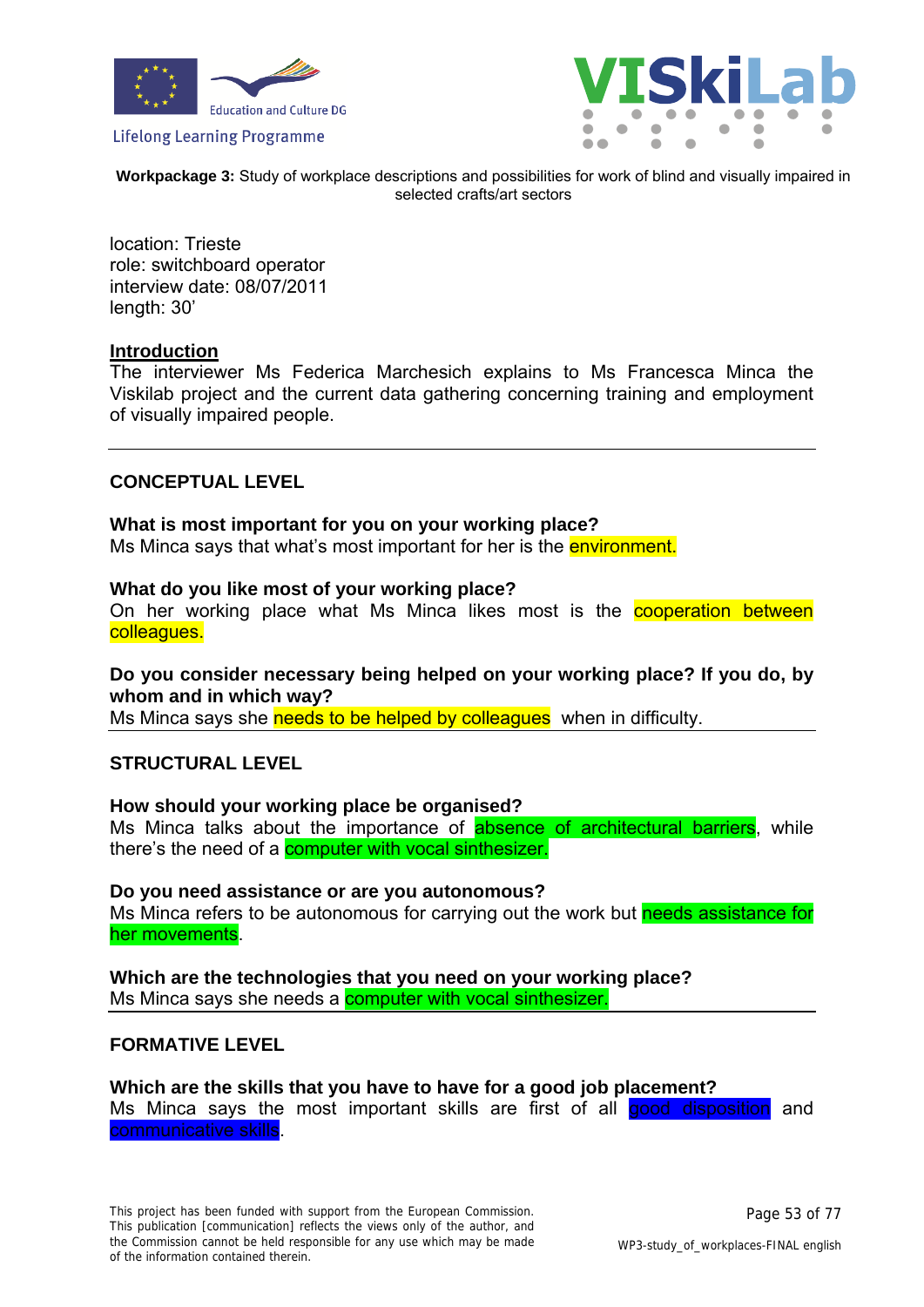



**Workpackage 3:** Study of workplace descriptions and possibilities for work of blind and visually impaired in selected crafts/art sectors

### **Which are your training phases that influence most your current job placement?**

Ms Minca considers the **internship** very important.

**---------------------------------------------------------------------------------------** 

#### **RESULT LEVEL**

**In your opinion which are the operative/relational characteristics to perform your current job?** 

Ms Minca lists three things which are **proficiency**, a fair relationship with the colleagues and the public and problem solving ability.

**---------------------------------------------------------------------------------------** 

#### **SUSTAINABILITY**

**From what do you understand that the work you performed has a good quality?**  Ms Minca can understand whether her work quality is good from the compliments she receives.

#### **Interview 6**

name and surname: Michel Tomasevic location: Trieste role: trainee for switchboard operator interview date: 12/07/2011 length: 30'

#### **Introduction**

The interviewer Ms Federica Marchesich explains to Mr Michel Tomasevic the Viskilab project and the current data gathering concerning training and employment of visually impaired people.

#### **CONCEPTUAL LEVEL**

#### **What is most important for you on your working place?**

Mr Tomasevic underlines the importance of having an environment with adapted devices for visually impaired people.

#### **What do you like most of your working place?**

Mr Tomasevic isn't employed at the moment.

#### **Do you consider necessary being helped on your working place? If you do, by whom and in which way?**

This project has been funded with support from the European Commission. This publication [communication] reflects the views only of the author, and the Commission cannot be held responsible for any use which may be made of the information contained therein.

Page 54 of 77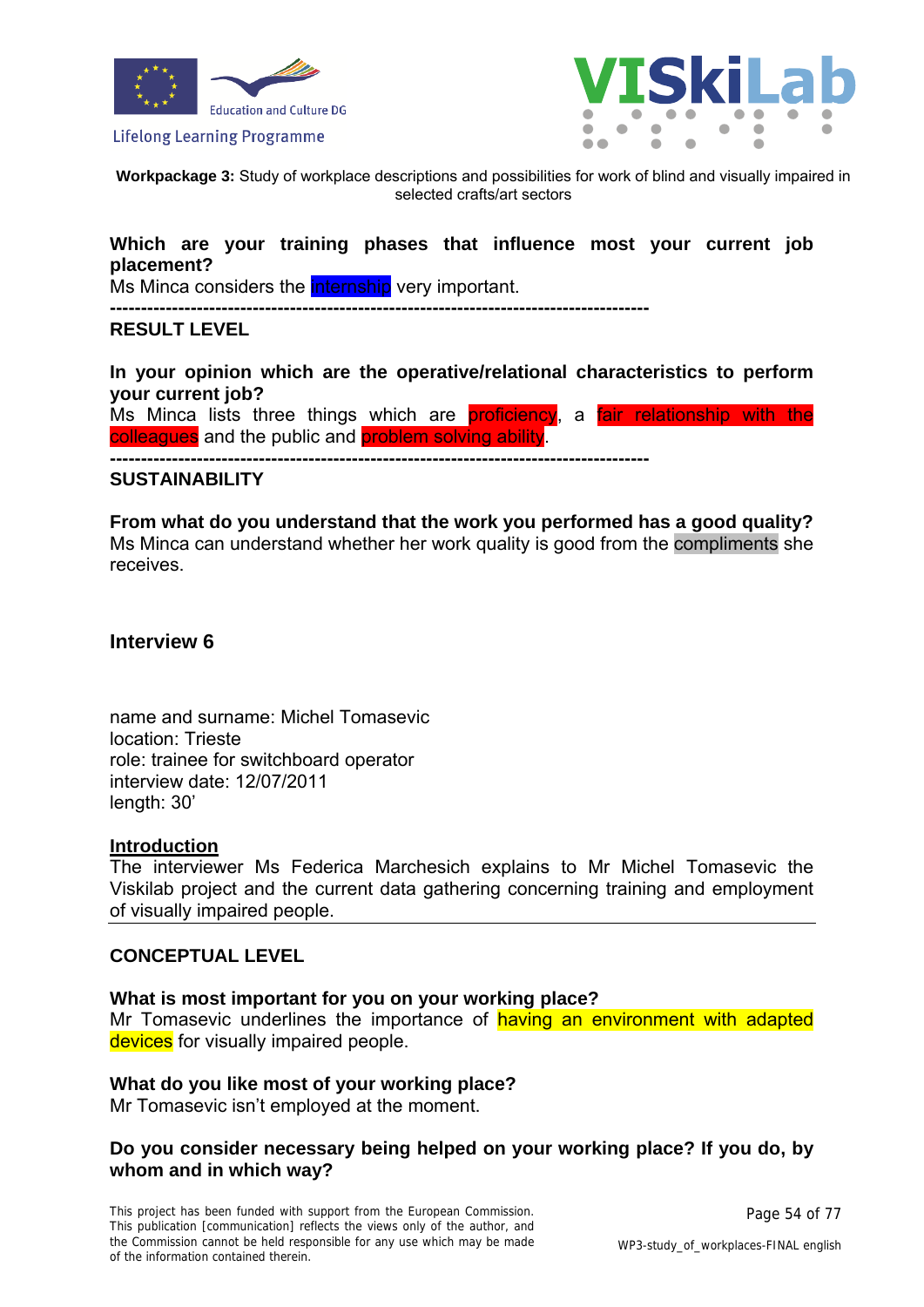



**Workpackage 3:** Study of workplace descriptions and possibilities for work of blind and visually impaired in selected crafts/art sectors

He considers it necessary, above all he says he needs suggestions from the colleagues in order to improve his working skills.

### **STRUCTURAL LEVEL**

**How should your working place be organised?** 

Mr Tomasevic, apart from the need of a **proper personal computer**, would like to have a device for him to take notes.

**Do you need assistance or are you autonomous?** 

He says that for the first period he needs to be accompanied to his working place. **Which are the technologies that you need on your working place?**  Mr Tomasevic underlines the need of a **personal computers with braille bar and vocal** synthesizer.

#### **FORMATIVE LEVEL**

**Which are the skills that you have to have for a good job placement?** 

When asked about the skills to have Mr Tomasevic says that being patient is always very important but it's important be show responsibility and have good operative abilities.

**Which are your training phases that influence most your current job placement?** 

Mr Tomasevic considers of fundamental importance in his training having learnt how to use a personal computer and developed a good language and socializing ability.

#### **RESULT LEVEL**

**In your opinion which are the operative/relational characteristics to perform your current job?** 

Mr Tomasevic considers kindness, good disposition and adaptability as the necessary characteristics to perform the job.

#### **SUSTAINABILITY**

**From what do you understand that the work you performed has a good quality?**  Mr Tomasevic understands that the work is of a good quality from how customers respond to it and from the amount of work finished within the established terms having taken the proper ways.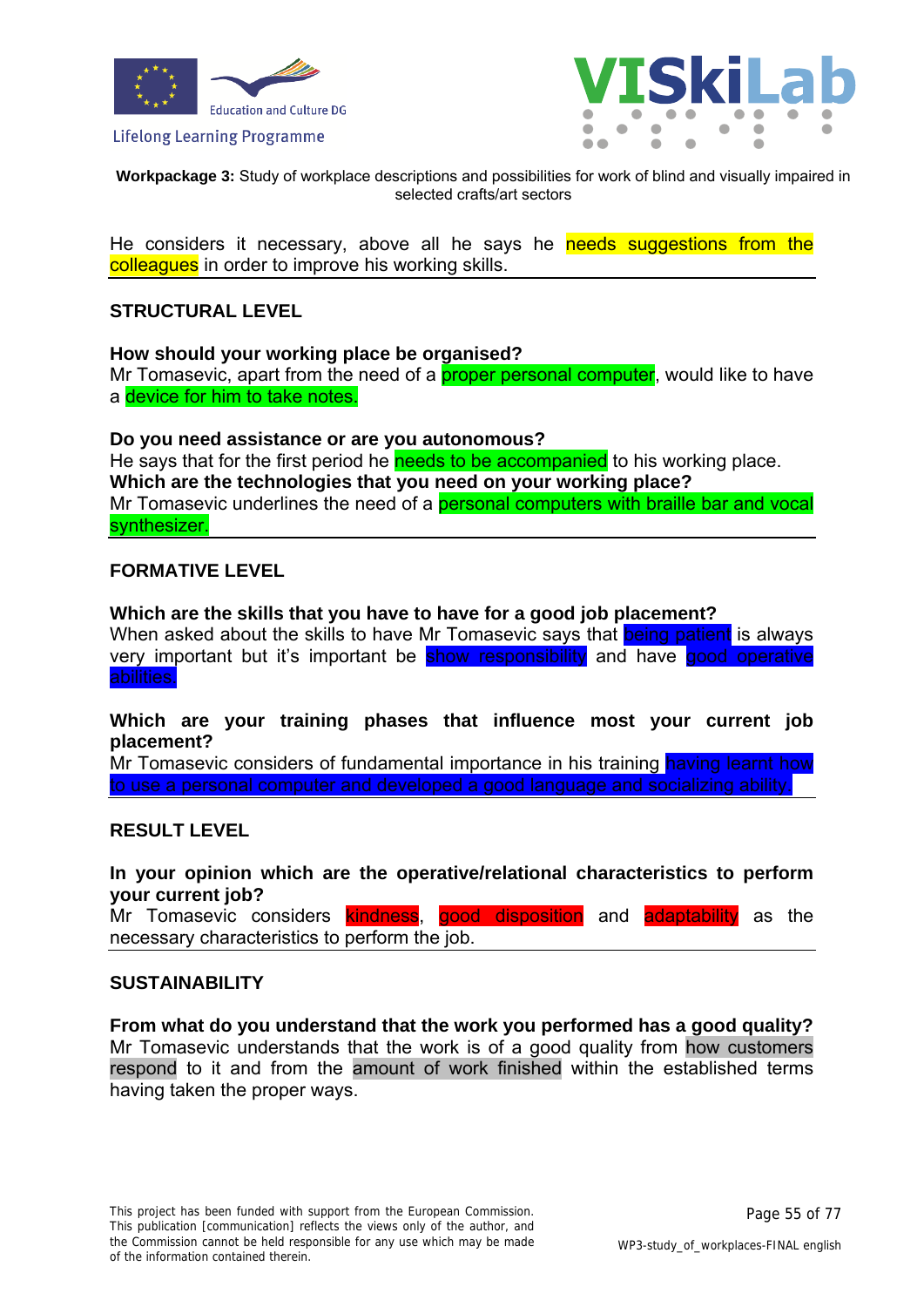



**Workpackage 3:** Study of workplace descriptions and possibilities for work of blind and visually impaired in selected crafts/art sectors

### *8.3 Interviews performed in Slovenia*

Transcript of interviews performed in Slovenia

### **Interview 1: M.Ž.**

Interview date: 10.8.2011 Interview time: 12.40 Age: 33 MŽ suffers from low vison with less than 10% remaining sight. He finished a 4-year Secondary school for economic technicians in 2001. Employment : January 2005 - Octobre 2008 He was employed at the Local office of the Association of the Blind and Partially Sighted of Slovenia as an assistant of the secretary, through the system of public works.

# **Conceptual Level**

*1. What is most important for you at your workplace?* 

I think most important is the feeling of participation and being useful. Members of the Association didn't know where to find some information, how to deal with some problems. So we all benefited, the members obtained the information they had requested for, and I felt useful.

*2. What do you like best at your workplace?* 

What I liked very much was the **contact with people** of all ages, from school age children to elder people. They all had their wishes, needs and rights to deal with. There were only 3 employees, so we got on well.

*3. How are your individual needs being a person with visual impairment addressed at your workplace?* 

My visual impairment was taken into account, because I was employed at the local office of our Association, it was probably easier and I didn't have any problems. If I had been employed at another institution, it would probably have been different. I have some experience when I applied for jobs and **attended job interviews**. Experiences are positive and negative. However, I felt a different attitude due to my impairment. When they got the information about my impairment, I think, they started to feel afraid, I had the feeling that they did not actually want to bother with me. For example, I didn't have my own transport, etc. ... and then they prefer to employ a sighted person, because they have fewer problems and less bureaucracy. In one case, I would have been employed so that they could have received the subsidy, but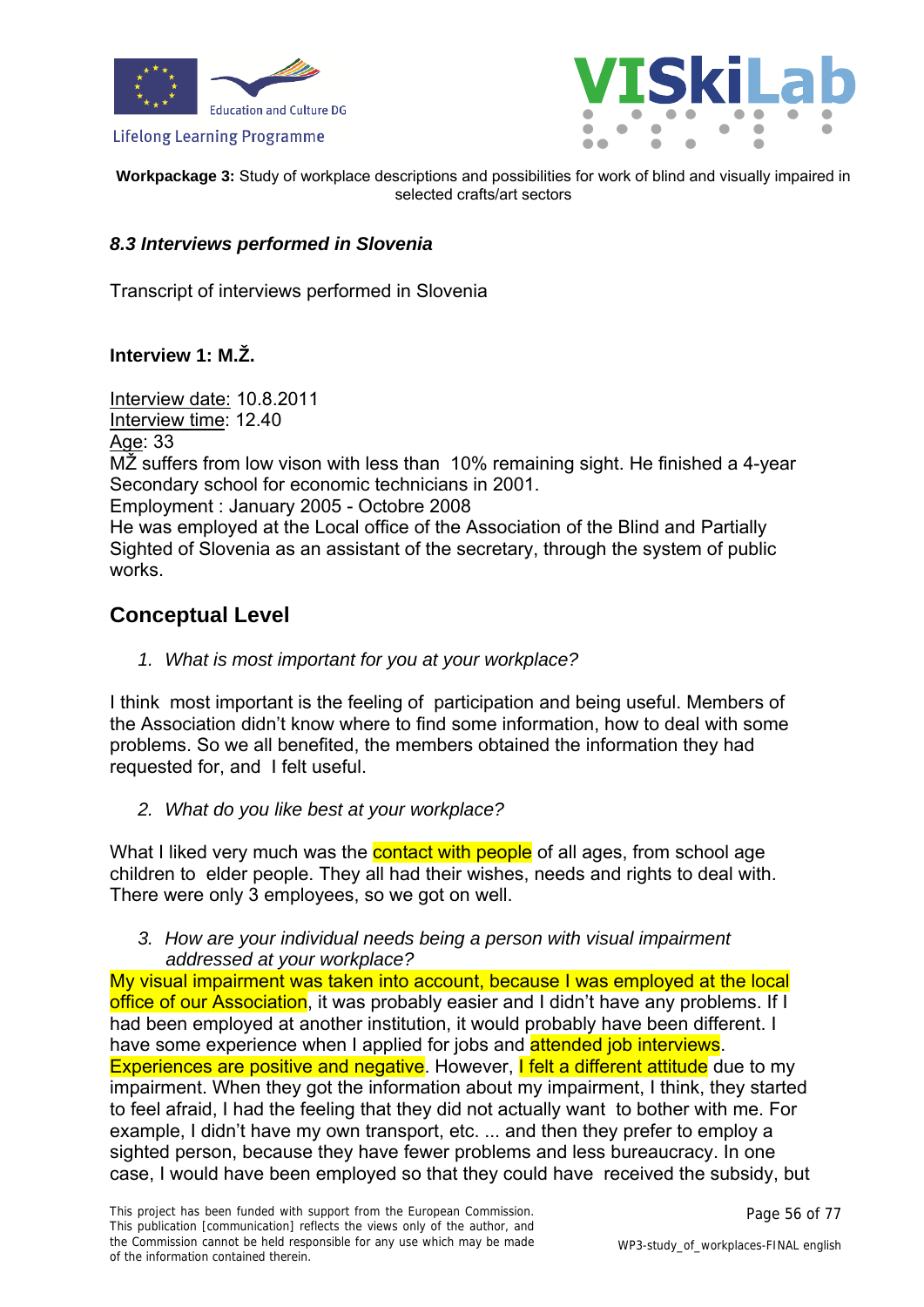





**Workpackage 3:** Study of workplace descriptions and possibilities for work of blind and visually impaired in selected crafts/art sectors

they could not tell me what kind of work I would actually do, besides that, with the expire of the subsidy, it would be likely to remain without a job - it had discouraged me ... Many employers also expect you to have enough knowledge to begin working immediately and that you know everything, but this is difficult, because you do not have experience. I think that experience is a major problem when looking for a job.

# **Structural level**

*1. Do you think work could be better organised at your workplace and how?* 

I think it was well organised and there were no needs to improve it. Sometimes I worked on my own and there were no problems.

*2. Who is assisting you at your workplace?* 

The secretary usually offered to help me, she gave me a hand and provided me with the information neccesary to do the job, she told me where to find the information and other things.

*3. Which materials/tools do you need at your workplace to do the job?* 

I needed a bigger screen and a hand magnifier. There was no need for other adjustments.

I didn't need ZoomText becuse it was enough to use larger fonts. You just have to put more effort into your work.

# **Formative level**

*1. What do you have to know to do your work?* 

I needed some general knowledge, ICT skills (word, excel, the Internet, e-mail), some knowledge about our legislation, how to enforce the individual rights in the field of social welfare, at Pension and Disability Insurance Institute.

*2. What do you do (concretely) at your workplace?* 

I wrote formal letters, assisted when preparing project proposal to apply for a new project, I provided our members with some information how to enforce their individual rights, I helped with secretarial work.I also worked in the field of sport, so I organised different sport activities and events e.g. showdown, bowling, chess.

# **Result level**

*1. What are the actual results of your work?*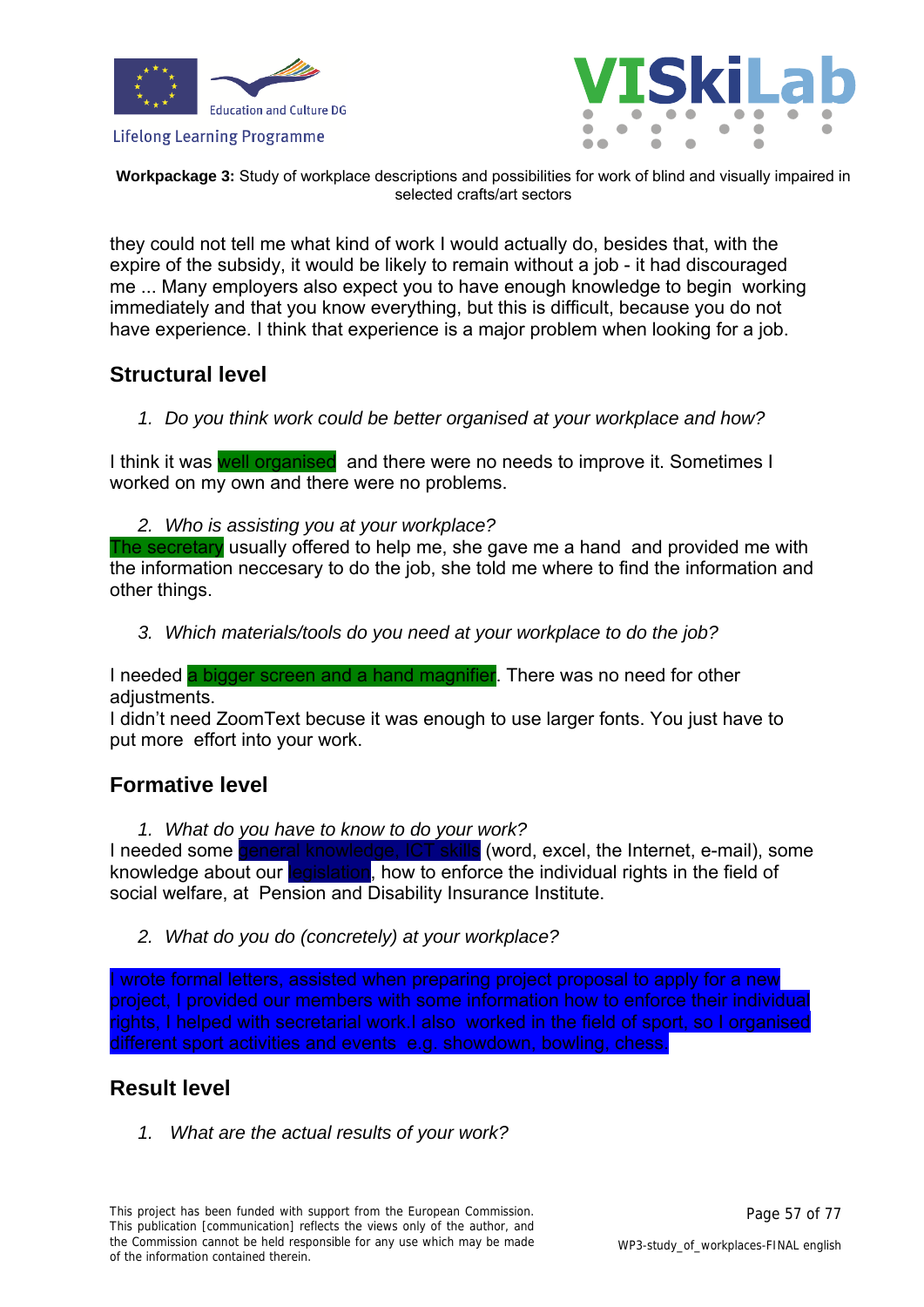



**Workpackage 3:** Study of workplace descriptions and possibilities for work of blind and visually impaired in selected crafts/art sectors

The results of my work were mainly seen in the response of our members in providing information and offering practical assistance needed by the individuals. I was employed through public works, after the expiry of four years of service it could no longer be extended, so I was left without a job. Then I retired benefiting the invalidity pension.

# **Sustainability**

*1. How do you know, that your work has good quality?* 

I could see this especially from the feedback of my superiors - the President of the local office of the Association and our secretary, as well as by response of our members. They were all satisfied with my work. However, the fact is that , when I didn't know how to do something I had asked my secretary or the President, before I passed on the information.

### **Interview 2: J.P.**

Interview date: 31.08.2011 Location: in VDC (Occupational activity centre) Škofja Loka The boy was visited at the Occupational activity centre in Škoja Loka. His parents bring him daily to the Centre.

J.P. attended Primary school with lower standard of knowledge at The Institute for Blind and Partially Sighted Children in Ljubljana. He spent some time in VDC Kranj, organisational unit Mavrica. When a new unit in Škofja Loka was established, he joined it.

He is blind, with some remaing sight.

He has been in VDC since Septembre 2003 or 2004, and in Škofja Loka since January 2010.

# **Conceptual Level**

*1. What is most important for you at your workplace?* 

I think most important is to do exercise, to do some work, to be with friends and to have fun.

We are environmentally friendly, so we take care of our environment, we separate the rubbish.

*2. What do you like best at your workplace?*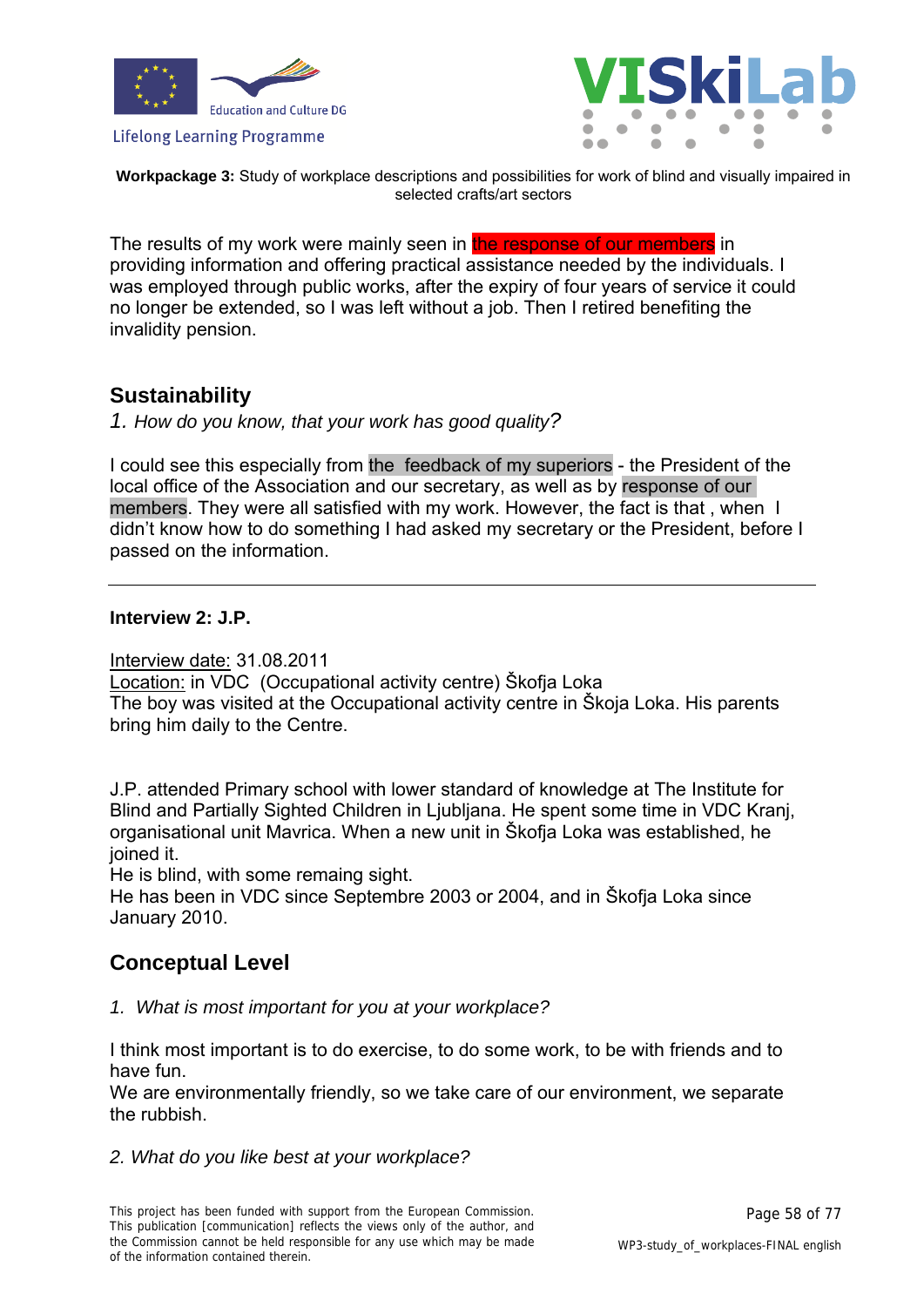



**Workpackage 3:** Study of workplace descriptions and possibilities for work of blind and visually impaired in selected crafts/art sectors

I like doing exercise, going somewhere and that other people visit us.

*3. How are your individual needs being a person with visual impairment addressed at your workplace?* 

They all help me. Now, I can go around the building independetly  $-1$  can get oriented myself. All the tasks I have to do are somehow related to the touch.

### **Structural level**

*1. Do you think work could be better organised at your workplace and how?*  I am satisfied. Everything is OK. I get on well with everyone, the atmosphere is better than in Mavrica, besides that it is closer to my home.

*2. Who is assisting you at your workplace?*  The instructor and all the staff help me. I also try to help the others as much as I can.

*3. Which materials/tools do you need at your workplace to do the job?*  I need instructions how to do the task. The instructor prepares the material. I need to talk and listen to music while working. The food is served to me.

### **Formative level**

*1. What do you have to know to do your work?* 

*They* find me jobs I am able to do. They show me first how to do the job.

*3. What do you do (concretely) at your workplace?* 

I assemble strings for mobile phones. That is something I can do. I assemble folders for Mladinska knjiga. I am not good at making pottery. I assemble plastic parts for telephones. We sing. There are music workshops and a choir.

### **Result level**

*1. What are the actual results of your work?*  I am a bit slow. They have to control my work. Sometimes I make a mistake. But I get some financial compensation/reward. About 10 EUR. It's enough for me. I'm not very demanding. I spend the money for a pizza.

# **Sustainability**

*1. How do you know, that your work has good quality?*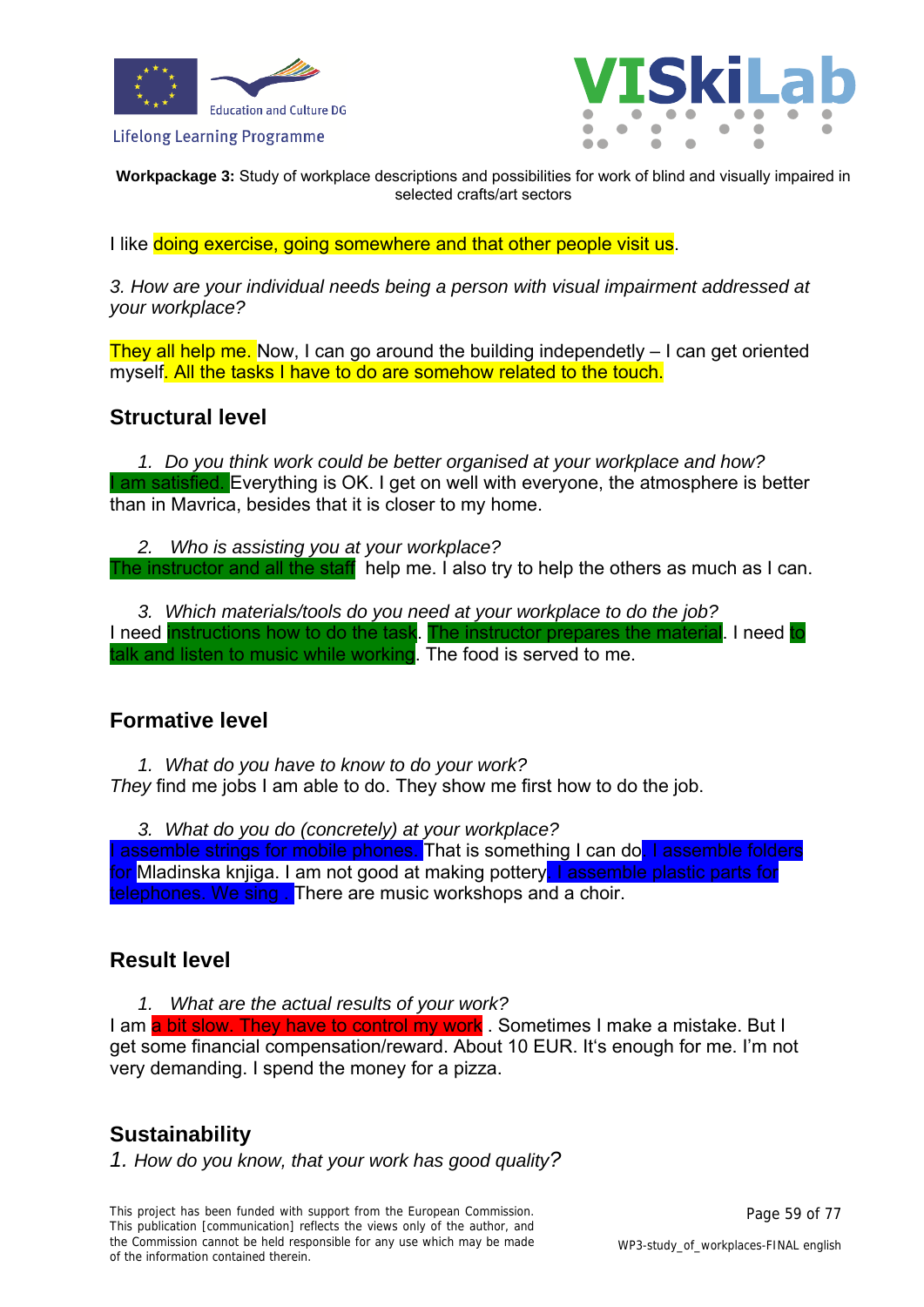



**Workpackage 3:** Study of workplace descriptions and possibilities for work of blind and visually impaired in selected crafts/art sectors

I always do my job very well. They always commend on my work.

The employer

### **Interview 3: Employer A.V. about J.P.**

Employer's address: Varstveno delovni center Kranj (Occupational activity Centre Kranj), enota Škofja Loka (Organisational unit Škofja Loka), Stara Loka 31, 4220 Škofja Loka

There are 38 clients in the unit, one of them is partially sighted and one is blind. Interview date: 31.08.2011

### **Conceptual Level**

*1. Which concepts (key terms/pedagogical approach) do you assess most important related to the employemnt of visual impaired people?* 

The biggest obstacle is orientation in the environment. There was a lot of assistance needed to get him oriented in the building. Now he can do it well and there are no problems.

*2. How is the wellbeing of visually impaired people at work ensured?*  There is a limited selection of tasks that J.P. is able to perform. He does less work, products have to be checked more carefully. The main concern of these workshops is to take care of our clients, they are not profitably oriented. He likes listening to the radio, so they let him listen to foreign radio channels. He also attends other groups in order to have contacts with other clients, he enjoys talking.

### *3. How is individual support for a visually impaired person ensured at work?*

J.P. has a personal assistant. He needs help at any work. When he goes for a walk he is accompnied by an employee. He joined Pilates and yoga club where he also shows some exercise. He wants to be more successful than others from time to time..

# **Structural level**

### 1. *Which conditions have to be fulfilled when a visually imapaired person is employed?*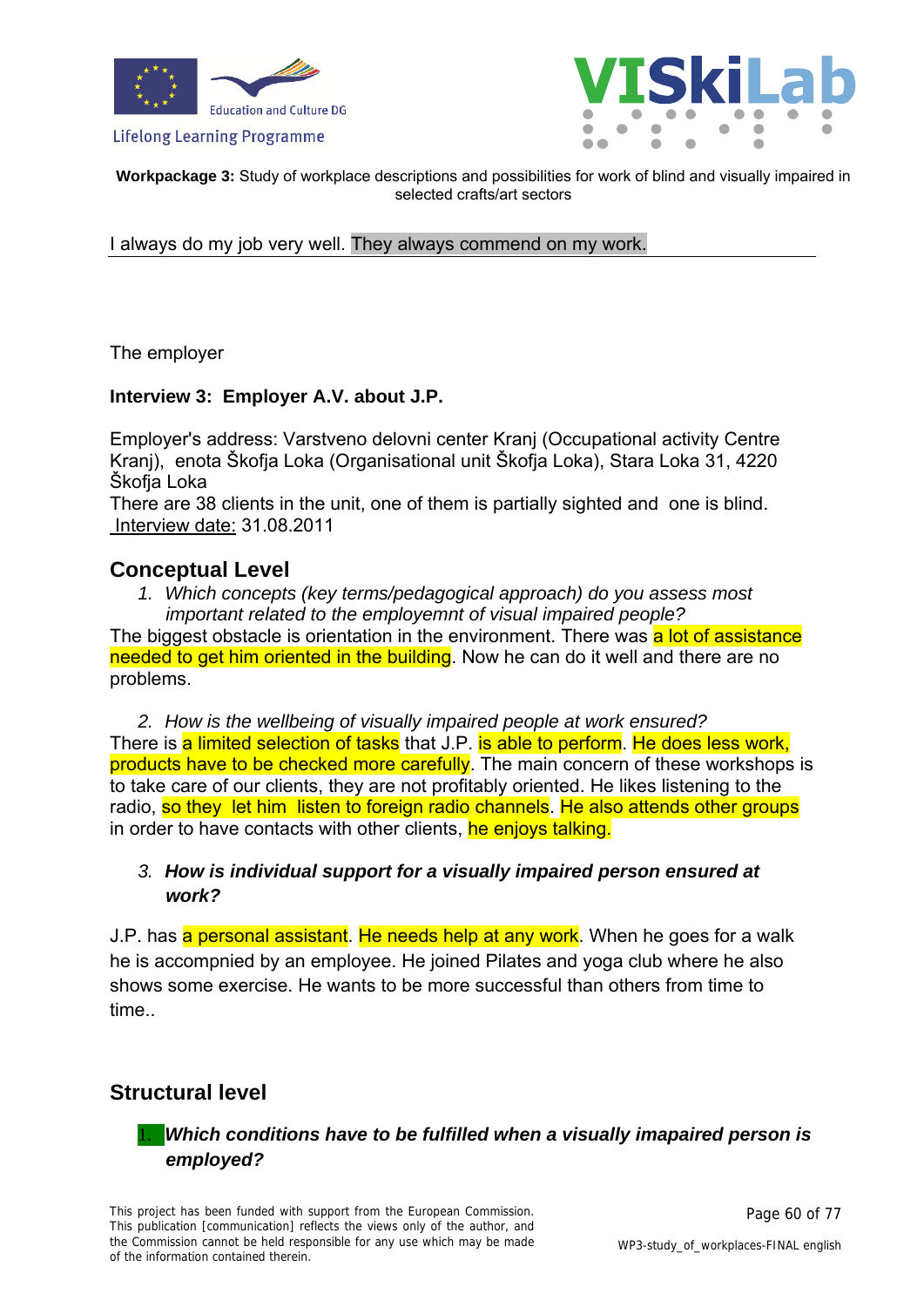



**Workpackage 3:** Study of workplace descriptions and possibilities for work of blind and visually impaired in selected crafts/art sectors

A visually impaired client has to be given the work he is able to perform or that he is assisted to such a degree that he is successful. He needs positive feedback.

*2. What kind of relationships are needed within the institution when a visually impaired person is employed?* 

J.P. knows how to comunicate his needs. Sometimes he disappears and we look for him around the building. We are responsible for him, so we really don't want he hurts himself.

*3. Which methodologies (training/programs) do you assess as necessary when a blind client is employed?* 

Mental disability is the only condition that a peson is involved in VDC. He doesn't need any skills or specific knowledge. The process is person-oriented, we try to find work, tasks he is able to learn and he is able to perform.

# **Formative level**

*1. Which skills do you assess as necessary for the clients?* 

Everything, all the steps in the work process have to be learnt. We are doing our best to develope new skills and to maintain the skills they have acquired. We put a lot of effort into building higher self-esteem. I mean, for the blind as well. They must find out their work is also very important.

*2. What are the tasks that your blind client has to perform?* 

There are two phases in the process of assembling mobile phones: he inserts the string and he puts in a loop, besides that he assembles folders for Mladinska knjiga.

# **Result level**

*1. What are the material/immaterial results/products of the work?* 

He needs more time to do his tasks. The results are worse qualitatively and quatitatively.

# **Sustainability**

*1. What do you have to do to ensure the quality of the products?* 

This project has been funded with support from the European Commission. This publication [communication] reflects the views only of the author, and the Commission cannot be held responsible for any use which may be made of the information contained therein.

Page 61 of 77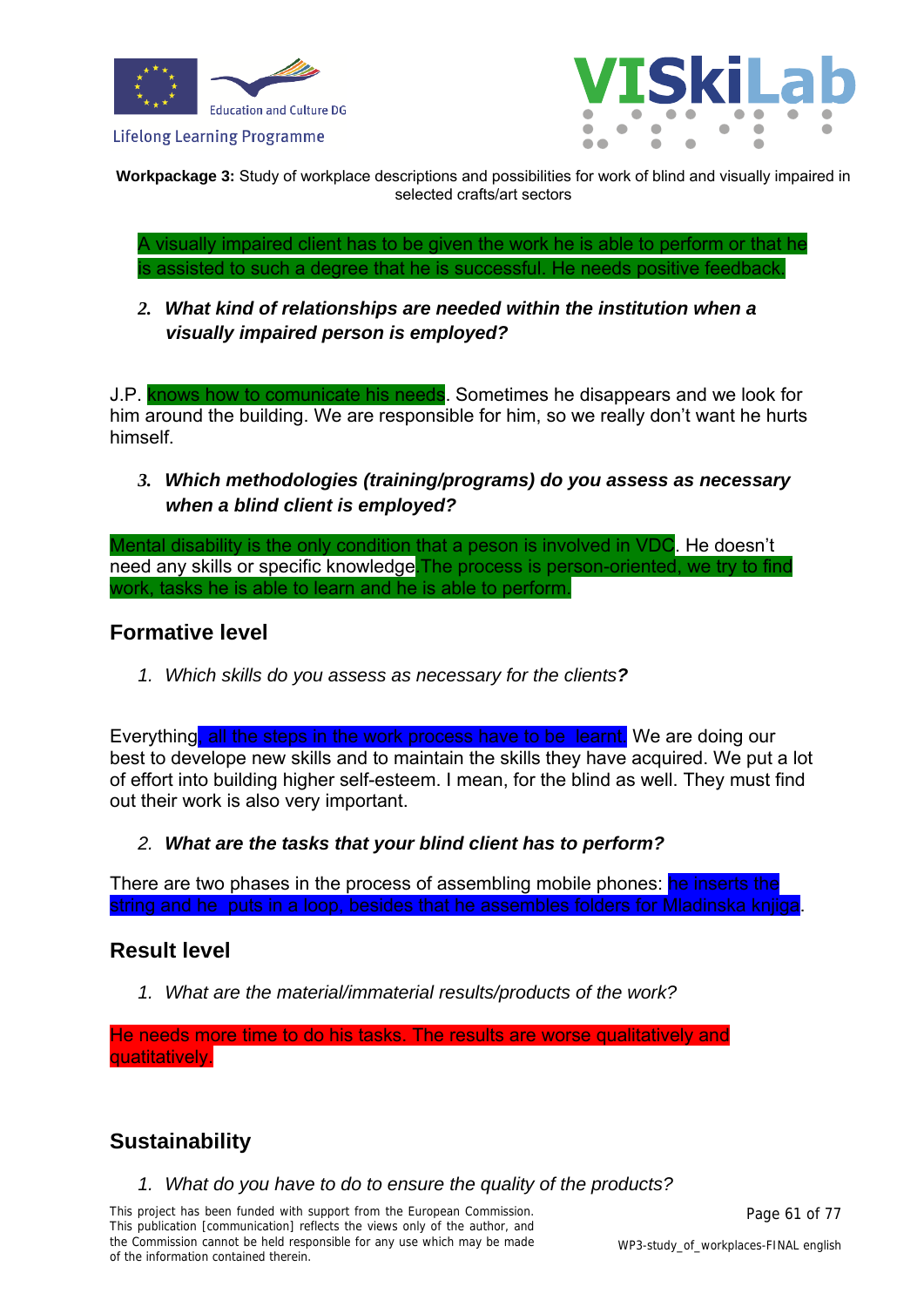



**Workpackage 3:** Study of workplace descriptions and possibilities for work of blind and visually impaired in selected crafts/art sectors

He works less, products should be checked. He needs a lot of encouragement. We must be careful to redirect his attention when we notice that he hasn't acquired the necessary skills yet because he gets nervous. We change the activity and later, perhaps after a day, come back to learn the new skills. Like others, he does not like to be unsuccessful.

**Interview 4: T.D.** 

Interview date: 31.08.2011 Location: VDC Škofja Loka The boy was visited at the Occupational activity centre in Škoja Loka. He commutes every day. During the academic year he stays from 7.00 am to 2.30 pm, during the holidays from 7.30 to 2.00. the transport is organised. T.D. attended Primary school with lower standard of knowledge at The Institute for Blind and Partially Sighted Children in Ljubljana. He is partially sighted with 25% remaing sight. He joined VDC Škofja Loka in 2003.

# **Conceptual Level**

*1. What is most important for you at your workplace?* 

I think most important is to get on well, to be together every day. There are 4 workshops and A. (A. is in charge of VDC Škoja Loka) changes the group members from time to to ime. In some rooms I feel well, in others not so well. It depends who I am with in the group.

*2. What do you like best at your workplace?* 

**I like working**. We produced sliders for trailers, we packed them by 10 or 16 and we closed each package using a welder. We also produce parts for mobile phones.

*3. How are your individual needs being a person with visual impairment addressed at your workplace?* 

I do the jobs I'm able to do. There are no other adaptations, but it's OK. We also paste codes on the folders for Mladinska knjiga. The rooms are very bright here, because the building used to be a school for the visually impaired.

# **Structural level**

*4. Do you think work could be better organised at your workplace and how?*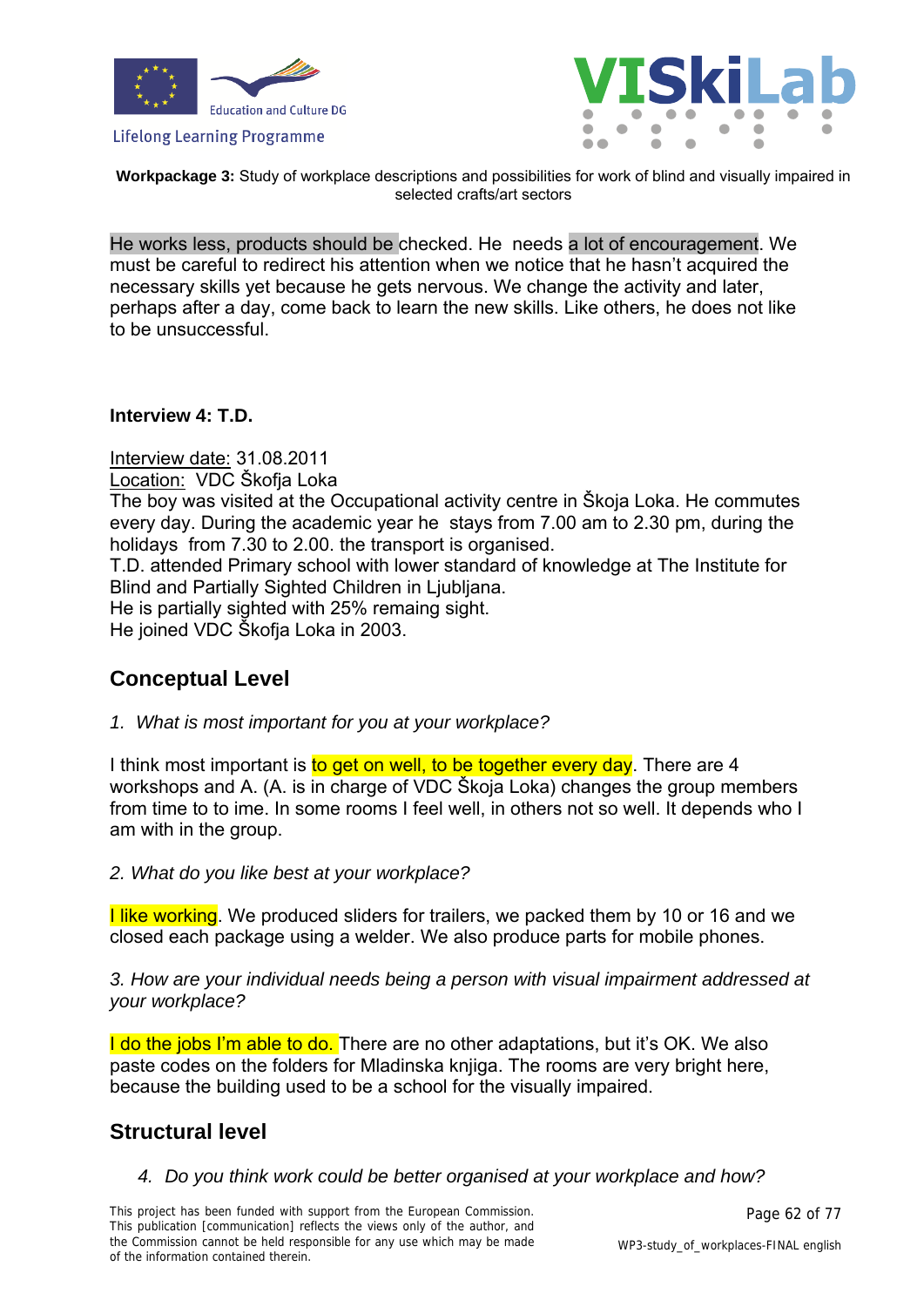



**Workpackage 3:** Study of workplace descriptions and possibilities for work of blind and visually impaired in selected crafts/art sectors

It can't be any better. It is done the way they want it to.They don't fulfill our wishes.

*5. Who is assisting you at your workplace?*  There are instructors and A. They help us.

*6. Which materials/tools do you need at your workplace to do the job?* 

We have special pliers for sliders. Otherwise it could not be put together. I have a special higher desk for my size. We all have protective clothing and shoes. Mine have been made to order, because I wear such a big size of shoes. I have my own locker where I keep my things. We, who commute, we get just a snack, and those who are in a residential home, they get all meals.

### **Formative level**

*2. What do you have to know to do your work?* 

You must be skillful and precise enough. You must get used to work. There is an instructor for each workshop, who explains how to carry out the task. I can't do everything because I'm not so skillful, for example I can't insert the string for mobile phones.

*4. What do you do (concretely) at your workplace?* 

I pasted codes on the folders for Mladinska knjiga, we used to produce plugs. Many different works have already been performed, but we don't do them anymore. We cleaned copper, which was then sold, we threw away the plastic part. When there is nothing to do we sew, color coloring books, go for a walk, now we are moulding the clay into bells. They are baked and painted afterwards. They hang them on the string. I'm using tongs to twist a copper wire for the flowers that we're producing for the Post of Slovenia.

# **Result level**

*2. What are the actual results of your work?* 

We're working for Mladinska knjiga now. We sell the products. Pottery is best paid, and we get the least money for sliders and mobile phones' clips. I get some financial compensation/reward at the end of the month. Up to 50 EUR.

# **Sustainability**

### *1. How do you know, that your work has good quality?*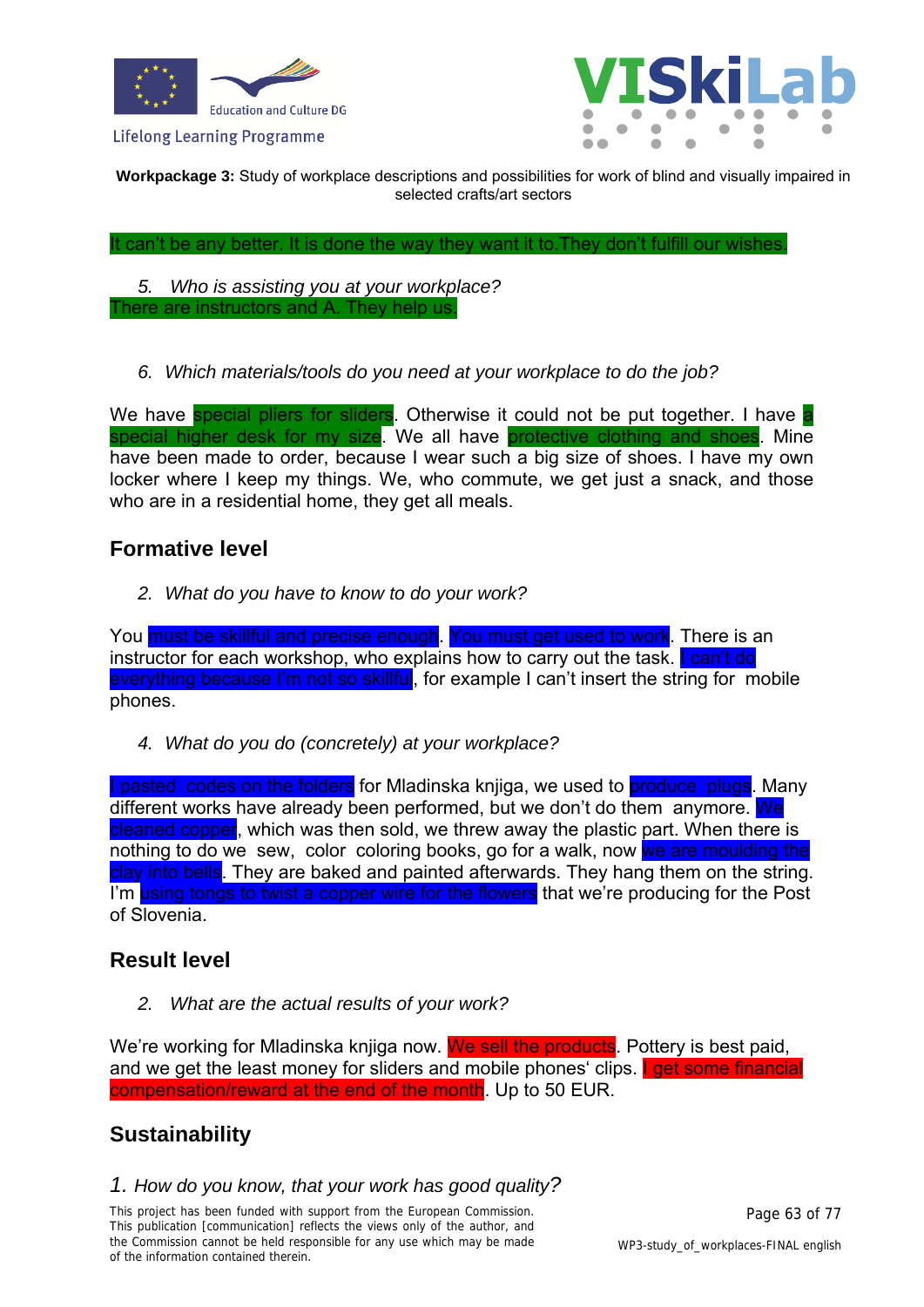



**Workpackage 3:** Study of workplace descriptions and possibilities for work of blind and visually impaired in selected crafts/art sectors

They say I'm too precise. If it doesn't look well it has to be corrected. They say I shouldn't complicate so much.

Delodajalec

#### **Interview 5: Employer A.V. about T.D.**

Employer's address: Varstveno delovni center Kranj (Occupational activity Centre Kranj), enota Škofja Loka (Organisational unit Škofja Loka), Stara Loka 31, 4220 Škofja Loka

There are 38 clients in the unit, one of them is partially sighted and one is blind. Interview date: 31.08.2011

# **Conceptual Level**

*1. Which concepts (key terms/pedagogical approach) do you assess most important related to the employment of visual impaired people?* 

The partially sighted use adapted tools. T.D. doesn't need special adjustments due to his eyesight. He knows how to live with his impairment. He wears glasses and that's enough. He is well oriented around the building. All he needs is a higher desk.

*2. How is the wellbeing of visually impaired people at work ensured?*  T.D. has a higher desk, but in general, the place is adapted for the visually impaired since visually impaired students used to live here. There are no architectural obstacles, there are even lifts for those with physical impairment We always keep to the right side when walking along the corridors or up and down the stairs.

### *3. How is individual support for a visually impaired person ensured at work?*

There is always an instructor who can help T.D. when he needs help. T.D. is able to perform most of the task. We are very careful that all our clients are given manageable tasks. When we spend our winter or summer holidays, not only instructors but also other professionals might accompany our clients.

# **Structural level**

*1. Which conditions have to be fulfilled when a visually imapaired person is employed?*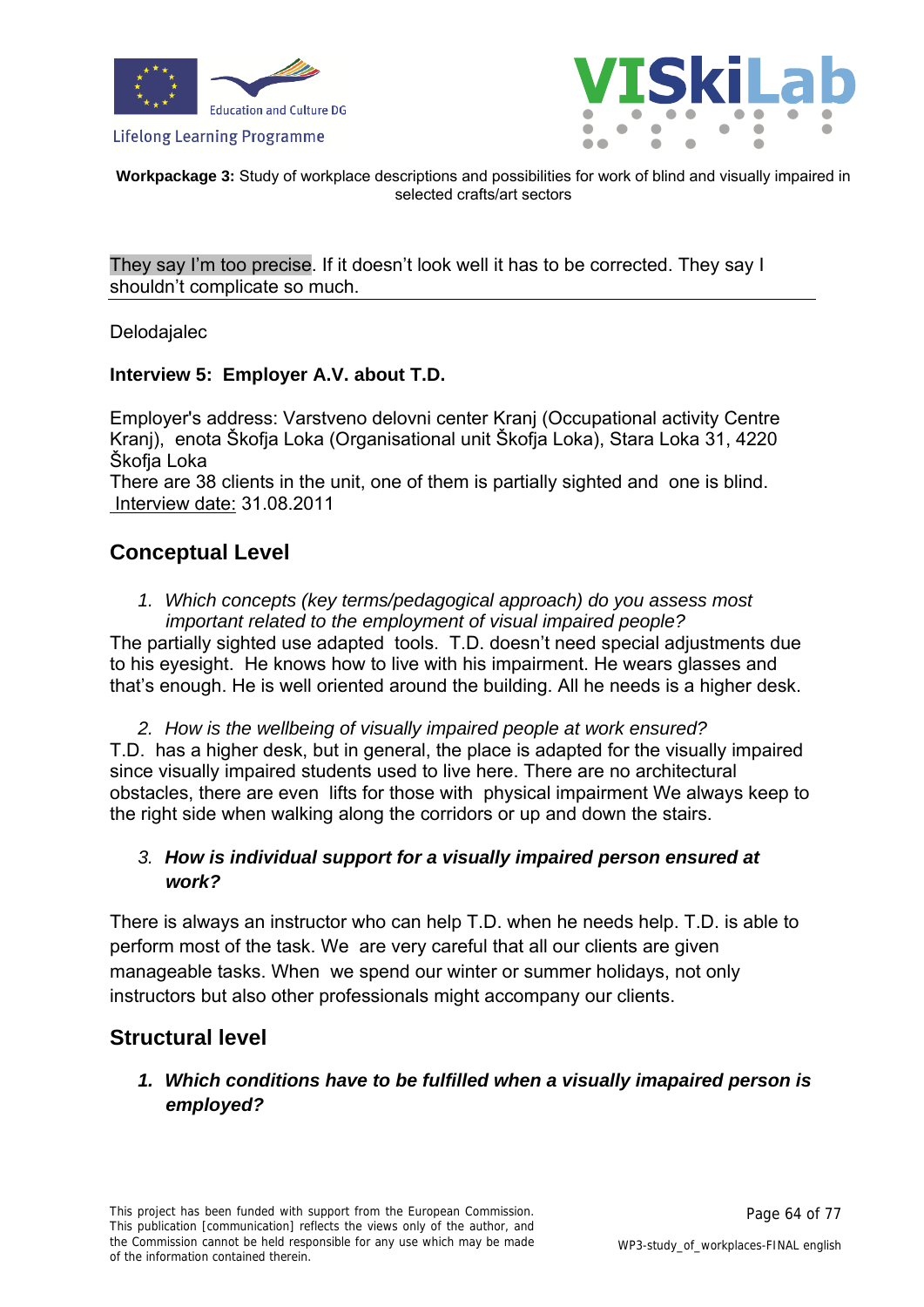



**Workpackage 3:** Study of workplace descriptions and possibilities for work of blind and visually impaired in selected crafts/art sectors

Only a visually impaired client with mental disability can be involved in VDC. He has to be given the work he is able to perform or that he is assisted to such a degree that he is successful. He needs positive feedback.

### *2. What kind of relationships are needed within the institution when a visually impaired person is employed?*

All the members of our staff have to have a special feeling for people with special needs, they have to be able to accept people who are different, otherwise they can't work at our instititution

### *3. Which methodologies (training/programs) do you assess as necessary when a partially sighted client is employed?*

Mental disability is the only condition that a peson is involved in VDC. He doesn't need any skills or specific knowledge.The process is person-oriented, we try to find work, tasks he is able to learn and he is able to perform.

# **Formative level**

*1. Which skills do you assess as necessary for the clients?* 

Everything, all the steps in the work process have to be learnt. A large part of our programme

represents our own products, other products are part of cooperation. This part is getting smaller and smaller. We also develop tools that our clients need to perform certain steps in the production of the product. T.D. is afraid to be unseccessful, so he needs a lot of encouragement in order to learn something new. He's very happy when he acquires new skills and he likes working. We put a lot of effort into building higher self-esteem. They must find out their work is also very important.

### *2. What are the tasks that your blind client has to perform?*

As he is very precise, we believe he is able to check other products. He has already painted flowers, produced rings for flowers, assembled plastic parts of mobile phones, but he prefered the production of sliders, which has almost stopped.

# **Result level**

.

*1. What are the material/immaterial results/products of the work?*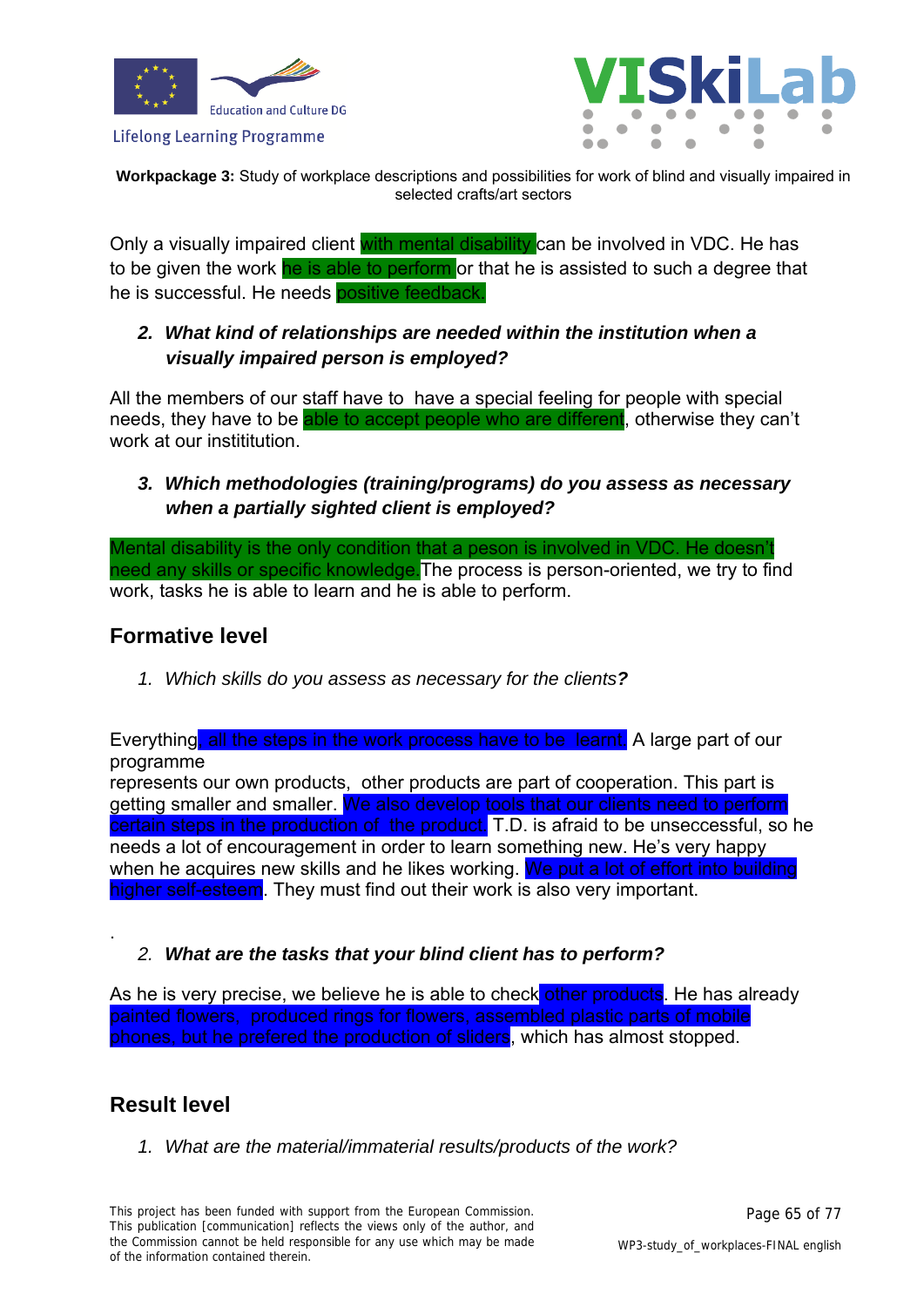



**Workpackage 3:** Study of workplace descriptions and possibilities for work of blind and visually impaired in selected crafts/art sectors

T.D. has very good results at checking the products. He is not so successful regarding the quantity because he's so precise and he wants to be 100% at work.

# **Sustainability**

*2. What do you have to do to ensure the quality of the products?* 

The training process should be long enough so that he can learn how to do the job properly.

### **Interview 6: H.V.**

Interview date: 30.08.2011 Location: at home

The boy was visited at his home at Č. V. – a lovely village with a church, school and elder people's home. Not far away from the church, there is nicely arranged, all in flowers a tourist farm, where he lives with his parents and his two brothers. One of his brothers has already got married and does not live in their houshold any more. V. started schooling at his hometown but before the end of the first grade he was involved in the Institute for Blind and Partially Sighted Children in Ljubljana and he continued at the Center for the Blind and Partially Sighted in Škofja Loka. He finished a two-year school programme for a carpenter. Due to his visual impairment he could not continue schooling in this profession.

Partially sighted (his left eye - 25% remaining sight, his right eye – complete loss of sight)

He was employed in Kolektor, a social enterprise Ascom Idrija, from 1996 to January 2011.

The entrprise employs disabled worker and other people with disabilities. Now he receives a disability pension.

# **Conceptual Level**

*1. What is most important for you at your workplace?* 

I don't know what to say. Everything was important. His mother: He lived for Kolektor.

*2. What do you like best at your workplace?* 

I liked best that there were jobs I was able to do.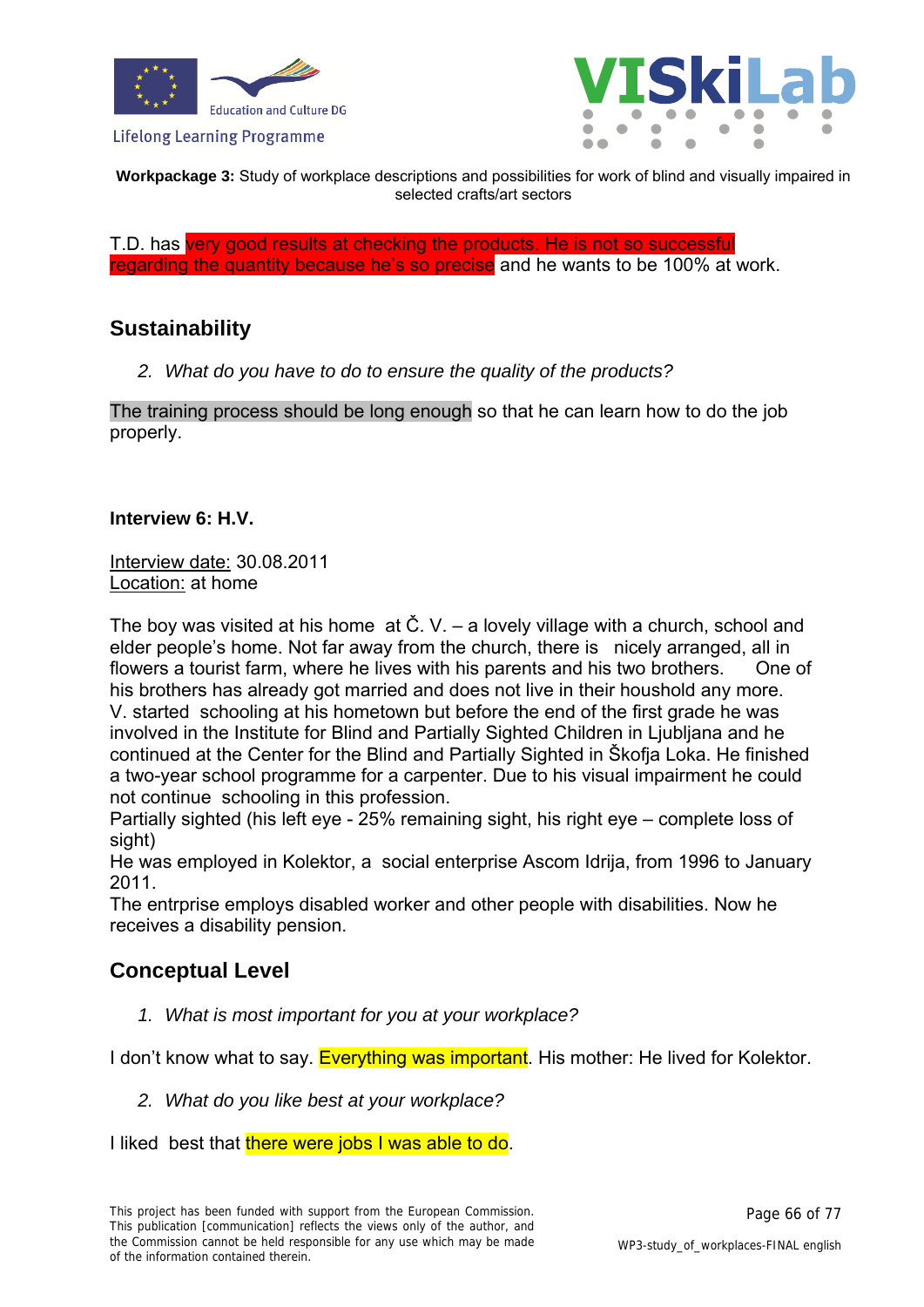



**Workpackage 3:** Study of workplace descriptions and possibilities for work of blind and visually impaired in selected crafts/art sectors

*3. How are your individual needs being a person with visual impairment addressed at your workplace?* 

For a few years there was a production of solar panels, which were curved shape, we called them horses. Working with them was easy. There were many different tasks I performed: I sorted them, packed them in the containers, assembled the simple ones.This production was moved to Bosnia later. I had to be very precise at work. We had a norm. They took account of my limitations, so my norm was 85%. Even physically they were willing to help. I couldn't lift heavy boxes, but they were always willing to help. I had to keep a record of what I did.

# **Structural level**

*1. Do you think work could be better organised at your workplace and how?* 

It couldn't be better. They had to struggle for each business. It got worse each year. Due to my low vision I couldn't perform certain tasks any more, the simple jobs were moved elsewhere. There was less and less work I could do.

*2. Who is assisting you at your workplace?* 

All my colleagues were ready to help. I also helped them. We got on very well.

*3. Which materials/tools do you need at your workplace to do the job?* 

I needed protective clothing, shoes, I didn't need more light, because the space was bright enough. I had enough work space, I only had to withdraw when they brought in a new crate and shook the contents onto the table, to avoid a risk of an accident. Sometimes it happened that a forklift truck missed the table and the parts fell to the ground. Then we had to collect them. This was time-consuming work.

# **Formative level**

*1. What do you have to know to do your work?* 

I needed trained touch, manual skills and precision. They showed me what and how I should perform the task and I tried. The very first month I exceeded my norm. They told me to work more slowly, because it was harmful for the others to raise the norm. I didn't need other skills. I used my touch much more than I used my sight. Often, while I was assembling the products I was watching through the window. I had to keep a record of everything I did in one day, I had to complete the charts (sorting, folding, assembling ...)

*2. What do you do (concretely) at your workplace?*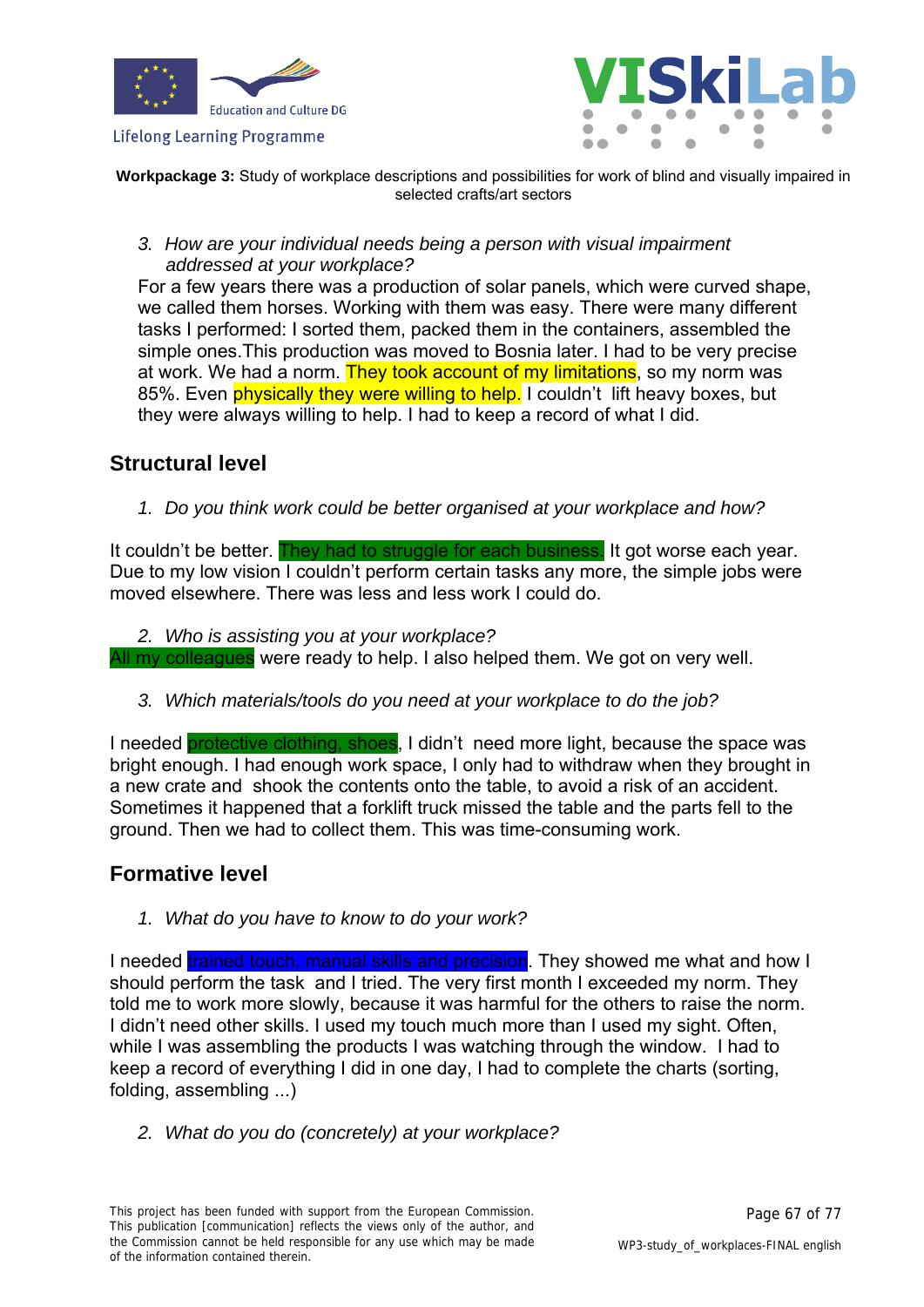



**Workpackage 3:** Study of workplace descriptions and possibilities for work of blind and visually impaired in selected crafts/art sectors

I sorted the parts, I assembled the parts of solar panels. Later on I couldn't assemble the parts of certain panels any more, because I didn't see enough. A hand magnifier didn't help. I **packed** the parts putting them into the cotainers, I helped the others.

### **Result level**

*1. What are the actual results of your work?* 

To achieve the norm assembling the parts or packing. I had to be precise and the work had to be done well. Some items were removed due to poor quality of copper and they were put in another container. The process of assembling and packing had to be done very precisely.

# **Sustainability**

*1. How do you know, that your work has good quality?* 

They were satisfied with my work. But the recession could be felt in Kolektor, too. The phases of the work process that used to be done manually are now done by machines, and only one worker is needed to supervise the production. There was no work for me any more. In fact I was lucky. I worked four hours a day for the last three years, and then I retired this January.

### **What does your mother say about this?**

We are grateful that V. could work so long and earn his pension. We are grateful that they were so understanding at Kolektor Ascom and that they were prepared to employ him. In this respect, M. H. and K. W. helped a lot.

Now, when he is retired, he helps in our tourist farm. When he was still working, he used to take a bus for Idrija at five in the morning and he got back at three pm. It meant a lot to him to have a job. He liked to go there, he lived for Kolektor. At home he helps making žlinkrofi (a special kind of pasta). Precision, manual skills and speed are what make him good at this job. I've taught him how to prepare simple dishes for example how to cook a sausage, make dumplings and žlikrofi. His daily chores are also to take out the rubbish, hang and fold the laundry. He doesn't like putting the dishes into the dishwasher. He's afraid that he might drop the plastic framework with plates and the plates would smash.

Each time when doing a household chore I think how it could be done by V. If it seems to me, that my son would be able to do it I teach him. I wish there were a lot of things he would be able to do, so that he would become as independent as possible.

However, it is not good that V. doesn't go to work. He's hardworking, but he is at home. If you go to work, you have to get up at a certain time, get dressed and leave home. The worst part is that V. does not socialize enough. It is not good that he is so lonely. When he was employed, he came into contact with different people and he liked it. He needs company, but he doesn't have any friends.

Page 68 of 77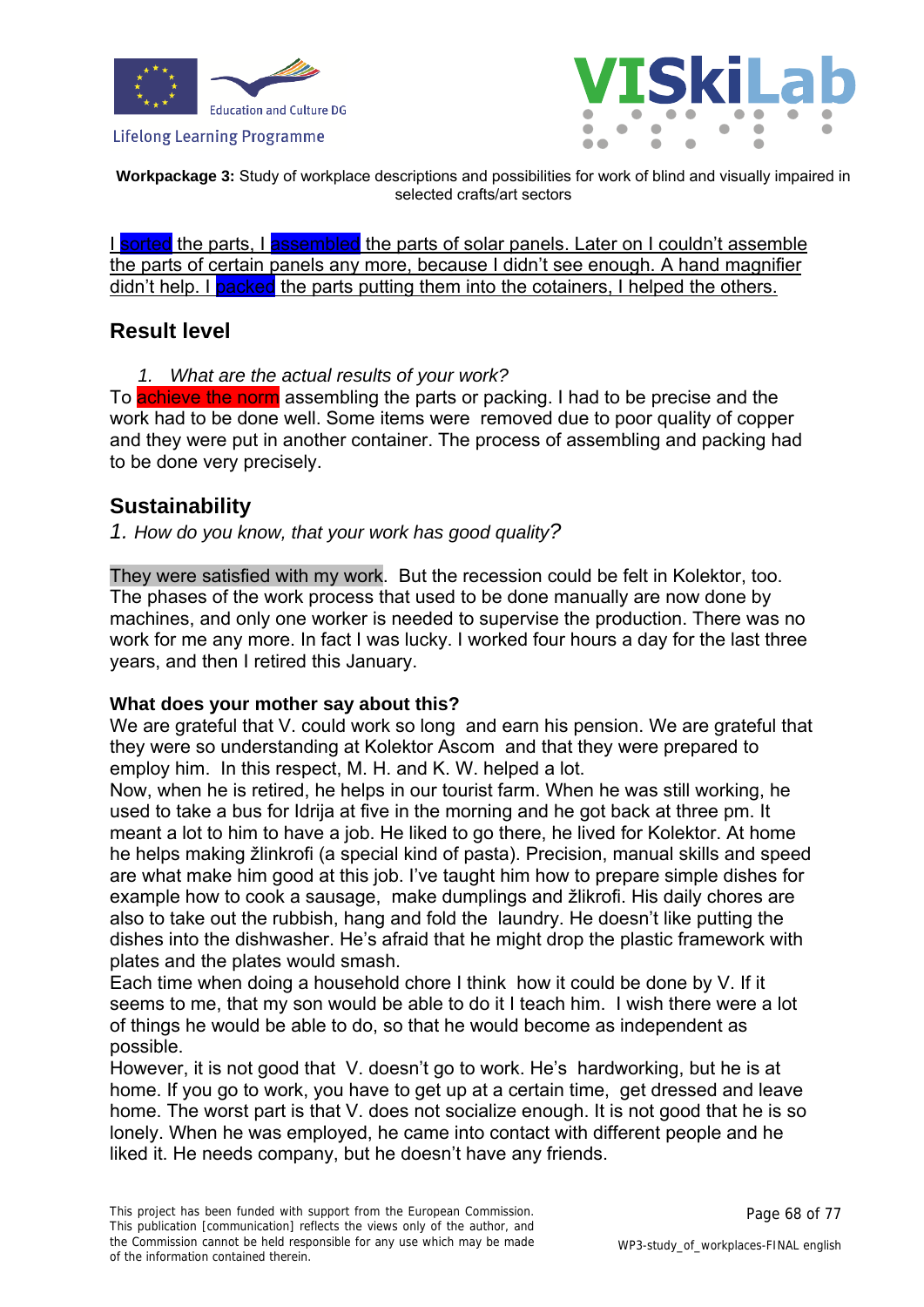



**Workpackage 3:** Study of workplace descriptions and possibilities for work of blind and visually impaired in selected crafts/art sectors

### **Interview 7: E.V.**

EV is blind. He finished secondary school for administrative workes – switchboard operators. He worked as a switchboard operator for a year and a half. He was replacing an employee being on maternity leave. He has been working as a switchboard operator at the Pension and Disability Insurance Institute since 1996, having a permanent job. Interview date: 6.9.2011 at 12.45

# **Conceptual Level**

- *1. What is most important for you at your workplace?*  I think the most important is **cooperation among colleagues** at work. If you get on well with them, you like working and you work better.
- *2. What do you like best at your workplace?*  What I like best is to have a job. And secondly, that my employer is very understanding about the adaptations I need at work.
	- *3. How are your individual needs being a person with visual impairment addressed at your workplace?*

They take a good care of my special needs as **I have received all special** equipment that I need due to my impairment. They fully respect my special needs, especially regarding technical adaptations, I mean adapted computer software and hardware.

# **Structural level**

*1. Do you think work could be better organised at your workplace and how?* 

I think it couldn't be better since I have all the equipment I need to do my job.

*2. Who is assisting you at your workplace?* 

Mostly my colleagues. We help each other and we cooperate. I ask my boss only when I have a formal demand, e.g. if I need to go out to settle my personal matters, if I need to request him something or if I need some material (e.g. paper) Regarding our work I only ask my colleagues or the manager of ICT department.

*3. Which materials/tools do you need at your workplace to do the job?*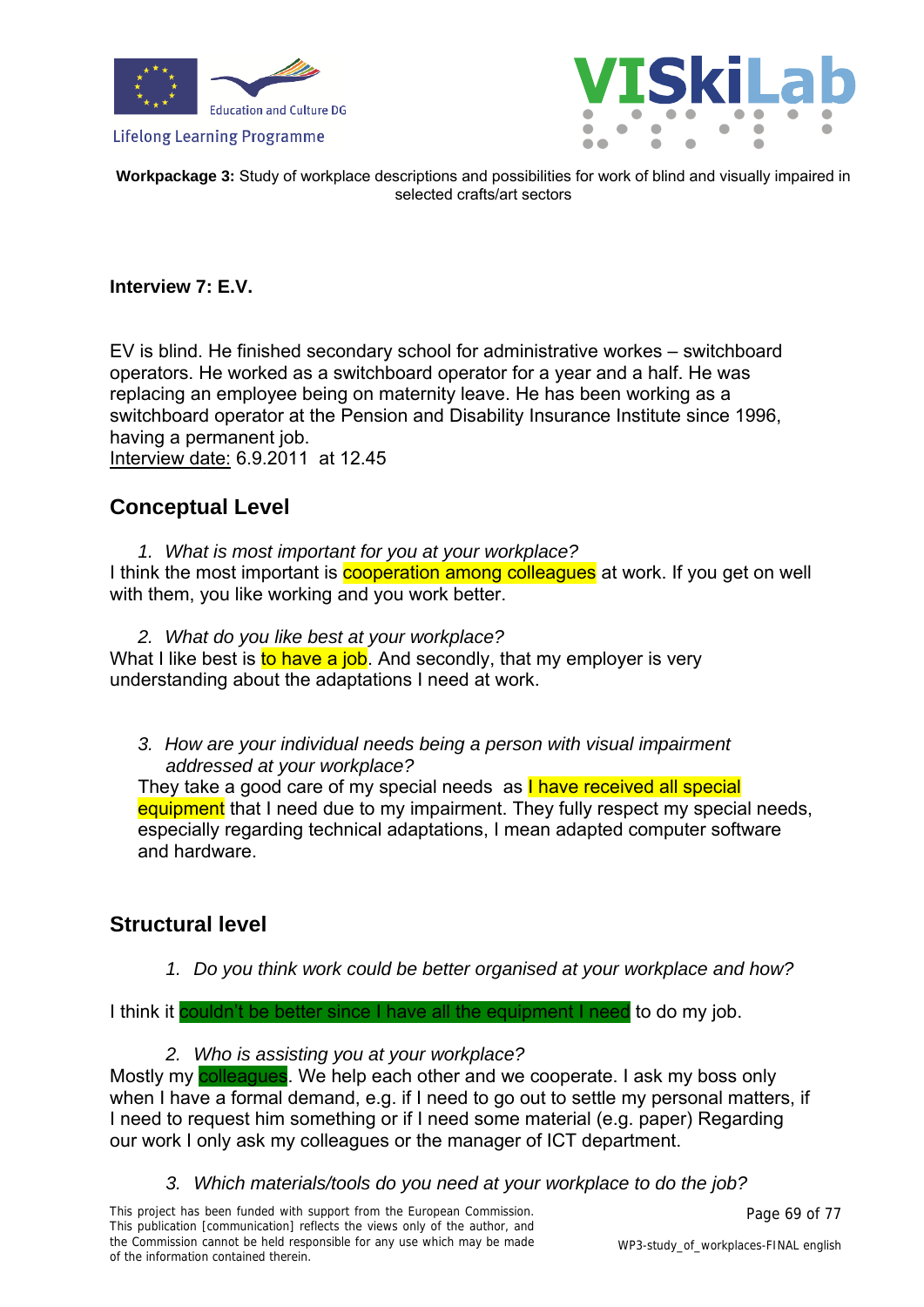



**Workpackage 3:** Study of workplace descriptions and possibilities for work of blind and visually impaired in selected crafts/art sectors

I need a Braille display, a computer with adapted software for the blind (Jaws), and adapted equipment for the switchboard.

### **Formative level**

*3. What do you have to know to do your work?* 

School for swithcboard operators, Braille, ICT and how to deal with customers. You have to be independent, so that you don't need help to move around.

*4. What do you do (concretely) at your workplace?* 

I answer telephone calls and put them through. There are clients calling and asking for different pieces of information. About receiving their pensions, seeking professional advice, etc. My task is to connect them with the right member of our professional staff so that the client receives the information he needs.

# **Result level**

*1. What are the actual results of your work?*  Specially the satisfaction of our clients, who call, their responses. But also the satisfaction of my superiors.

# **Sustainability**

*1. How do you know, that your work has good quality?*  Because there are no complaints from the clients, the employees or my superiors.

### **Interview 8: Employer about E.V.**

Location: Pension and Disability Insurance Institute. Interview date: 6.9.2011 at 12.10 Interview with the head of the swithcboard department and personnel manager.

# **Conceptual Level**

*1. Which concepts (key terms/pedagogical approach) do you assess most important related to the employment of visual impaired people?* 

This project has been funded with support from the European Commission. This publication [communication] reflects the views only of the author, and the Commission cannot be held responsible for any use which may be made of the information contained therein. Page 70 of 77 WP3-study\_of\_workplaces-FINAL english That person needs adapted working environment, workplace, adapted equipment, if necessary, adapted working hours and some adjustments regarding his arrival to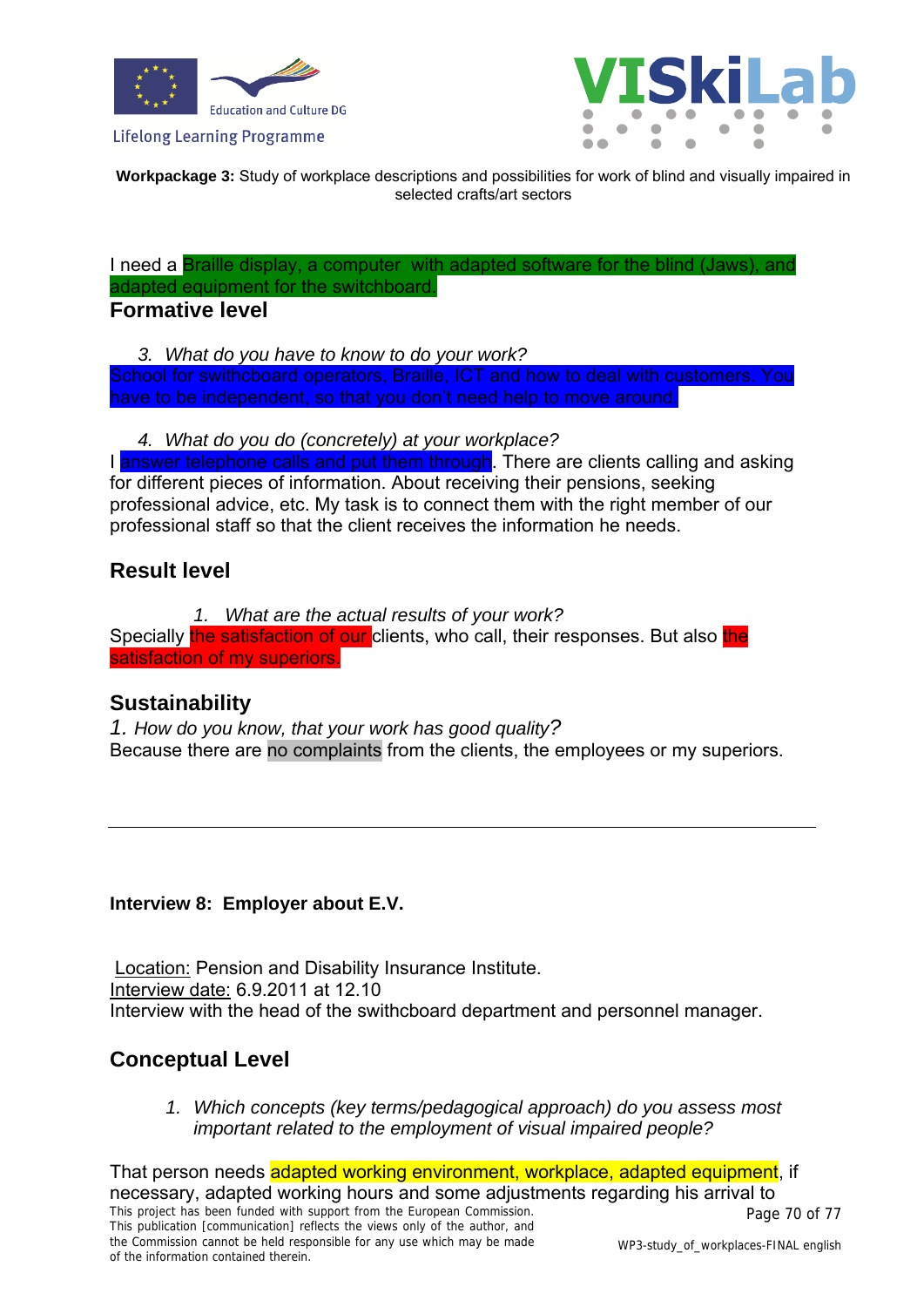



**Workpackage 3:** Study of workplace descriptions and possibilities for work of blind and visually impaired in selected crafts/art sectors

work. EV, a blind employee, works full-time (40 hours a week), which is the same as for everyone else. He has the equipment he works with adapted to his impairment, specifically, adapted ICT for the blind. He does not need any special adjustments coming to and leaving his workplace because he is independent. If he needs some information, it is provided by his colleagues.

*2. How is the wellbeing of visually impaired people at work ensured?* 

To provide a friendly working environment, adapted technology, a switchboard, adapted software for the blind. The employed blind person is entitled to annual training related to his work, specifically, safety at work, communication with clients, mobbing, and preventive health examination, as provided by law. The possibilities for education and training are the same as for all other employees. We have an adapted lift with special audible equipment. We are doing our best to create a friendly working environment for the visually impaired.

### *3. How is individual support for a visually impaired person ensured at work?*

Assistence is provided by the nearest employees with whom he works, as well as by his superiors. The other employees know basic information concerning visual impairment. E.g. they know they have to remove obstacles in the corridors and other rooms, if needed. We also cooperate with the caretaker in a case of works, renovation, etc.. so that he sets the appropriate indications and warns EV.

# **Structural level**

# *1. Which conditions have to be fulfilled when a visually imapaired person is employed?*

Especially adapted software and hardware should be provided, as well as adapted working environment, where they could be as independent as possible, as few obstacles as possible, an adapted lift, etc.

# *4. What kind of relationships are needed within the institution when a visually impaired person is employed?*

A visually impaired person should be respected as all the employees. He should be introduced to other employees, and they should pay attention if he needs help. But what is most important is to accept him as he is.

# *5. Which methodologies (training/programs) do you assess as necessary when a partially sighted client is employed?*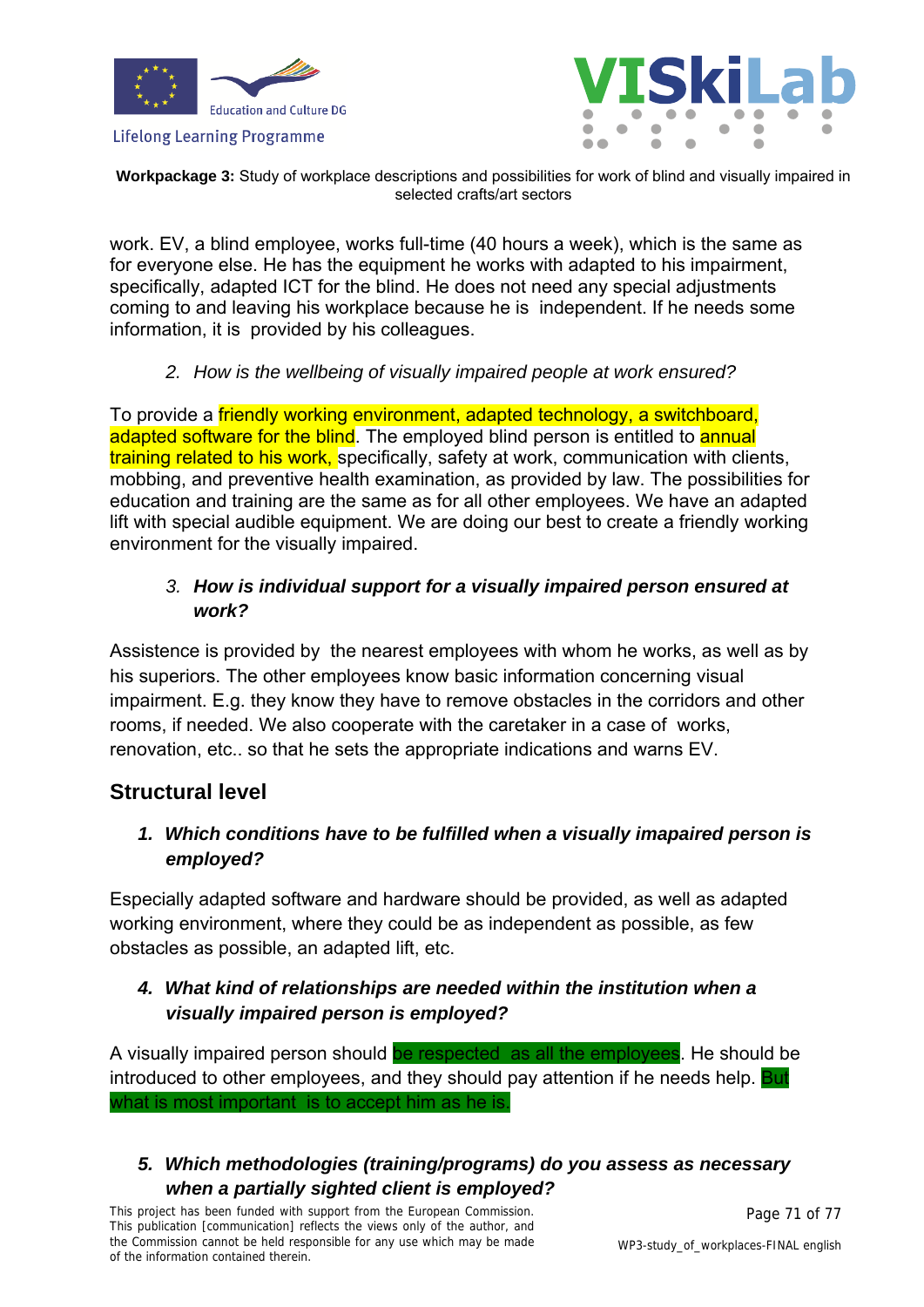



**Workpackage 3:** Study of workplace descriptions and possibilities for work of blind and visually impaired in selected crafts/art sectors

This was not a new situation for us, since we had already had a blind employee. We only had to improve our knowlege in this field. The first blind person was employed at the Institute in 1975, and I believe, there is a tradion of employing the visully impaired. He works a lot on improving computer technology and adapted equipment, so that we have already introduced several improvements (especially in the field of new adapted ICT).

# **Formative level**

*1. Which skills do you assess as necessary for the clients?* 

*Manual skills, good memory, recognising the voice of different people, making contacts and dealing with clients, ICT skills.*

*2. What are the tasks that your blind client has to perform?* 

The main task is to answer telephone calls of the clients and connecti them to the appropriate professional worker. He should be prepared to cooperate in improving hardware and software, which is of course free will of the individual, but it improves the quality of work.

# **Result level**

*1. What are the material/immaterial results/products of the work?*  In our case we are talking about the services, specifically **answering and connecting** telephone calls of the clients. We cannot mesure or count the calls. What is important is to answer the telephone call and connect it to the appropriate professional worker. Performing these tasks he should communicate properly and he should be nice with our clients and employees.

# **Sustainability**

*1. What do you have to do to ensure the quality of the products?* 

To provide him with adequate training and education (internal and external), that he is always informed about e.g. the absence of professional staff and employees every morning he receives the data on employee absence, a computer programme may itself provide him with the information of the temporary exits of employees (e.g. break, etc. ..). It is also important that we follow technological development and improvements in this field, especially on adapted ICT.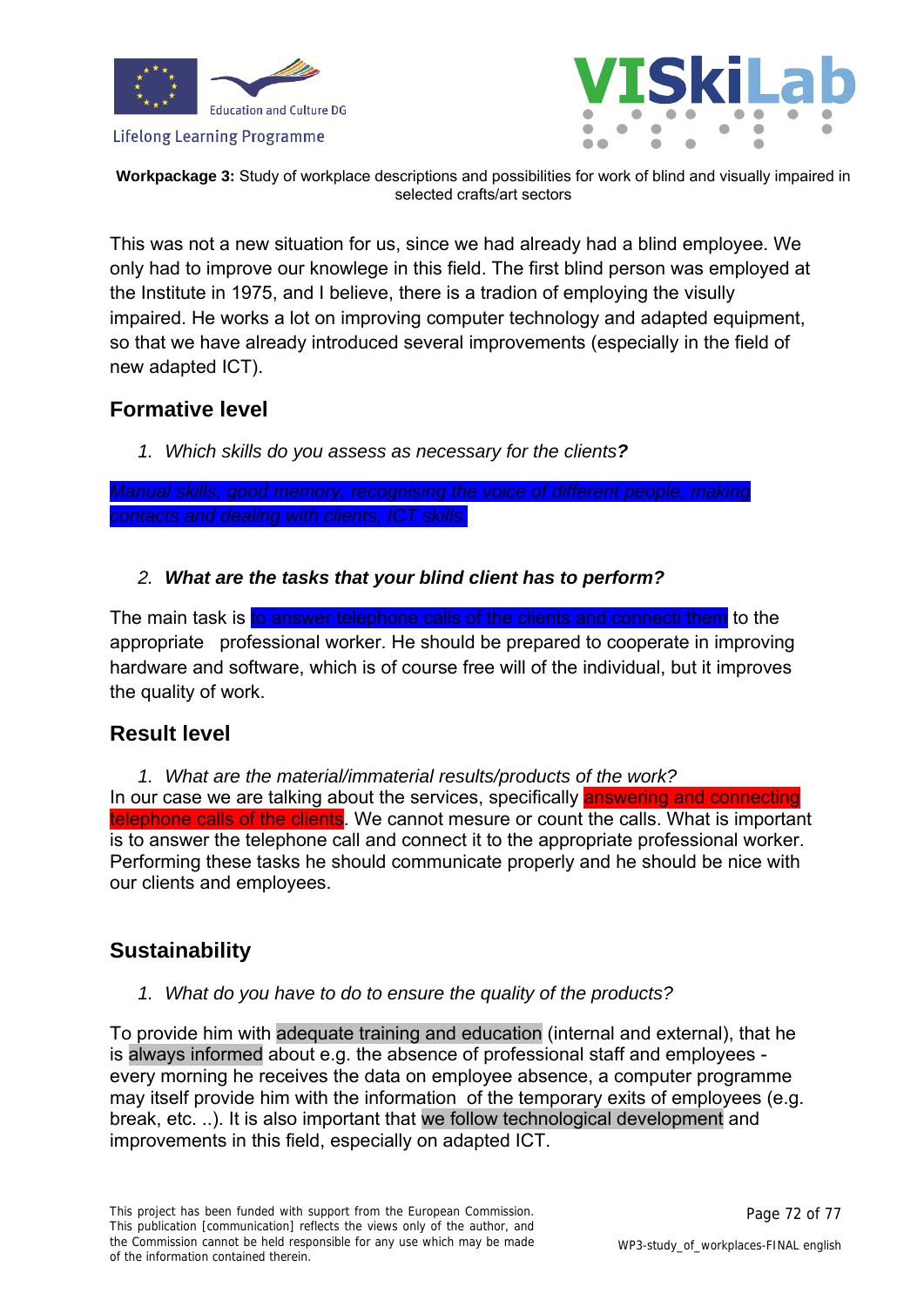



**Workpackage 3:** Study of workplace descriptions and possibilities for work of blind and visually impaired in selected crafts/art sectors

**Interview 9: N.L.** 

Interview date: 1.9.2011 at 10.00 am

NL is 46 years old, she is partially sighted with 8.3% remaining sight. Her low vision is caused by the optic nerve atrophy and achromatopsia. She finished four-year secondary music school, Academy of music, a special programme for teachers of visually impaired children and she has a diploma in Willems Music teaching system. Employment: 1994 – 1997 as a piano teacher at secondary school for pre-school teachers (replacemnt for a teacher on maternity leave), she has been employed at the Institute for Blind and Partially Sighted Children Ljubljana since 1999.

## **Conceptual Level**

*1. What is most important for you at your workplace?* 

I think it's important to do the job you like, you are good at it and you feel well doing it. It is also very important that I have all **adjustments I need** so that extra energy is not spent and I don't feel stressed at work. It's also important that there is a possibility to adapt the materials.

*2. What do you like best at your workplace?* 

I like individual work with children. Because of my visual impairment, I prefer individual work to work with a larger group, since it's easier to master and control the process. In this way it's possible to adjust as much as possible to child's needs and abilities. In this way the child can also get the maximum knowledge. If I worked in a classroom with several students, I believe, I would not be able to notice all the responses of the students and thus would not have feedback. I like dealing with the music of visually impaired students, which is my speciality and I am really interested in it.

*3. How are your individual needs being a person with visual impairment addressed at your workplace?* 

I have a computer with adapted software for the partially sighted (ZoomText), I use dark pens but I don't need other adaptations.

# **Structural level**

This project has been funded with support from the European Commission. This publication [communication] reflects the views only of the author, and the Commission cannot be held responsible for any use which may be made of the information contained therein.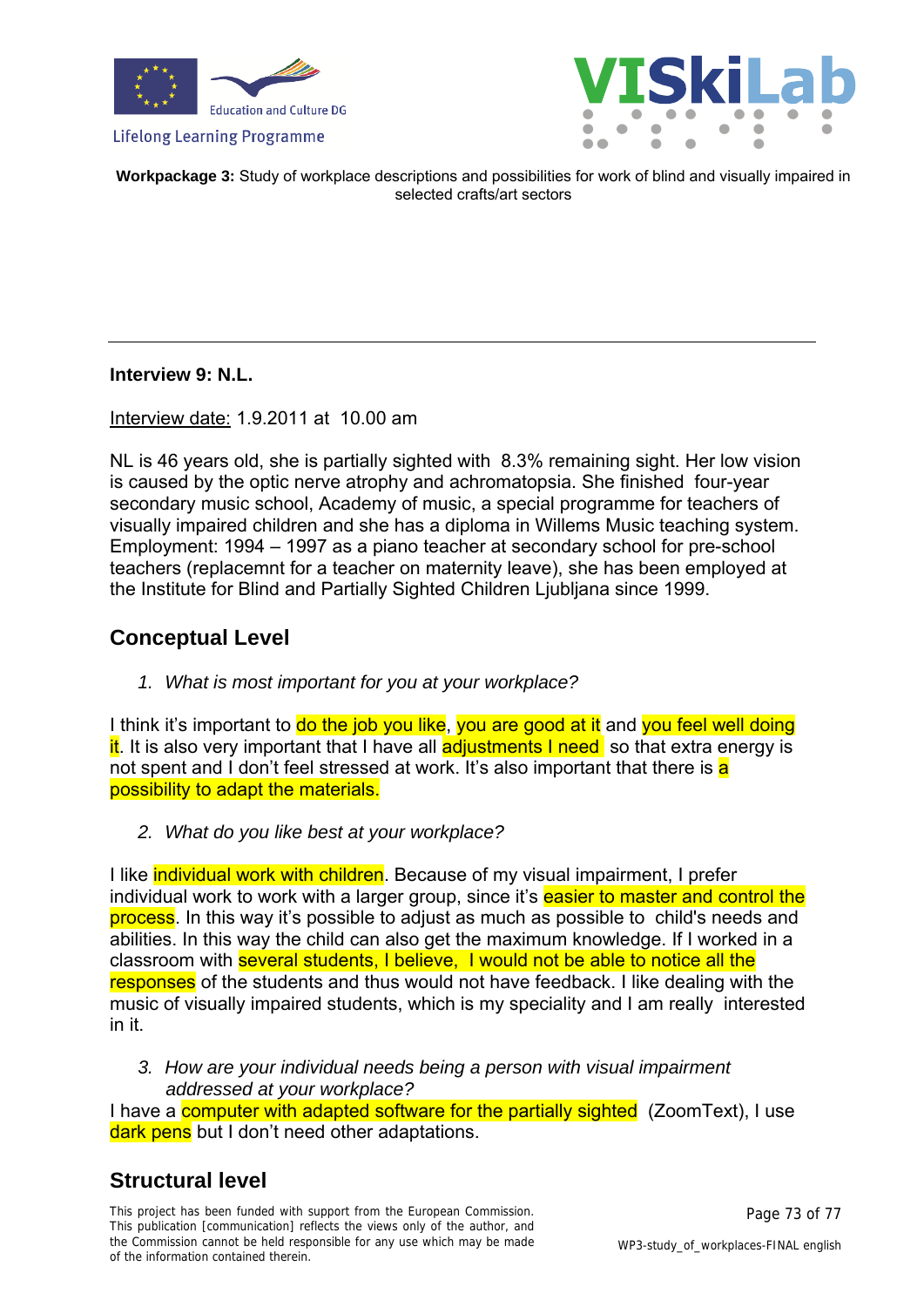



**Workpackage 3:** Study of workplace descriptions and possibilities for work of blind and visually impaired in selected crafts/art sectors

#### *1. Do you think work could be better organised at your workplace and how?*

As I mentioned my domain is music. Since I also teach music to blind students, I use a computer programme for music, I'm not very skillful at ICT. Therefore I would like to have additional training in this area, or some more help - of course in the field of music. The problem is, because there are no tailored textbooks for music for the blind and partially sighted, so I have to adapt all the learning materials myself. If I had more ICT skills it would be easier to adapted the materials. What bothers me is the noticeboard, because there are too many pieces of information and besides that there is a desk below, so I have problems to find the right notice. I like when the room is dimmed, because the light bothers me, especially neon lights. This is sometimes very inconvenient in the classroom because some students need more light - in this case, I adjust to the students' needs. We have a special book where all the notices are kept or written and my colleagues were asked to write in ink and in capital letters but they keep forgetting it. I know it's not on purpose , but still I have difficulties to read the notice, which is written in small fonts and with a pen leaving a poor trail.

*2. Who is assisting you at your workplace?* 

In most cases the **headmistress** helps me, she had also taken care that I was provided with the necessary equipment, she is very understanding regarding my requests. Some colleagues ask me if I need enlarged texts, e.g. What kind of text, etc. However, it has already happened, that I missed some information and then I could hear a complaint, saying why I hadn't read the notice or that I should have found the information myself. Sometimes I feel this as humiliation and criticism, taking into account my visual impairment.

*3. Which materials/tools do you need at your workplace to do the job?*  I need a computer with adapted sotware for the partially sighted, the room should be dimmed, I need double telescopic glasses. It would be nice if the notices in our book were written in black ink and in capital letters so that I can read them without help. The noticeboard is not arranged the way I can use it.

Sometimes I would need an additional piece of information on a certain matter e.g. during our meetings the others can exchange looks, use their body language - things that I am not able to do or read.

### **Formative level**

*1. What do you have to know to do your work?* 

I need my professional knowlege in the field of music and the skills regarding the teaching of the visually impaired. Considering my recent experiences of a teacher and a class teacher I would need some additional knowledge in the area of social pedagogy, behavioural difficulties and multiple disabilities.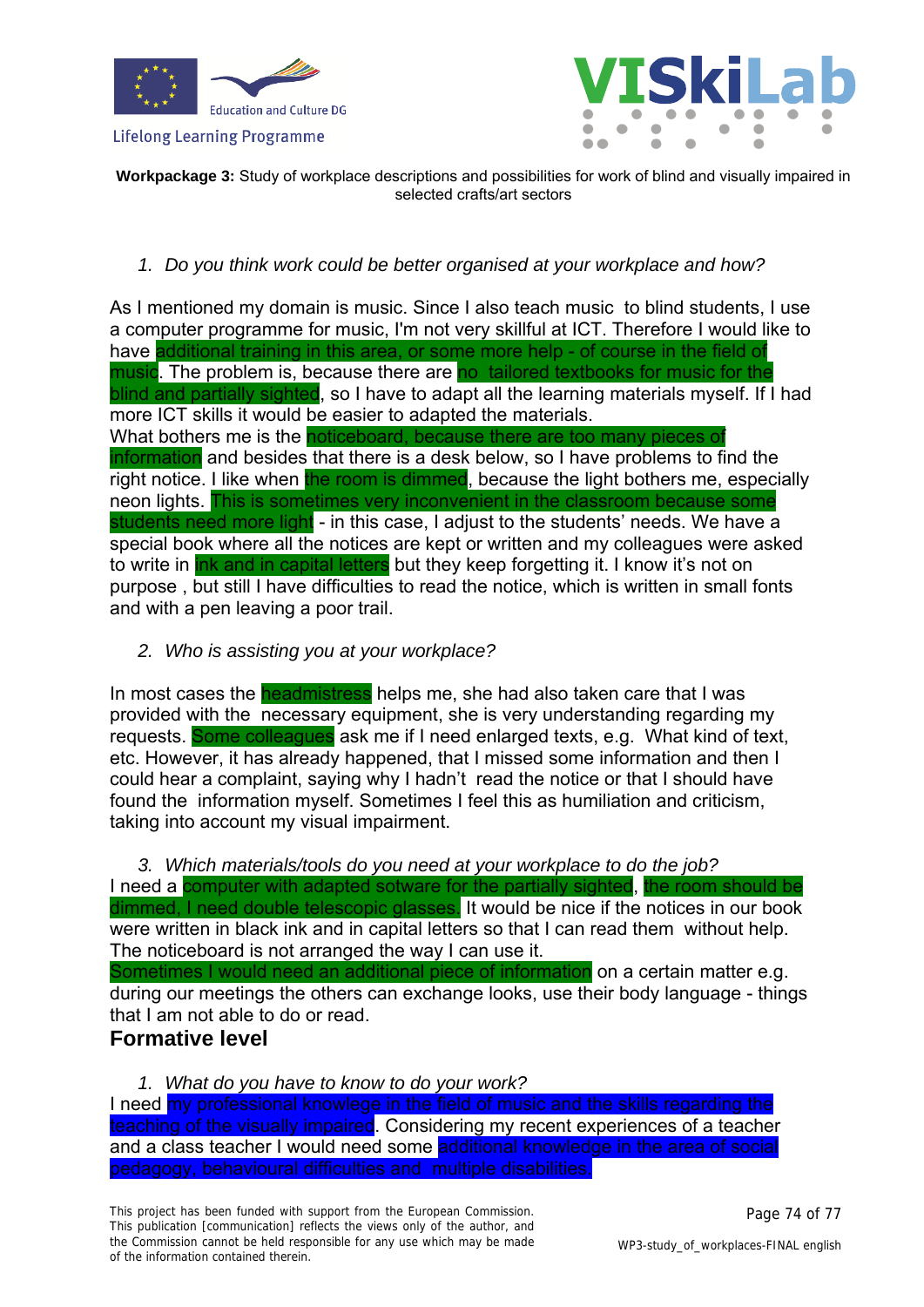



**Workpackage 3:** Study of workplace descriptions and possibilities for work of blind and visually impaired in selected crafts/art sectors

*2. What do you do (concretely) at your workplace?* 

I teach music at primary school for visually impaired pupils. I give free time activities – music lessons, learning an instrument, I'm also a class teacher.

## **Result level**

*1. What are the actual results of your work?* 

The actual results of my work are various **musical performances of visually impaired** children, giving musical knowledge to pupils, good results of my pupils, I try to inspire them with love for music and I encourage them to listen to music and visit concerts. Regarding my work of a class teacher, the results can be noticed in the response and satisfaction of children and their parents, in particular, as regards the functioning of the whole class as a group.

## **Sustainability**

*1. How do you know, that your work has good quality?* 

Positive feedback of the children, their parents, colleagues and the headmistress.

### **Interview 10: Employer about N.L.**

The Institute for Blind an Partially Sighted Children Interview with the headmistress Interview date: 15.9.2011. **Conceptual Level** 

> *1. Which concepts (key terms/pedagogical approach) do you assess most important related to the employment of visual impaired people?*

Ensuring appropriate adjustments, technical equipment - computer with adapted software, it's necessary to find suitable work, which such a person can perform. E.g. if she doesn't take part in a sports day, she performs other important work for the educational process instead, it's important to ensure a **sense of acceptance** within the team.

*2. How are the special needs of visually impaired people at work ensured?*  Through the quota system of employing the disabled.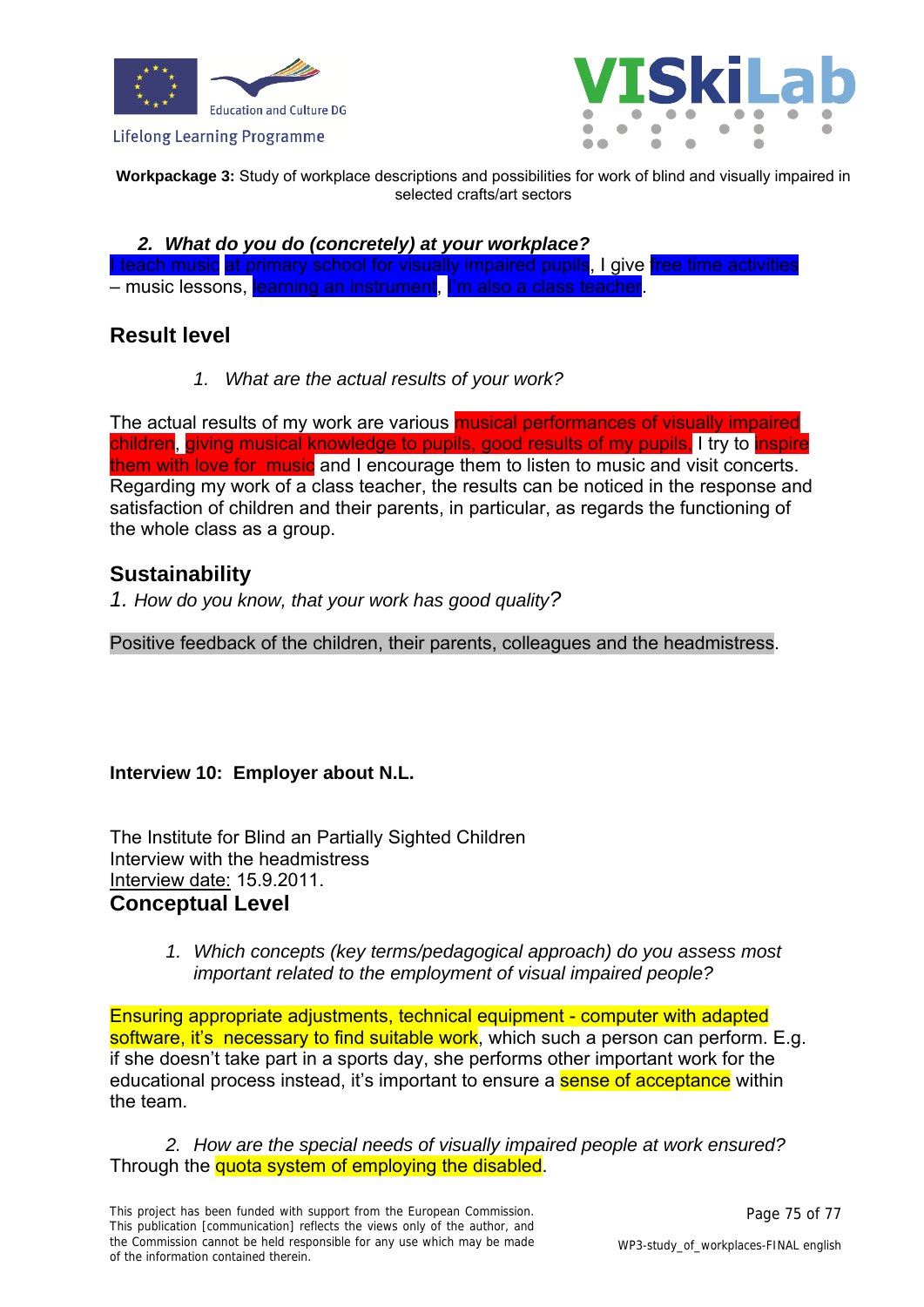



**Workpackage 3:** Study of workplace descriptions and possibilities for work of blind and visually impaired in selected crafts/art sectors

### *3. How is individual support for a visually impaired person ensured at work?*

In particular, that they are informed in a way that they can independently read the notices. Using suitable fonts and electronic mail, providing permanent training and education and providing other appropriate devices. It is also important that we always pay attention and check, if she is really informed on all important matters.

## **Structural level**

*1. Which conditions have to be fulfilled when a visually imapaired person is employed?* 

The ones mentioned above, and especially having some knowledge about visual impairment and the sorto f disorder.

*2. What kind of relationships are needed within the institution when a visually impaired person is employed?* 

Above all the staff should be open-minded, ready to accept people with special needs and the different. The person should be part of the team

## *3. Which methodologies (training/programs) do you assess as necessary when a partially sighted client is employed?*

Adapted ICT so that she can comunicate is necessary, you must know the special needs, you must trust her and evaluate correctly the kind of tasks she can perform taking into account her visual impairment.

# **Formative level**

*1. Which skills do you assess as necessary for the clients?* 

ICT skills, mobility skills, independent and able to take care of himself, come to work independently, daily living skills. A visually impaired person should try to be as independent as possible, as the colleagues get tired when too much help is needed.

*2. What are the tasks that your blind client has to perform?* 

Teaching music lessons, preparation for teaching, preparation of annual work plan, advisory interviews with parents and pupils, being a class teacher, free time activities in the area of music, the organization of school celebrations with the assistance of